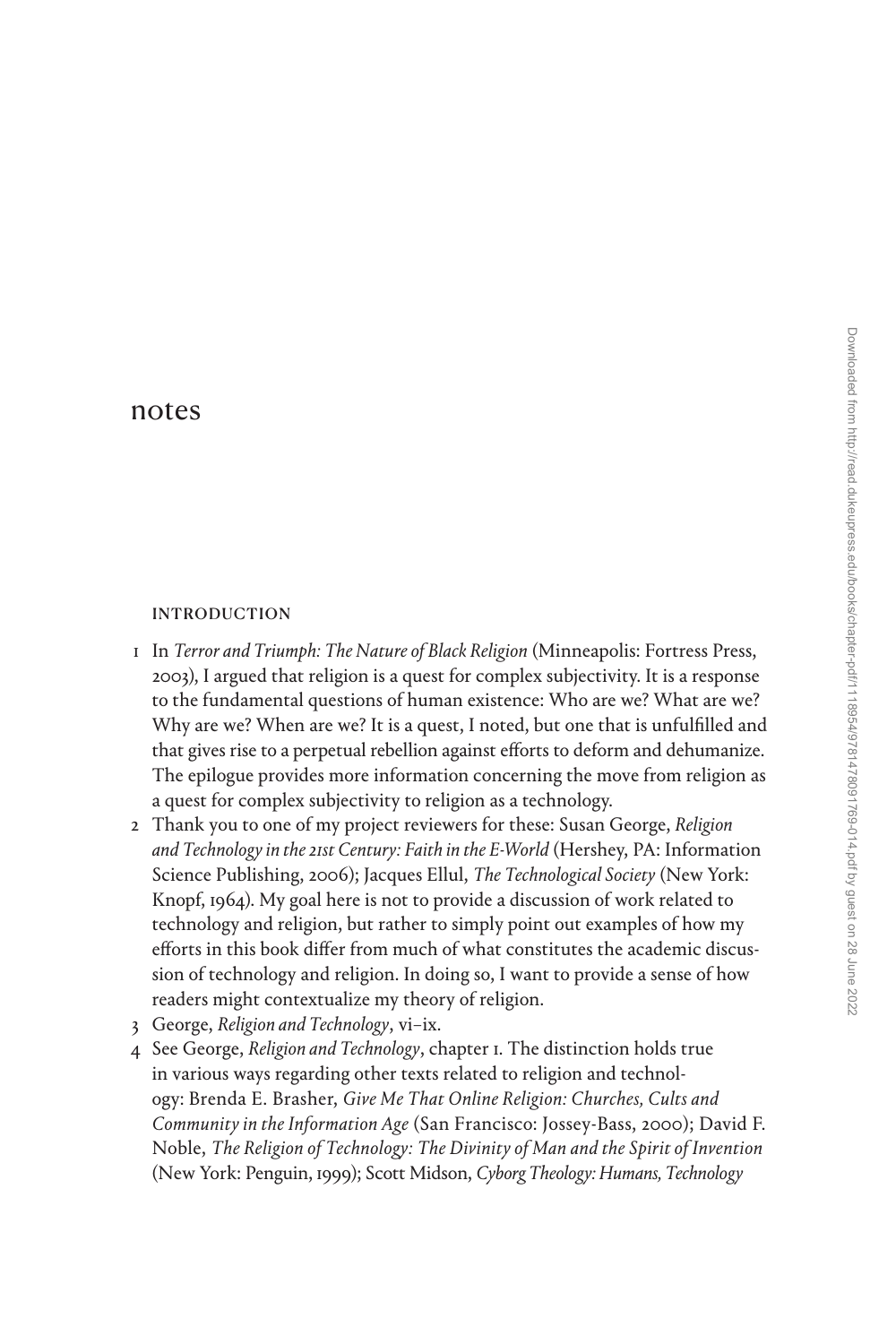*and God* (London: I. B. Tauris, 2017); Nancey Murphy and Christopher C. Knight, eds., *Human Identity at the Intersection of Science, Technology and Religion* (New York: Routledge, 2010); Jeremy Stolow, ed., *Deus in Machina: Religion, Technology, and the Things in Between* (New York: Fordham University Press, 2013); Sam Han, *Technologies of Religion: Spheres of the Sacred in a Post-Secular Modernity* (New York: Routledge, 2016).

- 5 George, *Religion and Technology*, ix.
- 6 George, *Religion and Technology*, chapters 5–9.
- 7 George, *Religion and Technology*, xi–xii.
- 8 Regarding this he writes, "Technique certainly began with the machine. It is quite true that all the rest developed out of mechanics; it is quite true also that without the machine the world of technique would not exist. But to explain the situation in this way does not at all legitimize it. It is a mistake to continue with this confusion of terms, the more so because it leads to the idea that, because the machine is at the origin and center of the technical problem, one is dealing with the whole problem when one deals with the machine. . . . Technique has now become almost completely independent of the machine, which has lagged far behind its offspring" (Ellul, *Technological Society*, 3–4).
- 9 Robert K. Merton, foreword to Ellul, *Technological Society*, vi.
- 10 Ellul, *Technological Society*, xxvi.
- 11 Ellul, *Technological Society*, 14–15, 22. Ellul also offers a third division related to economic techniques dealing with labor and the arrangement of related plans  $(22)$ .
- 12 Ellul, *Technological Society*, 4–12. I also share with Ellul a reluctance to offer resolutions, to propose a fix to the dilemma to which this book points. On this reluctance, Ellul says, "In this study no solution is put forward to the problems raised. Questions are asked, but not answered. I have indeed deliberately refrained from providing solutions. . . . I do not say that no solutions will be found; I merely aver that in the present social situation there is not even a beginning of a solution, no breach in the system of technical necessity" (xxxi). It is in relationship to a similar perspective that I employ the thought of Albert Camus and W. E. B. Du Bois.
- 13 Ellul, *Technological Society*, 33.
- 14 Ellul, *Technological Society*, 34.
- 15 Ellul, *Technological Society*, 34–36.
- 16 He sees a relationship between scientific investigation—particularly as reflected in the eighteenth and nineteenth centuries—and technique, which subordinates the former to the latter.
- 17 Ellul, *Technological Society*, 48–49.
- 18 Ellul, *Technological Society*, 49.
- 19 Ellul, *Technological Society*, 128.
- 20 See Ellul, *Technological Society*, chapter 5.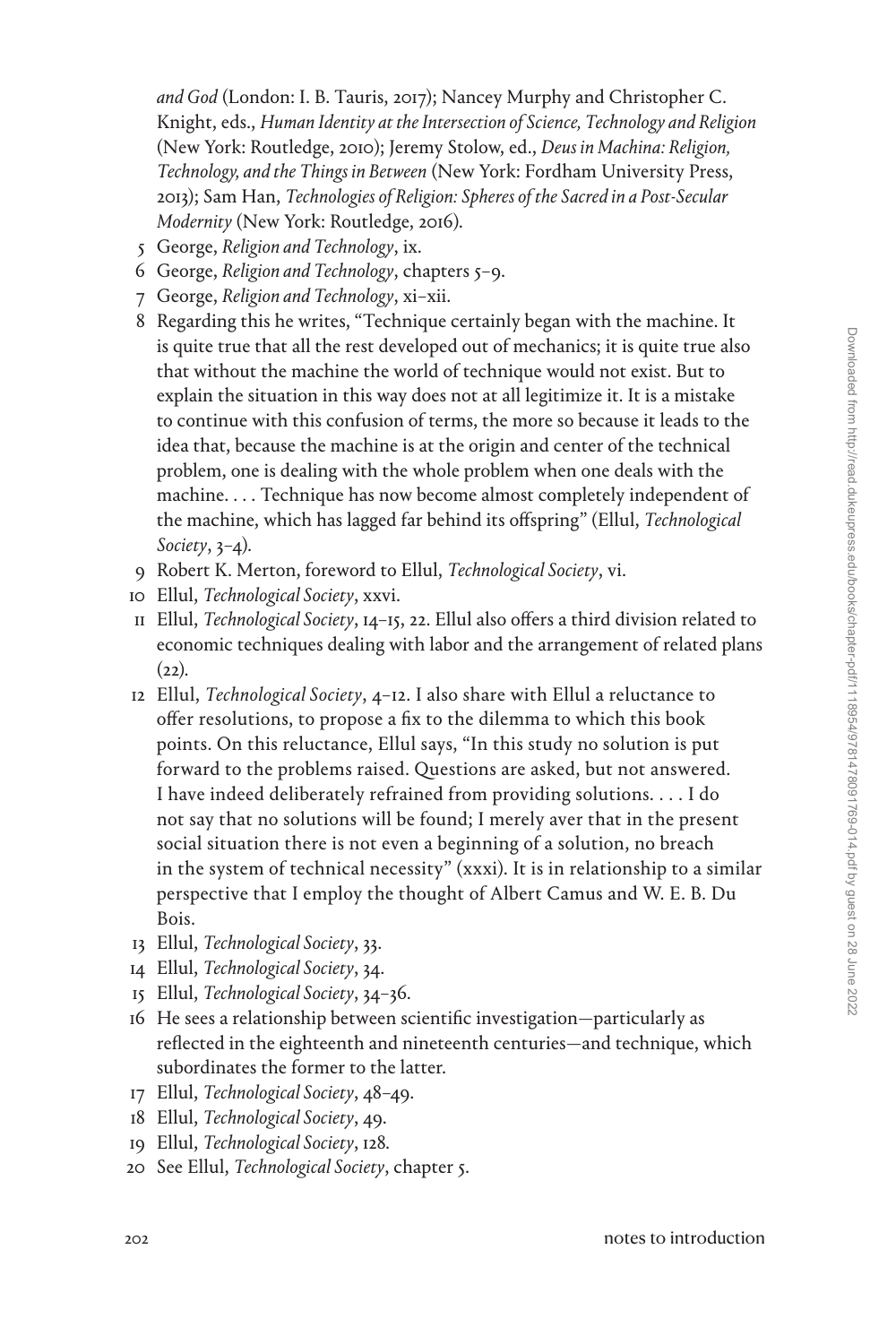- 21 It differs in terms of disciplinary locations for each as well as having little concern for the larger debate regarding the positive or negative connotation of machines and machinery within sociopolitical and economic realms, and finally without playing technology off modalities of humanism as a foil.
- 22 Michel Foucault, *Technologies of the Self: A Seminar* (Amherst: University of Massachusetts Press, 1988), 16–49, 18; Foucault, *Discipline and Punish: The Birth of the Prison* (New York: Vintage, 1995). A detailed discussion of Foucault's formulation and use of the hermeneutical method of technology is beyond the scope of this book. For information on the development of Foucault's thinking on technology, see, for example, Michael C. Behrent, "Foucault and Technology," *History and Technology: An International Journal* 29, no. 1 (2013): 54–104. Behrent notes that as of the 1970s Foucault used technique and technology interchangeably, although, he argues, there remained nuanced distinctions between the two. When I use the two terms, I mean in both cases the method noted above, while recognizing that religion in this function is a basic feature of our social arrangements.
- 23 Foucault, *Technologies of the Self*, 18.
- 24 Related to this, power dynamics are most explicitly addressed in the final section of the book.
- 25 Foucault, *Technologies of the Self*, 18.
- 26 Foucault, *Technologies of the Self*, 19.
- 27 Pierre Bourdieu, *The Field of Cultural Production* (New York: Columbia University Press, 1993); Bourdieu, *Outline of a Theory of Practice* (New York: Cambridge University Press, 1977).
- 28 Gilles Deleuze and Félix Guattari develop the idea of the assemblage in *A Thousand Plateaus: Capitalism and Schizophrenia* (Minneapolis: University of Minnesota Press, 1987). For secondary commentary, see, for instance, Thomas Nail, "What Is an Assemblage," *Substance* 46, no. 1 (2017): 21–37; Jane Bennett, *Vibrant Matter: A Political Ecology of Things* (Durham, NC: Duke University Press, 2010), chapter 2.
- 29 Foucault, *Technologies of the Self*, 45.
- 30 At most the religion as a technology urges lucidity or awareness of our human condition(s) and our place within such condition(s).
- 31 It is possible that my effort to provide clarification will enhance the understanding of certain dimensions of my argument (e.g., what I do not mean by religion as technology) while confusing others (e.g., the structures and sensibilities serving as a precondition for my theorization of religion—or a full explication of what this theory of religion contains). Questions remain. As a consequence, additional work after this book will require more attention to this dimension of my theory.
- 32 See, for example, Talal Asad's discussion and critique of transhistorical and universalizing definitions of religion: *Genealogies of Religion: Discipline and Reasons of Power in Christianity and Islam* (Baltimore: Johns Hopkins University Press, 1993), chapters 1–2. While a full engagement with Asad is beyond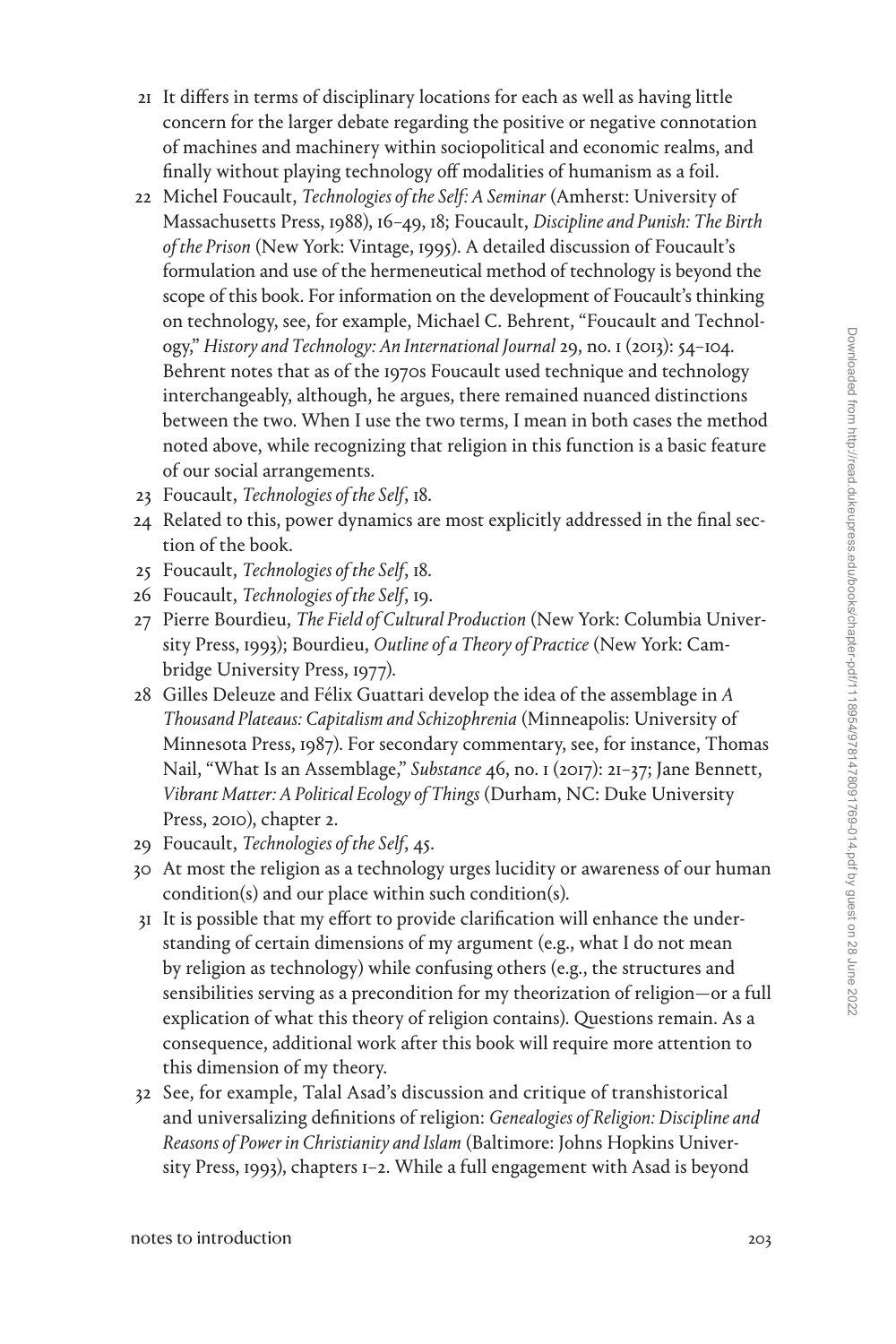the scope and purpose of this book, I do want to note that my thinking on religion entails recognition of its constructed nature and its ties to the conceptual category of a certain intellectual geography. Investigation of the implications of these disciplinary (e.g., anthropological) realities is interesting but extends beyond the presentation of religion necessary for this particular project.

- 33 "Genealogies of Religion, Twenty Years On: An Interview with Talal Asad," *Bulletin for the Study of Religion* blog, [https://bulletin.equinoxpub.com/2015/11](https://bulletin.equinoxpub.com/2015/11/genealogies-of-religion-twenty-years-on-an-interview-with-talal-asad) [/genealogies-of-religion-twenty-years-on-an-interview-with-talal-asad](https://bulletin.equinoxpub.com/2015/11/genealogies-of-religion-twenty-years-on-an-interview-with-talal-asad).
- 34 It does this in relationship to the body and "thing." Readers should keep in mind that I am not concerned with defining the human—what constitutes the human; rather, my focus is narrower than that. I am interested in the body. In addition, I am interested in better understanding the "things" used within the context of artistic production and utilized in the work of religion.
- 35 I am not concerned with the biological "origins" or workings of this technology called religion, but rather in how it has been arranged and deployed and in how it has functioned.
- 36 I say this in part in conversation with and in response to a depiction of Albert Camus's categorization of religion over against personal existence and rebellion as suggesting "some positive value" that is not "given." In outlining *The Rebel*, Herbert Read says it is the "trick played by religion or philosophy" to offer these values as given. See Albert Camus, *The Rebel: An Essay on Man in Revolt* (New York: Vintage International, 1991), vii. This also points to my disagreement with Danto regarding art as "embodying meaning."
- 37 Examples include David Morgan, *The Sacred Gaze: Religious Visual Culture in Theory and Practice* (Berkeley: University of California Press, 2005); Morgan, *The Embodied Eye: Religious Visual Culture and the Social Life of Feeling* (Berkeley: University of California Press, 2012); Colleen McDannell, *Material Christianity: Religion and Popular Culture in America* (New Haven, CT: Yale University Press, 1995); Bruce David Forbes and Jeffrey H. Mahan, eds., *Religion and Popular Culture in America* (Berkeley: University of California Press, 2000); Gordon Lynch, Jolyon Mitchell, and Anna Strhan, eds., *Religion, Media and Culture: A Reader* (New York: Routledge, 2012); Kathryn Lofton, *Oprah: The Gospel of an Icon* (Berkeley: University of California Press, 2011); Lofton, *Consuming Religion* (Chicago: University of Chicago Press, 2017); David Chidester, *Authentic Fakes: Religion and American Popular Culture* (Berkeley: University of California Press, 2005).
- 38 There is some repetition in this introduction regarding the nature and function of religion. However, I believe this is necessary in order to reinforce my movement beyond my earlier thinking and to make clear the way in which religion operates implicitly throughout the book.
- 39 As will become clear, religion as a technology not only tells us something about the interaction of things, but it can also use art as a way to address or "manage" the openness of things exposed through this interrogation.
- 40 Rosi Braidotti, *The Posthuman* (Malden, MA: Polity Press, 2013), 2.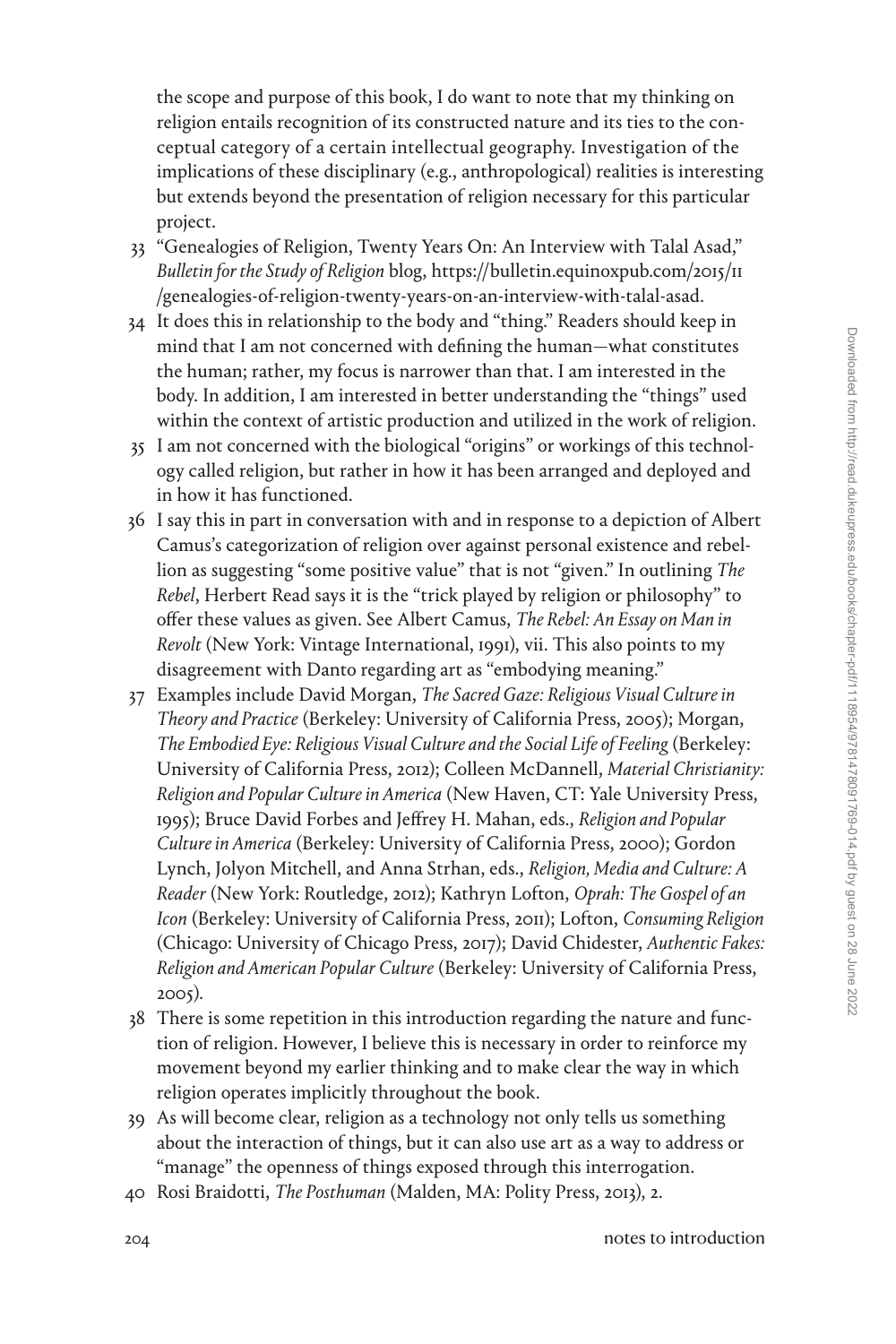- 41 Braidotti, *Posthuman*, 3.
- 42 Braidotti, *Posthuman*, 37. While I am opposed to Enlightenment notions of humanism for reasons including the manner in which it supported tragic ideologies and practices of racial disregard, I have spent some of my professional life rethinking humanism in the form of an African American humanism that, I believe, short-circuits many of the most significant problems reflected in earlier modalities of European humanisms. See, for example, Pinn, *African American Humanist Principles: Living and Thinking Like the Children of Nimrod* (New York: Palgrave Macmillan, 2004); Pinn, *Humanism: Essays on Race, Religion and Cultural Production* (London: Bloomsbury Academic, 2015).
- 43 See Julia Kristeva, *Powers of Horror: An Essay on Abjection* (New York: Columbia University Press, 1982).
- 44 This is not to suggest a departure from my ethical realism related to the human presented in my work on humanism. See Pinn, *African American Humanist Principles*; Pinn, *The End of God-Talk: An African American Humanist Theology* (New York: Oxford University Press, 2012); Pinn, *Humanism*.
- 45 I find this definition of humanist thought too tied to an uncritical embrace of Enlightenment optimism. And in this way, it fails to account for disregard and belittlement used to establish the hierarchy of being upon which it draws; instead, it projects metaphysics of the human being that is false as such. I find no need to articulate the value of human life along these lines, and instead I am content to think about the human in relationship to other life forms—the human tied and dependent always on other modalities of life. And in this mutuality is embedded a recognition that agency is not a defining characteristic of the human thing. So we think and experience the human as unique because we approach life forms from our vantage point, but the human is dependent upon the activities and impingements of other life forms.

Agency is a shared reality of things. Even when human, naming-thing, create or construct this is not without the resistance of those things employed. For example, the heat of the flame not only shapes and melds things as desired but also destroys; the working of wood demands careful effort, or it resists through breakage, and other animal naming-things resist human command. (Keep in mind that refusal to be used or work as intended is a mode of resistance.)

- 46 To talk about the subject along the lines preferred by liberation theologians, for instance, is to cover this confluence with nostalgia for the pretense of bounded agents "liberated" into a transformed world. Certainly this is one way to read the nature of personhood and liberation within the work of figures such as James H. Cone (e.g., *A Black Theology of Liberation* [Maryknoll, NY: Orbis Books, 1986]); Dwight N. Hopkins (e.g., *Being Human: Race, Culture, and Religion* [Minneapolis: Fortress Press, 2005]); Kelly Brown Douglas (e.g., *Stand Your Ground: Black Bodies and the Justice of God* [Maryknoll, NY: Orbis Books, 2015]).
- 47 Karen Barad raises interesting questions concerning what has been the assumed significance of discourse and language in ways that have downplayed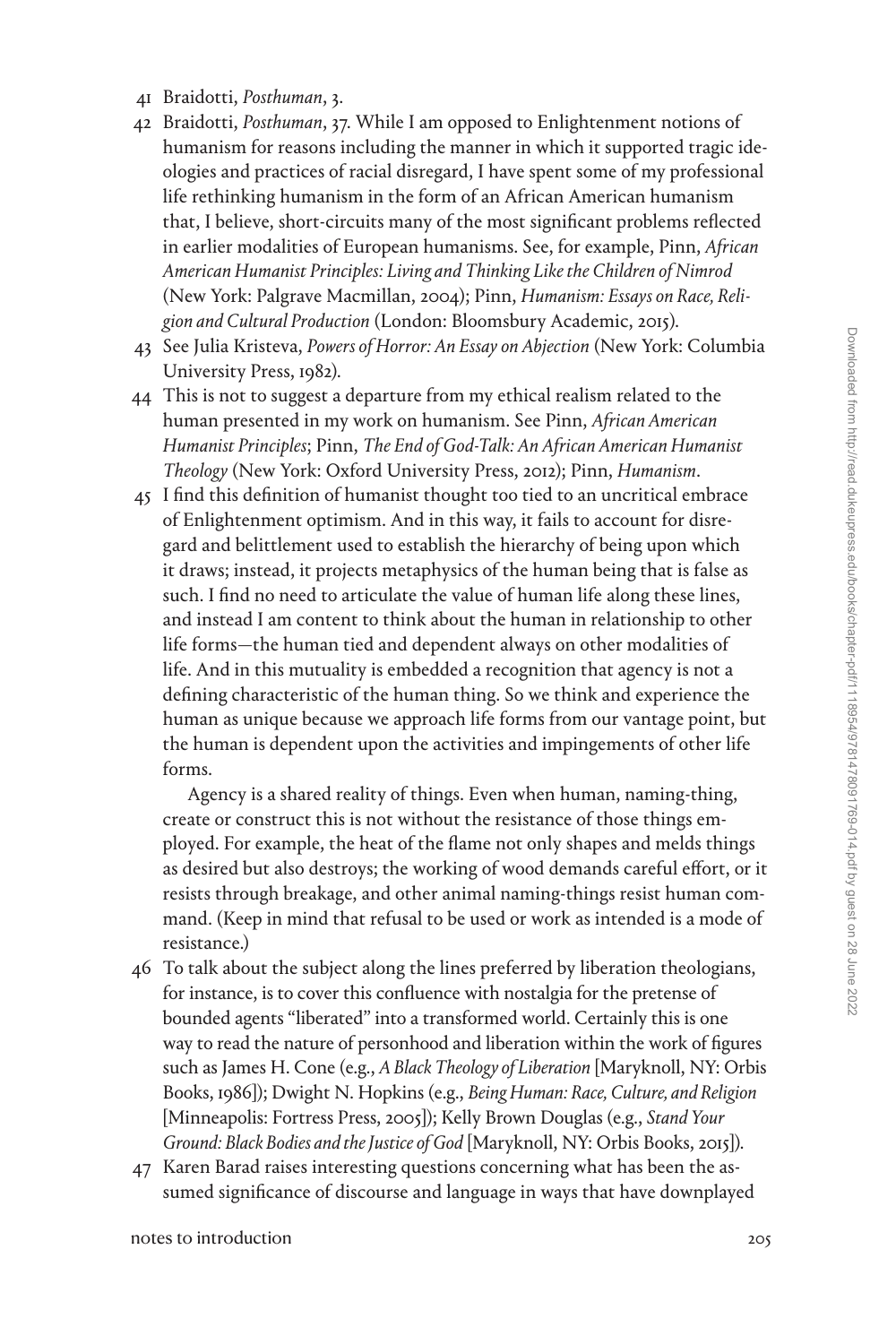the importance of things themselves. See Barad, "Posthumanist Performativity toward an Understanding of How Matter Comes to Matter," *Material Feminisms*, ed. Stacy Alaimo and Susan J. Hekman (Bloomington: Indiana University Press, 2008), 120–54.

- 48 One might think about this in terms of animacy, although my concern here isn't the function of the human process of naming but rather a way of thinking through the presence of various things without a hierarchical emphasis. Readers interested in thinking through the concept of naming-things in relationship to the linguistic framing of animacy should see, for example, Mel Y. Chen, *Animacies: Biopolitics, Racial Mattering, and Queer Affect* (Durham, NC: Duke University Press, 2012), chapter 1. It is particularly intriguing to read Chen in relationship to chapters 7–8 and the epilogue in this volume.
- 49 Bennett, *Vibrant Matter*, viii.
- 50 Bennett, *Vibrant Matter*, 4.
- 51 Bennett says, concerning her project, "My claims here are motivated by a self-interested or conative concern for human survival and happiness: I want to promote greener forms of human culture and more attentive encounters between people-materialities and thing-materialities" (*Vibrant Matter*, x). Bennett, for example, does not assume that such effort ultimately solves the problem, but for her the conceptual shift points to the value of things in such a way as to point out the ways in which we live "in a knotted world of vibrant matter, to harm one section of the web may very well be to harm oneself" (13).
- 52 Paul Rekret argues that new materialism fails to give adequate attention to the sociopolitical contexts in which the separation of mind and matter takes place. While new materialism rejects this distinction through its ontological turn, Rekret argues this failure hampers its ability to maintain its position. See Rekret, "The Head, the Hand, and Matter: New Materialism and the Politics of Knowledge," *Theory, Culture and Society* 35, no. 7–8 (2018): 49–72.
- 53 I would suggest that injustice is not so logical and the desire to uphold perceived social advantage is often expressed at a group's own peril. Think, for example, of working-class whites voting for Donald Trump.
- 54 See notes 37 and 41. In addition to texts noted elsewhere in this introduction, for information on new materialism see, for example, Rick Dolphijn and Iris van der Tuin, *New Materialism: Interviews and Cartographies* (London: Open Humanities Press, 2012); Estelle Barrett and Barbara Bolt, eds., *Carnal Knowledge: Towards a "New Materialism" of the Arts* (London: I. B. Tauris, 2013); Vicki Kirby, *What If Culture Was Nature All Along* (Edinburgh: University of Edinburgh Press, 2017); Elizabeth Grosz, *The Incorporeal: Ontology, Ethics, and the Limits of Materialism* (New York: Columbia University Press, 2017; Catherine Keller and Mary-Jane Rubenstein, eds., *Entangled Worlds: Religion, Science, and New Materialisms* (New York: Fordham University Press, 2017).
- 55 Diana Coole and Samantha Frost frame attention to materiality in this way: "It is now time to subject objectivity and material reality to a similarly radical reappraisal. Our respective researches have prompted our own interests in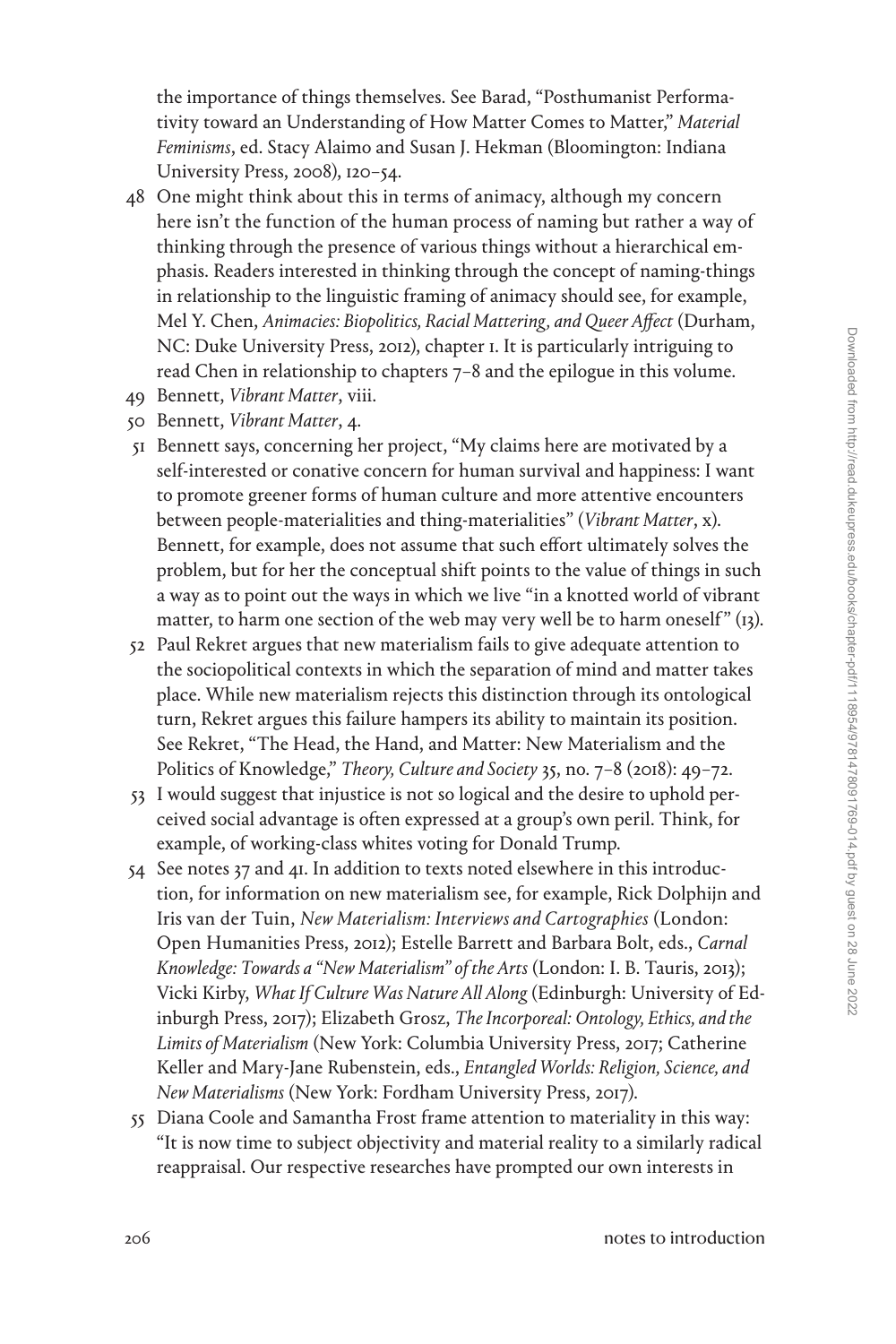changing conception of material causality and the significance of corporeality, both of which we see as crucial for a materialist theory of politics or agency. We now advance the bolder claim that foregrounding material factors and reconfiguring our very understanding of matter are prerequisites for any plausible account of coexistence and its conditions in the twenty-first century." Coole and Frost, "Introducing the New Materialism," in Coole and Frost, *New Materialisms*, 2.

- 56 Camus's notion of the absurd lends itself to the interplay I have in mind: "the absurd has meaning only in so far as it is not agreed to. . . . A man who has become conscious of the absurd is forever bound to it." Albert Camus, *The Myth of Sisyphus and Other Essays* (New York: Vintage International, 1991), 30, 31.
- 57 Hence, it is that which underlies the psycho-ethical impulse highlighted in my earlier work. The earlier theoretical work allowed ethics to bleed into my theorization—a holdover perhaps from my work as a constructive theologian.
- 58 This turn to Camus provides a useful way to connect this thinking about the nature and meaning of religion to a process of a complex arrangement of "doing"—or ethics, not simply what one "ought" to do but what this doing won't achieve (i.e., what cannot be done).
- 59 See Pinn, *Terror and Triumph*.
- 60 Mikhail M. Bakhtin, *Rabelais and His World* (Bloomington: Indiana University Press, 1984).
- 61 While some boundaries are meant to safeguard against particular forms of abuse—such as laws against physical violence or sexual assault—they have not functioned fully and consistently in a way that actually safeguards those most vulnerable. This is in part due to the manner in which even these boundaries are tainted by embedded notions of disregard.
- 62 Stelarc, a science-inspired performance artist, provides an intriguing depiction of the body—what he calls "an evolutionary architecture." He explores modification of the body vis-à-vis technology that forces a rethinking of the nature and meaning of body over against machine as well as requiring an altered theorization of flesh. In this way, he uses IT as a method of fostering alternate conceptions of embodiment, and by extension the nature and meaning of the embodied human. See, for example, "Zombies, Cyborgs and Chimeras: A Talk by Performance Artist, Prof Stelarc," YouTube video, August 5, 2014, [https://www.youtube.com/watch?v](https://www.youtube.com/watch?v=TqtiM1hK6lU)=TqtiM1hK6lU.
- 63 The religion as a technology's interrogation of human experience points out death, but not as an isolated "something" or situation; instead, it is already always attached to the devices of its exploration—the body and objects. The religion as a technology in essence uncovers death in all its multidimensional modalities and representations.
- 64 My focused attention on the material body is not meant to suggest there is only the physical body. My previous work argues against this reductive approach, and at least one chapter in this volume—dealing with Du Bois and the problem soul—at least hints at the affective and constructed realm(s)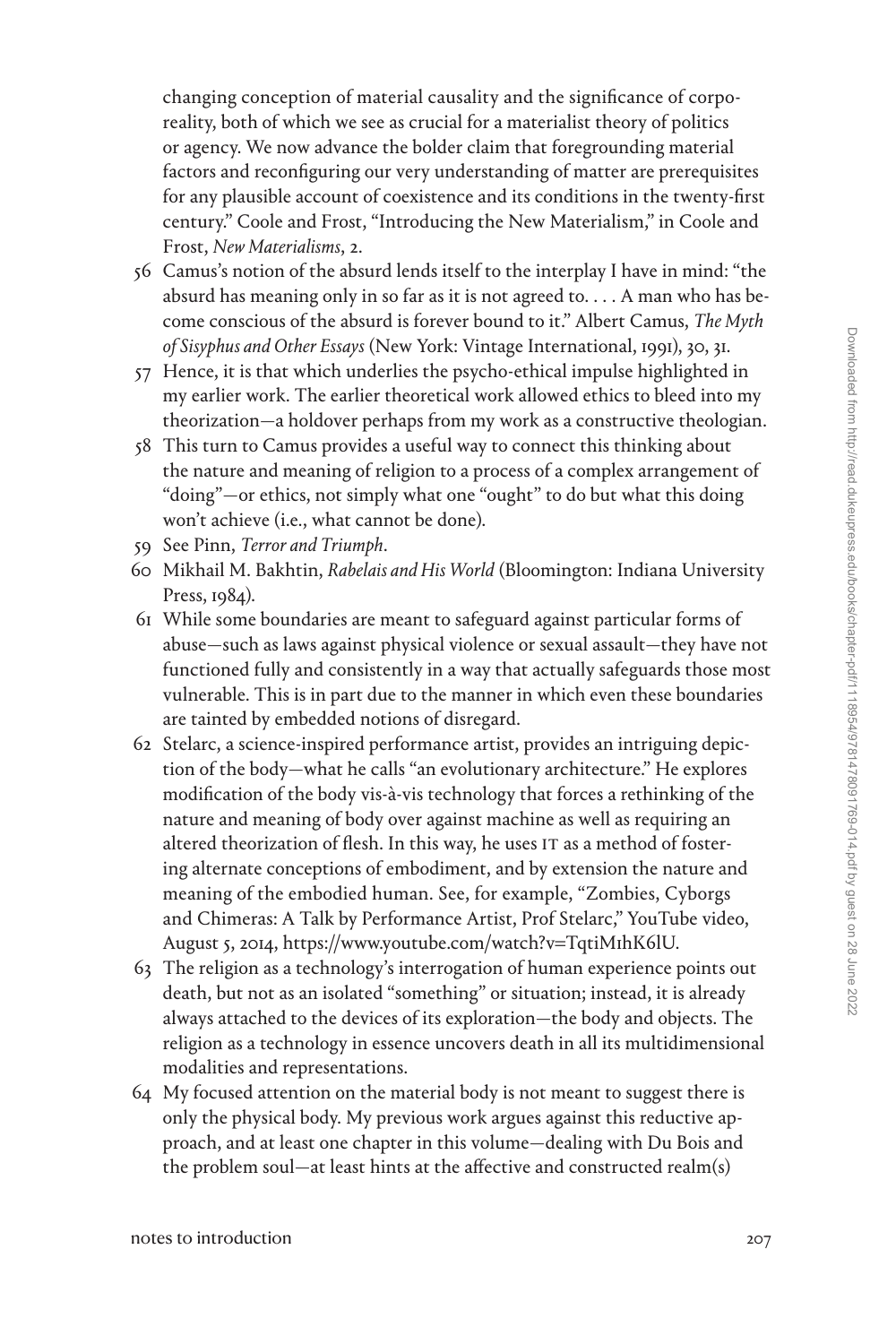of the body. Yet my argument is that it is the physical, material body that is more rarely centered in the study of religion, and so I work to view the theorization of religion from its vantage point so as to fill a gap rather than based on the assumption that it is only the physical/material that "matters."

- 65 I would argue that Marcella Althaus-Reid's indecent theology is an example of a theological text pushing against easy closure and advocating for openness as an erotic quality. See Althaus-Reid, *Indecent Theology: Theological Perversions in Sex, Gender and Politics* (New York: Routledge, 2000).
- 66 In understanding ritualization in this manner, I am referencing the thinking of Ronald Grimes and others in ritual studies. See, for example, Grimes, *The Craft of Ritual Studies* (New York: Oxford University Press, 2013).
- 67 Bakhtin, *Rabelais and His World*.
- 68 For background information and artistic context on Angelbert Metoyer, see his website: [https://www.angelbertmetoyer.com.](https://www.angelbertmetoyer.com)
- 69 Dominique Laporte, *History of Shit* (Cambridge, MA: MIT Press, 2000).
- 70 See, for example, W. E. B. Du Bois, *The Suppression of the African-Slave Trade to the United States of America, 1638–1870* (1896); Du Bois, *The Philadelphia Negro: A Social Study* (1899); Du Bois, *Black Reconstruction: An Essay toward a History of the*  Part Which Black Folk Played in the Attempt to Reconstruct Democracy in America, *1860–1880* (1935); Du Bois, *Darkwater: Voices from within the Veil* (1920); Du Bois, *Dusk of Dawn: An Essay toward an Autobiography of a Race Concept* (1940).
- 71 W. E. B. Du Bois, *The Souls of Black Folk* (New York: Vintage Books/Library of America, 1990).
- 72 Works discussed include Camus, *Myth of Sisyphus and Other Essays*; Camus, *Rebel*; Nella Larsen, *Quicksand*, in *Quicksand and Passing* (New Brunswick, NJ: Rutgers University Press, 1986); Richard Wright, *Native Son* (New York: Harper Perennial Modern Classics, 2005); Richard Wright, *Black Boy (American Hunger): A Record of Childhood and Youth*, 60th anniversary ed. (New York: HarperCollins, 2005); Richard Wright, "The Man Who Lived Underground," in *Eight Men: Short Stories*, 3rd ed., by Richard Wright (New York: Harper Perennial Modern Classics, 2008); Orlando Patterson, *The Children of Sisyphus: A Novel* (Boston: Houghton Mifflin Company, 1964).
- 73 As the epigraph at the start of the introduction suggests, one could also explore openness through the writings of Alice Walker in addition to Larsen and Wright, for whom connectedness and interplay are dominant motifs. However, something of the absurdist moralism would be lost with Walker. There is in her work a sense of the tragicomic nature of life; however, I read her as still committed to the idea of resolution. This is my read, for example, of *Anything We Love Can Be Saved: A Writer's Activism* (New York: Random House, 1997), as well as *Living by the Word: Selected Writings, 1973–1987* (San Diego: Harcourt Brace Jovanovich, 1988). And whether it is human centered or not (there is something humanistic about much of her writing), I want to tame this appeal to resolution through the absurdist moralist take on the psycho-ethical impulse. In this way, I want to maintain the tragicomic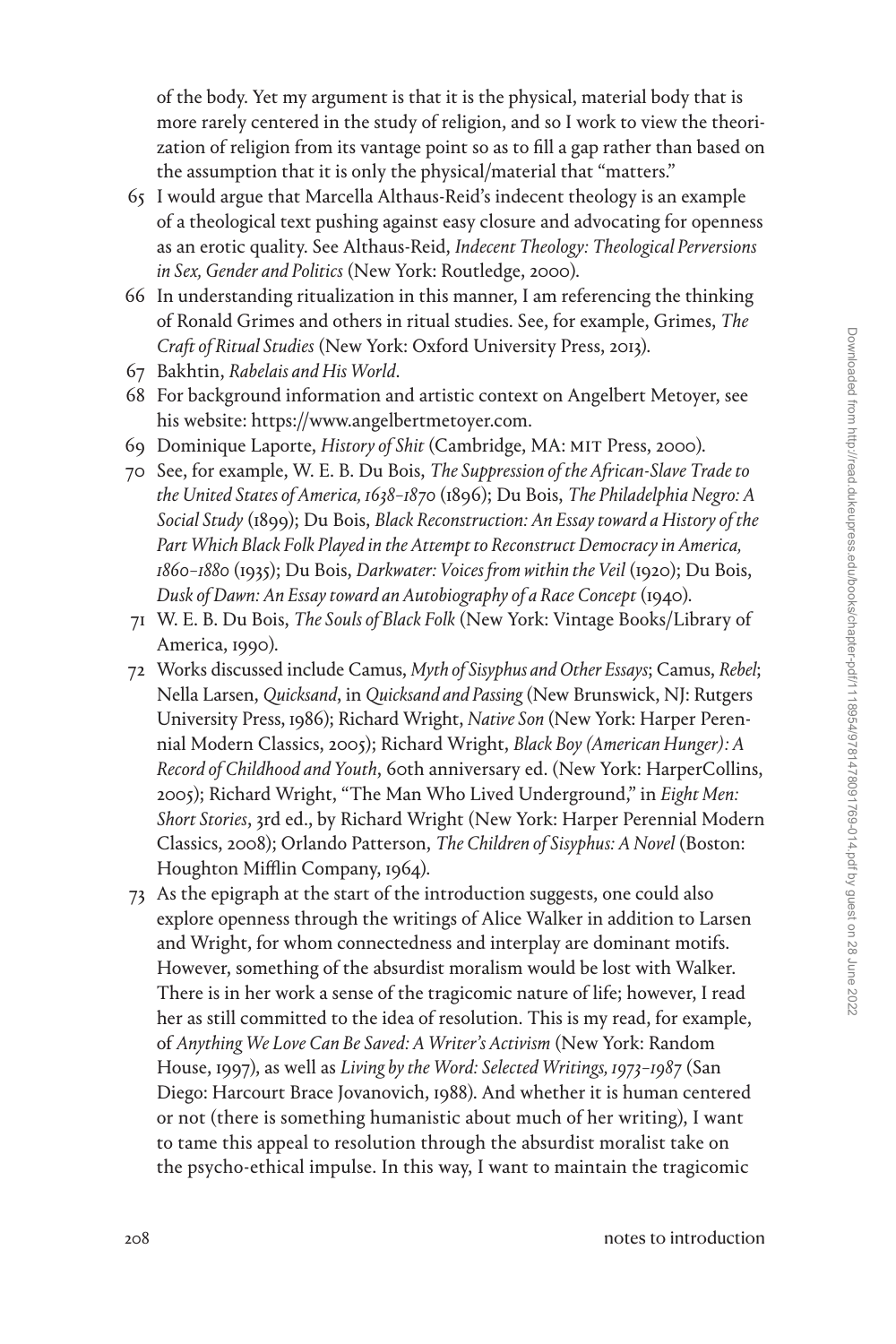quality of life as already and always—and without "appeal" to conceptual frameworks of substantive transformation.

## 1. THINGS

- 1 Daniel Miller, introduction to *Materiality*, ed. Daniel Miller (Durham, NC: Duke University Press, 2005), 5; Daniel Miller, *Material Culture and Mass Consumption* (Oxford: Blackwell, 1987).
- 2 Ian Hodder labels this the "thingness of things." See Hodder, *Entangled: An Archaeology of the Relationships between Humans and Things* (Malden, MA: Wiley-Blackwell, 2012), 32.
- 3 Hodder, *Entangled*, 7.
- 4 The economic and political ramifications of bodiness are even stronger in my more liberation theology–related work in large part because a theologizing of socioeconomic and political circumstances is the raison d'être of black liberation theology.
- 5 It is not a pressing concern here, but the formal question of distinction between things and objects is resolved in this project, to the extent it surfaces, by means of two notions: (1) the human is a body-thing in relationship to thing-things. A twofold epistemology of thingliness is thereby constituted through the idea of multidirectional relationship, and much of this is worked out through moralistic awareness and lucidity, as described in this and the next chapter. For brief discussions of subject-object in material studies, see, for example, Michael Rowlands, "A Materialist Approach to Materiality," in Miller, *Materiality* (Durham, NC: Duke University Press, 2005), 72–87; Webb Keane, "Signs Are Not the Garb of Meaning: On the Social Analysis of Material Things," in Miller, *Materiality*, 182–205; and Christopher Pinney, "Things Happen: Or, From Which Moment Does That Object Come," in Miller, *Materiality*, 256–72.
- 6 Rowlands, "Materialist Approach to Materiality," 72–87.
- 7 Hodder, *Entangled*, 7.
- 8 This should not be read as even a passive endorsement of the objectification of African Americans or others as consistent with who they are.
- 9 Peter Schwenger, "Words and the Murder of the Thing," in *Things*, ed. Bill Brown (Chicago: University of Chicago Press, 2004), 138.
- 10 John Frow, "A Pebble, a Camera, a Man Who Turns into a Telegraph Pole," in Brown, *Things*, 355.
- 11 Bill Brown, *A Sense of Things: The Object Matter of American Literature* (Chicago: University of Chicago Press, 2003), 4.
- 12 Hodder, *Entangled*, 49.
- 13 I am not a Heidegger scholar, nor am I a phenomenologist. I make only mention here of Heidegger's work on things in order to attempt to briefly acknowledge a long-standing tradition of thinking about things. Readers will note (and some undoubtedly will find it problematic) that I give no real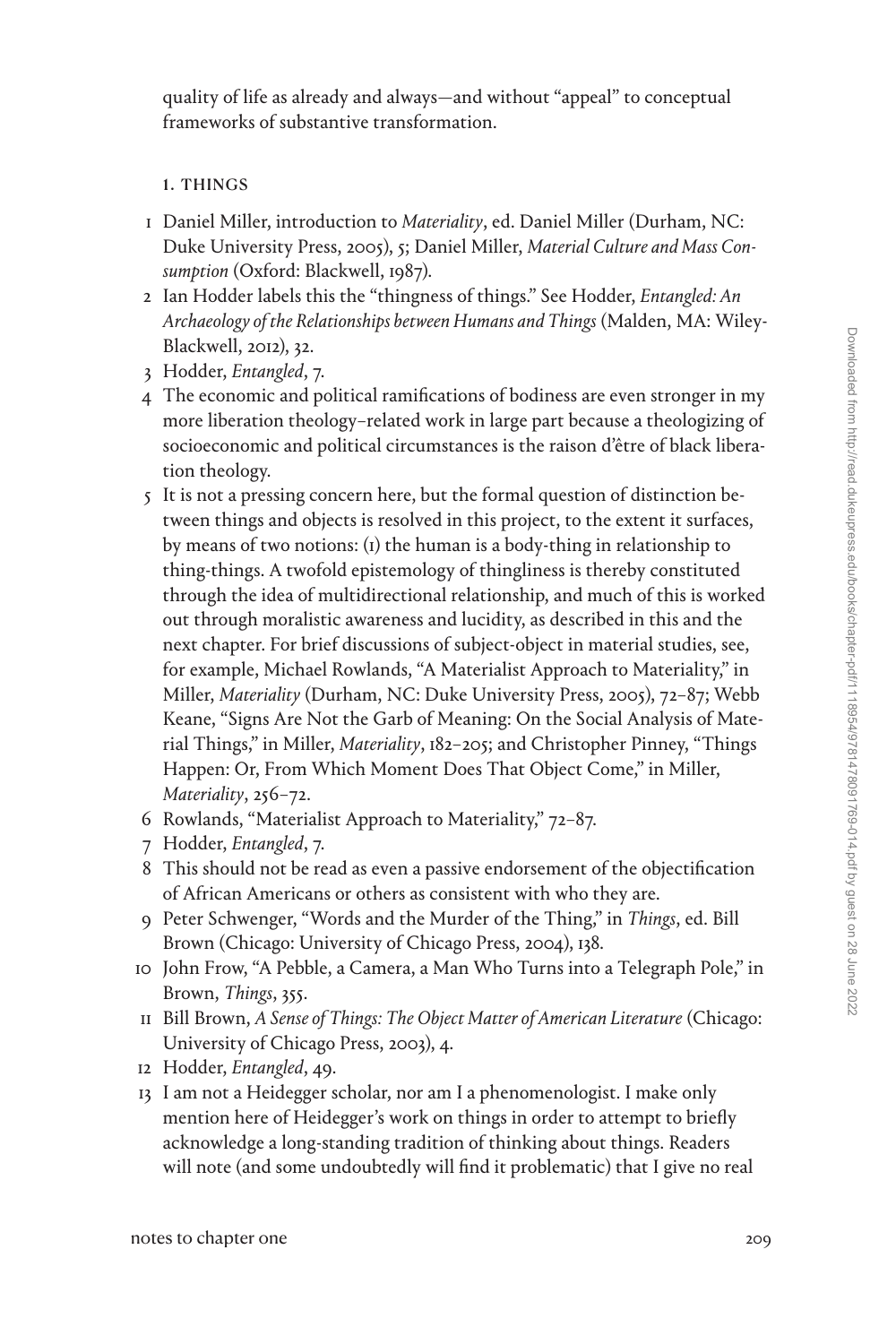consideration to primary materials related to things authored by philosophers such as Heidegger—although he has provided philosophical commentary on the nature and meaning of things (e.g., in *Being and Time*)—or, in France, Maurice Merleau-Ponty (e.g., in *Phenomenology of Perception* and *The Visible and the Invisible*). This is because I am less interested in presenting or refining a theory of things as related to phenomenology of things, and I am more interested in an engagement and practice of things as presented by those who have developed thing theory and applied it to various areas of the humanities and social sciences.

Hence, I find the texts and authors discussed more useful in light of my particular intentions and my concern to think about the nature of religion through a more multidisciplinary approach. For instance, Bjørnar Olsen (*In Defense of Things: Archaeology and the Ontology of Objects* [Lanham, MD: Rowman and Littlefield, 2010], 70n16) remarks that one can think about Heidegger's take on things as being first concerned with the relevance of a thing for humans. My interest in thinking about things in relationship to religion as a technology through art is concerned on one level with this take on things because art involves the placement and manipulation of things. Still, I find attention to Camus and thing theory over against Heidegger useful in that I am also concerned with the question of what else there might be to say or understand about things. In short, my concern is restricted for the most part to things within the context of artistic production as opposed to a sweeping discussion of things in a more general sense, which accounts for my selection of conversation partners.

- 14 Something about this idea and this phrasing might bring to mind Heidegger's *Dasein* ("being there") and "being-in-the-world." However, I make this argument not in light of his phenomenology and existentialism but instead in light of Camus's moralism, which I believe challenges some of the intellectual infrastructure of existentialism—at least as it is presented within the context of France—and in light of how figures such as Sartre read Heidegger. My interrogation of the nature and meaning of religion to the extent it concerns itself with the body-thing in relationship to thing-things framed by circumstances (world) prompts a concern with what this situation means, what it produces, and for that particular set of concerns I find Camus of particular importance.
- 15 On this topic, see, for instance, Olsen, *In Defense of Things*.
- 16 Raymond Malewitz, *The Practice of Misuse: Rugged Consumerism in Contemporary American Culture* (Stanford, CA: Stanford University Press, 2014), 2–3. I do not have the same economic and political concerns as Malewitz does in framing his rugged consumerism, but there are insights in this volume regarding materiality and materials that I find useful as I think through my particular concerns with things and religion.
- 17 This is related to what Malewitz notes as "misuse" and, with his economic and political interests (explored primarily through literature and theater),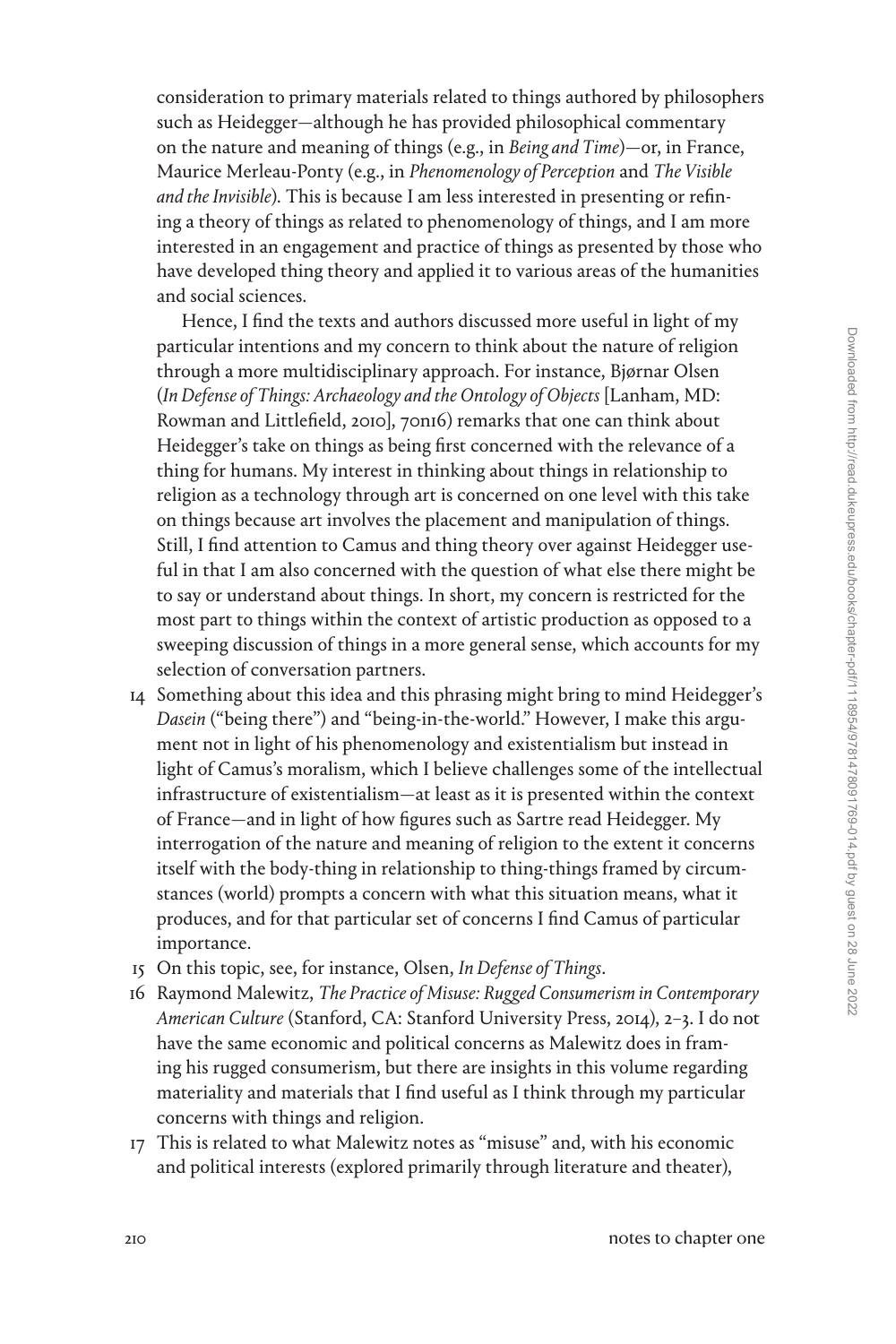discusses within the context of what he calls "rugged consumerism." He gives the example of Apollo 13 astronauts needing to reconfigure and "misuse" equipment in order to develop a system that would reduce carbon dioxide levels. What this gets at is the ability of body-things to manipulate and alter things in order to create new things for use. "For the rugged consumer," he writes, "the desired outcome of creative misuse is a renaturalized world in which artificial objects become raw materials for postproduction reproduction" (23). This, it appears, highlights the flexible utility and purpose of things that is not my primary concern. What I have in mind might not be considered repurposing because it raises questions concerning the nature of purpose and how it is represented and displayed. I am more interested in the way artistic creation and placement of things raises questions concerning the nature of things and by extension the nature and meaning of body-things. That is to say, I am interested in what the creation/placement of things within art says about things as things over against their physical utility. Such questions become a "tool," so to speak, of religion as a technology. See Malewitz, *Practice of Misuse*, chapter 1.

- 18 Antony Hudek, ed., "Introduction//Detours of Objects," in *The Object* (Cambridge, MA: MIT Press, 2014), 16–17.
- 19 Bill Brown, "Thing Theory," *Critical Inquiry* 28, no. 1 (2001): 1–22.
- 20 Hudek, "Introduction//Detours of Objects," 17.
- 21 Arthur Danto, *Beyond the Brillo Box: The Visual Arts in Post-Historical Perspective* (New York: Farrar, Straus and Giroux, 1992), 136.
- 22 My interest here, which of course is not the only approach to the general topic of the theory of religion, is with the naming—naming that moment in which religion as a technology is applied and interplay between types of things is exposed.
- 23 This is not a necessary limitation—as if only the human bodied naming-thing matters—but I find it a useful restriction. I want to acknowledge a more expansive category for naming-things, as one might find in work related to transhumanism, posthuman studies, animal studies, or material studies, while framing this project in terms of openness related to only one of the many types of agential "naming" things. (See my comments on posthumanism and new materialism in the introduction.)
- 24 My goal, as my particular use of thing theorists will make clear, is not the presentation of a thing theory. Instead, thing theory, in conjunction with other theoretical frameworks, affords a range of questions and considerations that help me better frame my own questions and concerns regarding bodies, things, and religion as a technology.
- 25 Frow, "Pebble, a Camera, a Man," 361.
- 26 This sense of a moralistic sensibility over against an existentialist sensibility marks my turn to Albert Camus in much of my recent work, including this book. This moralist posture toward the world is played out in both his fiction and nonfiction. It certainly informs the books found in the notes for this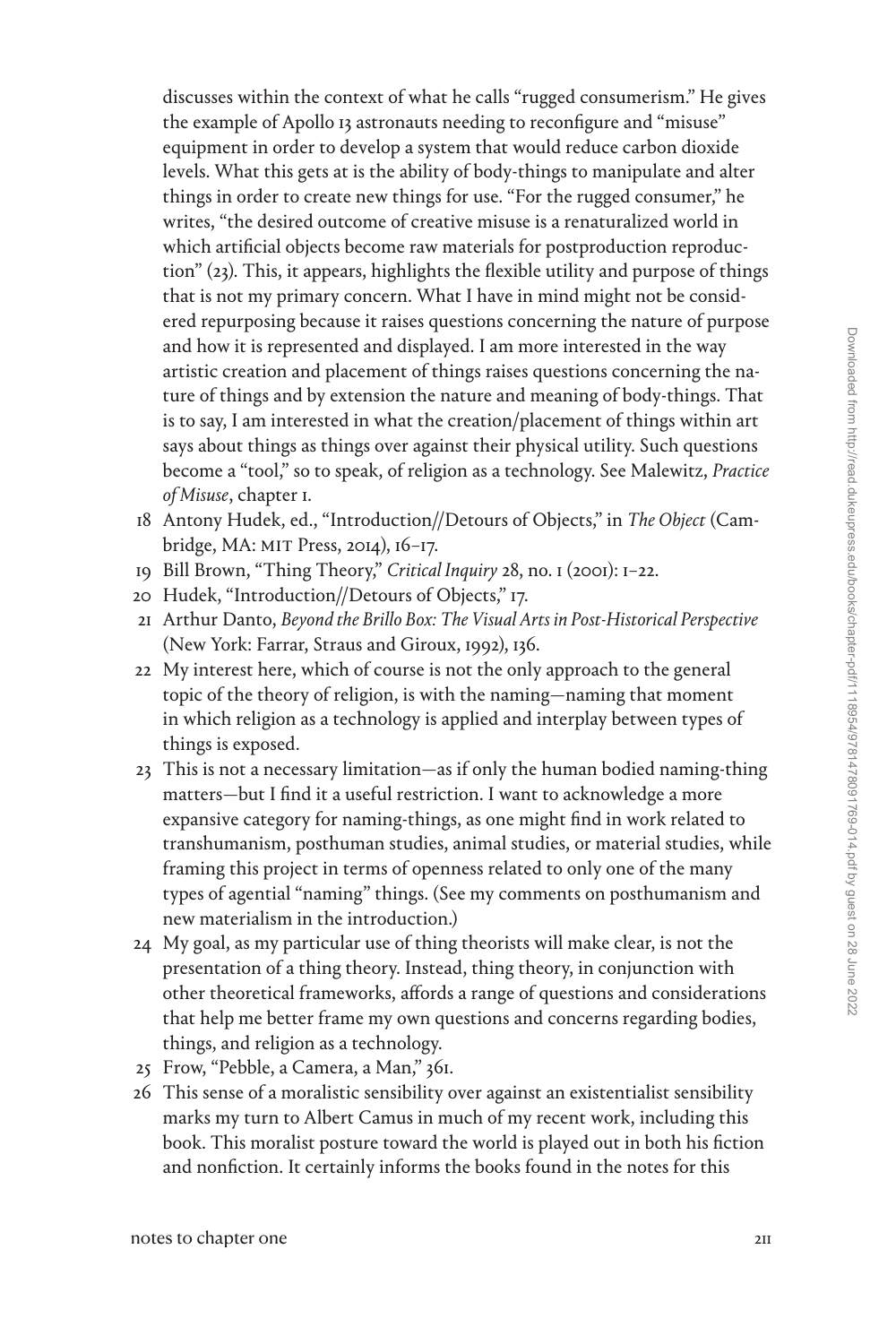chapter and the next (*The Rebel* in particular). However, I would also like to call attention to the manner in which his journalistic writings speak to this moralistic perspective. For an example of this, see Camus, *Algerian Chronicles* (Cambridge, MA: Harvard University Press, 2013). In his depictions of human suffering, structural injustice, colonialism, and war, one gets a sense of the moralist's challenge to existentialist notions of agency and freedom, in part through his aggressive turn to absurdity and love.

- 27 Future work might necessitate a turn, for example, to Merleau-Ponty's *Phenomenology of Perception*, as some I have been in conversation with have suggested, by means of which to interrogate the dynamics of that bodyencountering world (a body he suggests is not simply an object). However, my first effort is to frame this moment of contact through the earthiness of moralism in that it also contains more than an explicit assertion already regarding the religious connotations of this contact without presupposing an answer—this is found in the question of life without appeal. This is not to say that Merleau-Ponty promotes thinking along religious lines that involves endorsement or theological assumption. Rather, mine is the argument that moralism's logic is consistent with my objectives as they currently stand.
- 28 Frances S. Connelly, introduction to *Modern Art and the Grotesque*, ed. Frances S. Connelly (New York: Cambridge University Press, 2003), 15. See my comments concerning Julia Kristeva and my project found in the introduction, where I also provide a rationale for my turn to Bakhtin over against other thinkers such as Kristeva and Georges Bataille.
- 29 Rina Arya is correct to warn against too "open" a use of the term *abject*. As she notes, it is not simply a feeling of disgust, nor is it simply a signifier for shit and other things frowned upon. Rather, the abject has to do with boundaries between the subject and other "things." The inadequacy of boundary stirs up abjection as a sociocultural process by which to protect or keep "clean" the individual. Abjection is a response to the ever-present subject's connection and response to the abject. The relationship of the body-thing to shit plays off this sense of the abject, but the abject/abjection is not restricted to this example. See Rina Arya, *Abjection and Representation: An Exploration of Abjection in the Visual Arts, Film and Literature* (New York: Palgrave Macmillan, 2014).
- 30 Mikhail M. Bakhtin, *Rabelais and His World* (Bloomington: Indiana University Press, 1984); James Luther Adams, Wilson Yates, and Robert Penn Warren, eds., *The Grotesque in Art and Literature: Theological Reflections* (Grand Rapids, MI: Wm. B. Eerdmans, 1997). In this text, I am most interested in Yates's "An Introduction to the Grotesque: Theoretical and Theological Considerations," which in its scope and detail provides something of a theoretical framing for the overall project. In addition to this turn to Bakhtin, Ola Sigurdson argues there are ample examples of the grotesque within the Christian tradition from which one can draw. See Ola Sigurdson, *Heavenly Bodies: Incarnation, the Gaze, and Embodiment in Christian Theology* (Grand Rapids, MI: Wm. B. Eerdmans, 2016). Sigurdson argues that within the Christian tradition even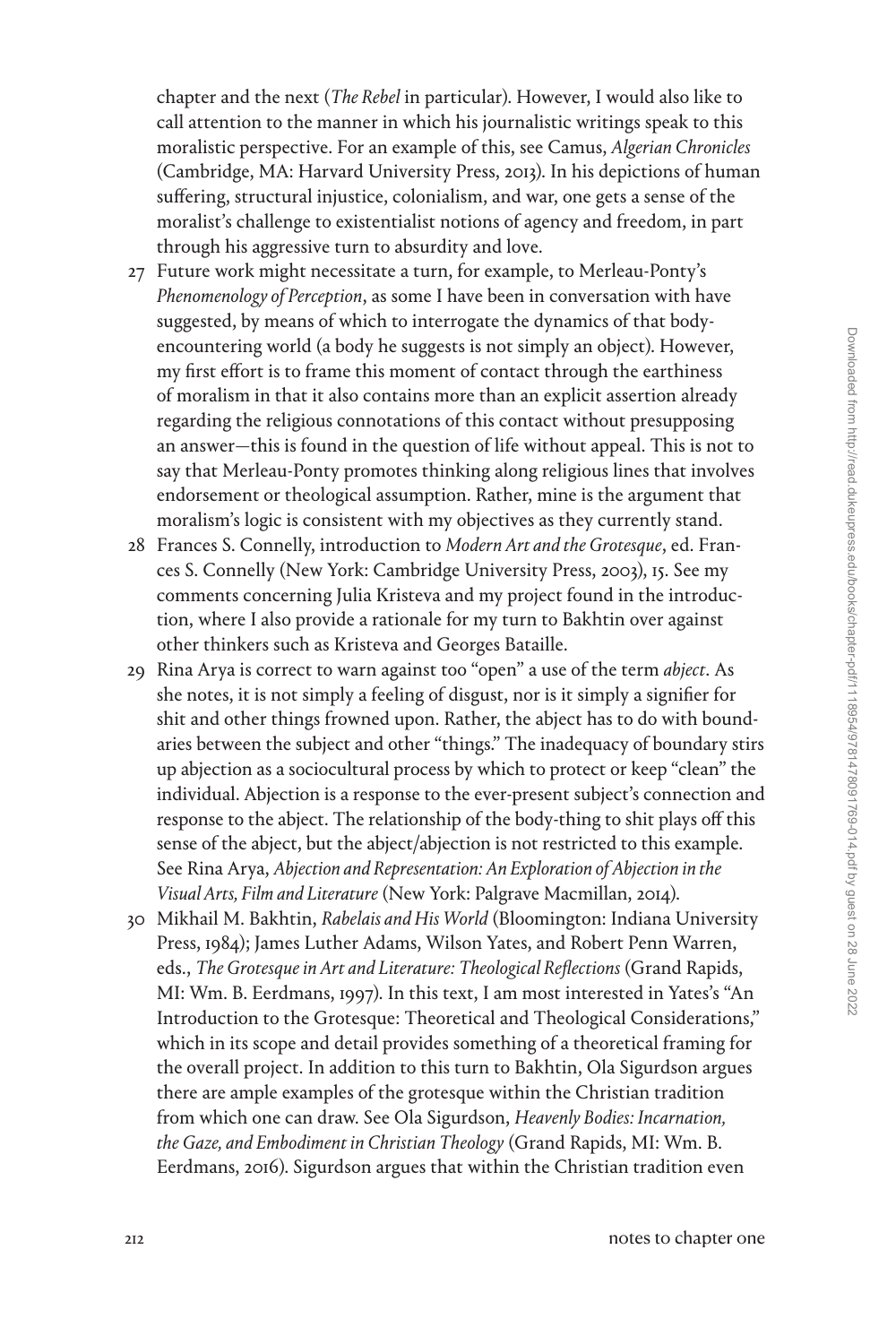the historical and felt presence of God is framed by the grotesque (493). In this there is also a turn to a modified Bakhtinian sense of the grotesque, but like with Yates, it is sanitized by the needs of Christian logic: "The point of the grotesque as a theological category is not to deny the genuine insights of the theological tradition, but rather to attempt, like Barth, to reach a more critical view of these conceptions on the basis of the cross"  $(503)$ . What I find problematic with Yates's discussion applies here as well. The appeal in this book to a theologized sense of the demonic takes away from the sense of the grotesque I want to follow in that it troubles—casts as negative—the openness, the multiple sides of the body to the extent it limits description to theologized language of good and evil. It also highlights the individualization of the body. What this book calls the grotesque regarding Julian and others, I argue is better described as the suffering body, the body in pain seeking wholeness—not the open body content in itself. Talk of a healing function for the grotesque betrays all this I critique.

- 31 I have no argument with much of what Yates writes regarding Bakhtin's framing of the grotesque as a positive assessment of life, one that, through carnival for example, celebrates much of what social norms despise.
- 32 Yates, "Introduction to the Grotesque," 40.
- 33 Yates, "Introduction to the Grotesque," 47.
- 34 I am unable to provide images in the text. However, photographs of the exhibits are available at [https://kunsthalcharlottenborg.dk/da/udstillinger/tori](https://kunsthalcharlottenborg.dk/da/udstillinger/tori-wraanes) [-wraanes](https://kunsthalcharlottenborg.dk/da/udstillinger/tori-wraanes) and<https://kunsthalcharlottenborg.dk/en/exhibitions/ovartaci-2>.
- 35 Kunsthal Charlottenborg Exhibit, viewed on November 9, 2017.
- 36 Museum of Contemporary Art Kiasma, "ARS17—Ed Atkins," YouTube video, May 9, 2017, [https://www.youtube.com/watch?v](https://www.youtube.com/watch?v=F3vDyaZXx28)=F3vDyaZXx28. A portion of the audiovisual is available at Erich Mülla, "Ed Atkins—Ribbons, 2014," YouTube video, January 11, 2015, [https://www.youtube.com/watch?v](https://www.youtube.com/watch?v=3EkqVWXBVOQ) =[3EkqVWXBVOQ](https://www.youtube.com/watch?v=3EkqVWXBVOQ).
- 37 Ed Atkins, "Ribbons," a 2014 installation (channel 4:3 in 16.9 HD video with three-channel surround soundtracks). Louisiana Museum, "Being There," Copenhagen, viewed on November 11, 2017. The quoted text is drawn from the statement provided by the museum in relationship to the Atkins project.
- 38 Yates, "Introduction to the Grotesque," 49.
- 39 A turn to the grotesque (through Nietzsche) is also found in African American constructive theology. See, for example, Victor Anderson, *Beyond Ontological Blackness: An Essay on African American Religious and Cultural Criticism* (New York: Continuum, 1995).
- 40 Yates, "Introduction to the Grotesque," 47.
- 41 Yates, "Introduction to the Grotesque," 51.
- 42 Yates, "Introduction to the Grotesque," 52.
- 43 Yates, "Introduction to the Grotesque," 52.
- 44 Coco Fusco, *The Bodies That Were Not Ours: And Other Writings* (London: Routledge, 2001), 42.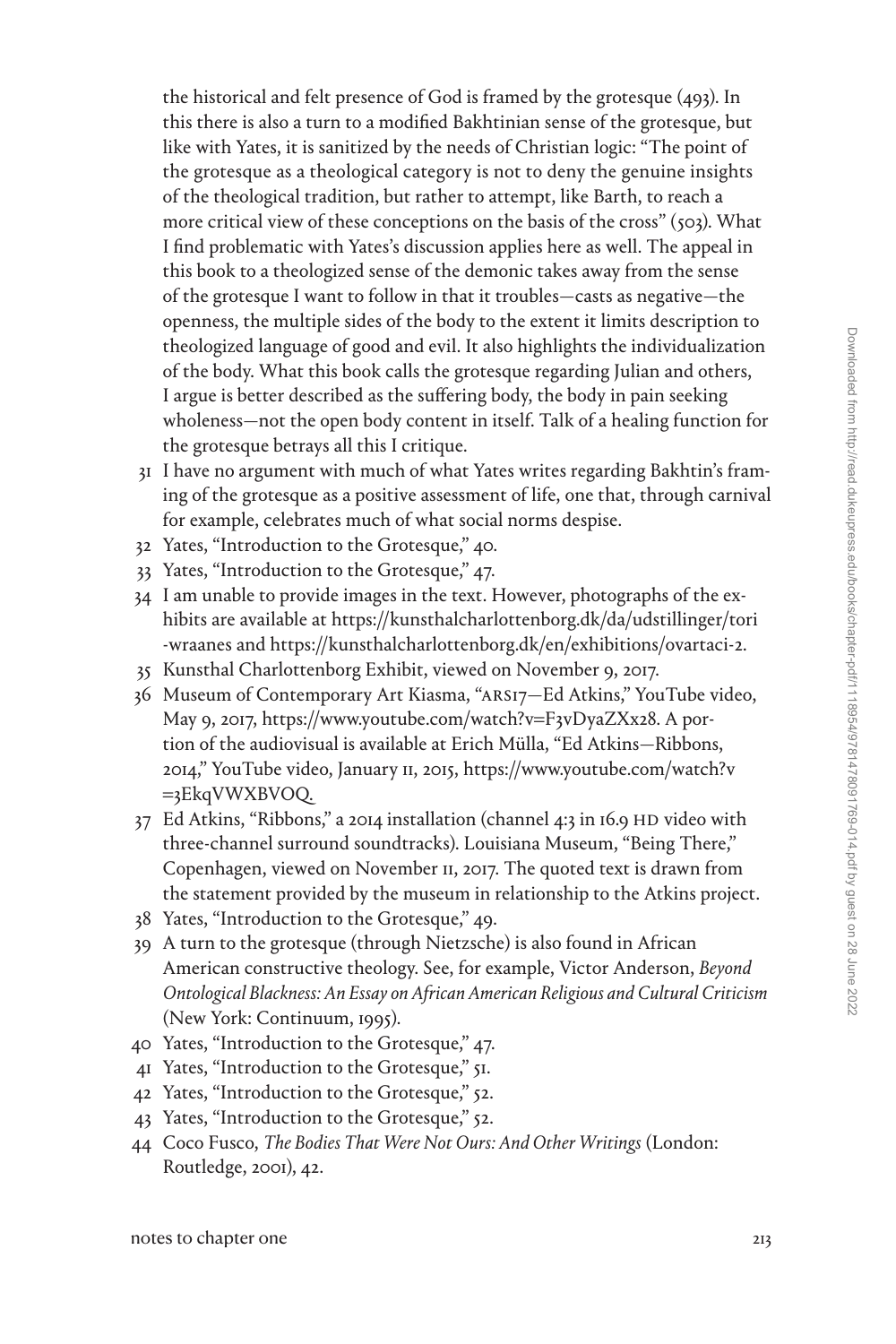- 45 See, for instance, Deuteronomy 23:11–15.
- 46 Bakhtin, *Rabelais and His World*, 318.
- 47 This is Yates's thinking, but I argue that it is also present in the work of other theologians who frame life in terms of the "image of God." See, for example, M. Shawn Copeland, *Enfleshing Freedom: Body, Race, and Being* (Minneapolis: Fortress Press, 2010); James H. Evans, *We Have Been Believers: An African-American Systematic Theology* (Minneapolis: Fortress Press, 1992). The same could be said of theologians such as Karl Barth and Jürgen Moltmann.
- 48 Bakhtin, *Rabelais and His World*, 363–68.
- 49 Bakhtin, *Rabelais and His World*, 10.
- 50 Bakhtin, *Rabelais and His World*, 10.
- 51 Bakhtin, *Rabelais and His World*, 19.
- 52 Bakhtin, *Rabelais and His World*, 281.
- 53 Bakhtin, *Rabelais and His World*, 322.
- 54 Bakhtin, *Rabelais and His World*, 19–20; emphasis added.
- 55 Bakhtin, *Rabelais and His World*, 26.
- 56 Bakhtin, *Rabelais and His World*, 317. While not my primary concern, it is worth noting that this interplay has affective markers to the degree that urinating involves discomfort and relief, and the same can be said for defecating. This link between two responses speaks to the manner in which defecating involves both a leaving the open naming-thing and an entering into the world of a new thing-thing (335).
- 57 Still, there is a romanticization element in Bakhtin that I resist: "Cosmic terror is the heritage of man's ancient impotence in the presence of nature. Folk culture did not know this fear and overcame it through laughter, through lending a bodily substance to nature and the cosmos; for this folk culture was always based on the indestructible confidence in the might and final victory of man" (Bakhtin, *Rabelais and His World*, 336n9).
- 58 Bakhtin, *Rabelais and His World*, 335.
- 59 Connelly, introduction to *Modern Art and the Grotesque*, 2, 4, 5.
- 60 These images are part of the Yoko Ono exhibit at Kunsthal Charlottenborg, "Transmission," which I viewed on November 9, 2017. See [https://](https://kunsthalcharlottenborg.dk/en/exhibitions/yoko-ono-transmission/) [kunsthalcharlottenborg.dk/en/exhibitions/yoko-ono-transmission/.](https://kunsthalcharlottenborg.dk/en/exhibitions/yoko-ono-transmission/)
- 61 The connection between a "banquet" and a toilet, I argue, speaks well to the carnivalistic impulse highlighted by Bakhtin.
- 62 Related to this, I appreciate Kirsten A. Hoving's pronouncement: "As the traditional site of the grotesque, the body and its norms were the starting point for the blurring of distinctions between things, leading to misshapenness, and even to complete disintegration." Kirsten A. Hoving, "Convulsive Bodies: The Grotesque Anatomies of Surrealist Photography," in Connelly, *Modern Art and the Grotesque*, 221.
- 63 Nella Larsen, *Quicksand*, in *Quicksand and Passing* (New Brunswick, NJ: Rutgers University Press, 1986); Richard Wright, *Native Son* (New York: Harper Perennial Modern Classics, 2005).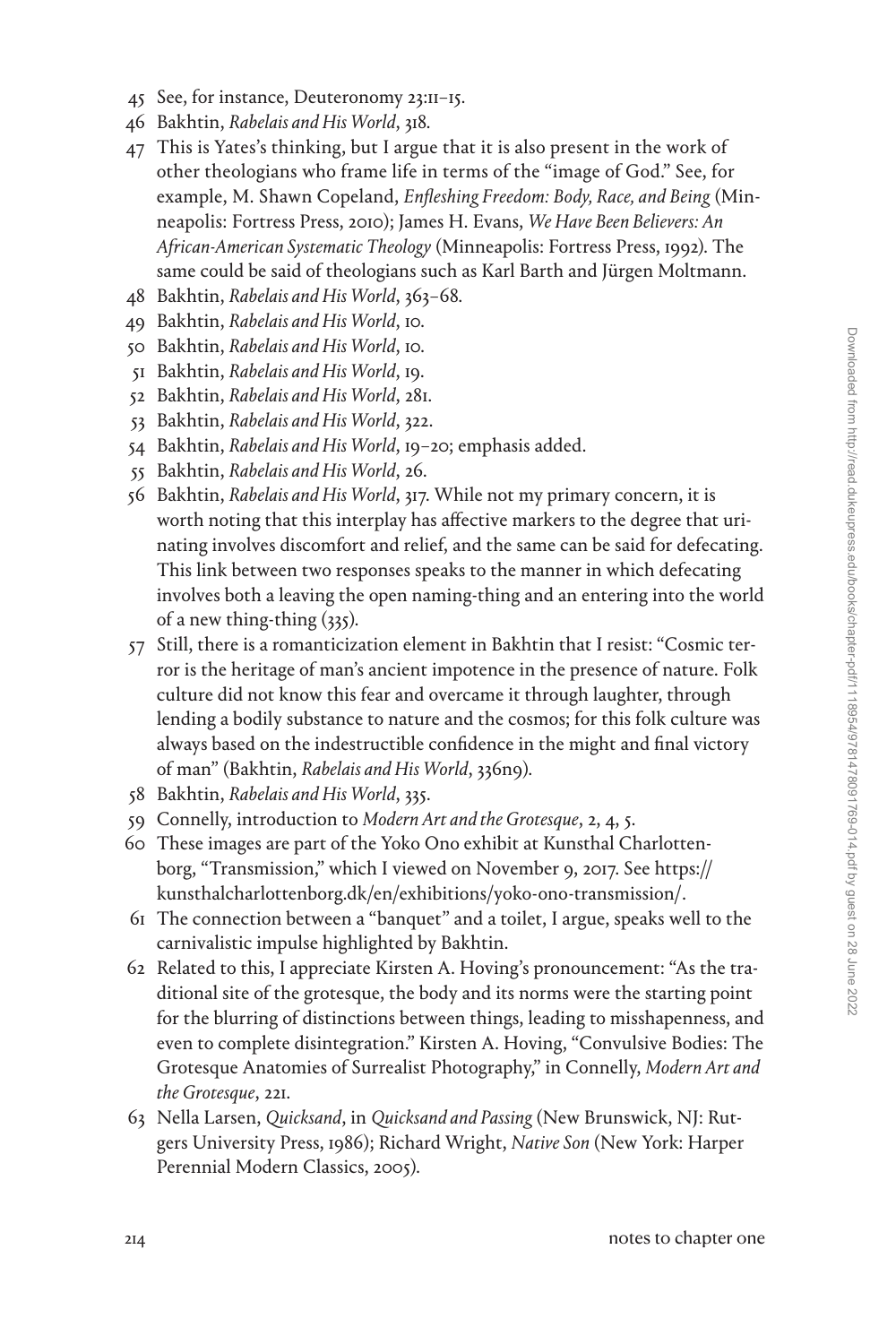- 64 In future work I will take up the issue of African American moralism using Du Bois, Larsen, Wright, and several others. In so doing, I will read African American thinkers-activists with and over against Albert Camus.
- 65 For additional information on Nella Larsen, see George Hutchinson, *In Search of Nella Larsen: A Biography of the Color Line* (Cambridge, MA: Belknap Press of Harvard University Press, 2006); Thadious M. Davis, *Nella Larsen, Novelist of the Harlem Renaissance: A Woman's Life Unveiled* (Baton Rouge: Louisiana State University Press, 1994); and Charles R. Larson, *Invisible Darkness: Jean Toomer and Nella Larsen* (Iowa City: University of Iowa Press, 1993).
- 66 For more information on Wright, see, for example, Hazel Rowley, *Richard Wright: The Life and Times* (New York: Henry Holt and Co., 2001); Michel Fabre, *The World of Richard Wright* (Jackson: University Press of Mississippi, 1985); Fabre, *The Unfinished Quest of Richard Wright*, 2nd ed. (Urbana: University of Illinois Press, 1993); Virginia Whatley Smith, ed., *Richard Wright: Writing America at Home and from Abroad* (Jackson: University Press of Mississippi, 2016); Abdul R. JanMohamed, *The Death-Bound-Subject: Richard Wright's Archaeology of Death* (Durham, NC: Duke University Press, 2005).
- 67 Richard Wright, *Eight Men: Short Stories*, 3rd ed. (New York: Harper Perennial Modern Classics, 2008).
- 68 Richard Wright, *Black Boy (American Hunger): A Record of Childhood and Youth*, 60th anniversary ed. (New York: HarperCollins, 2005); Wright, *Native Son*.
- 69 Paul Gilroy, "Introduction to the Harper Perennial Edition," in Wright, *Eight Men*, xiii.
- 70 Gilroy, "Introduction to the Harper Perennial Edition," xv.
- 71 Richard Wright, "The Man Who Lived Underground," in Wright, *Eight Men*, 20.
- 72 Wright, "Man Who Lived Underground," 21.
- 73 Wright, "Man Who Lived Underground," 25.
- 74 Wright, "Man Who Lived Underground," 32–33.
- 75 Wright, "Man Who Lived Underground," 33–34.
- 76 Keep in mind Bakhtin's perception of the mouth as of great importance for the grotesque body as an opening to the world.
- 77 Bakhtin, *Rabelais and His World*, 20; Wright, "Man Who Lived Underground," 30.
- 78 Wright, "Man Who Lived Underground," 31.
- 79 Wright, "Man Who Lived Underground," 32.
- 80 Wright, "Man Who Lived Underground," 84.
- 81 Larsen, *Quicksand*, 113.
- 82 Larsen, *Quicksand*, 113.
- 83 Larsen, *Quicksand*, 121.
- 84 Nella Larsen's concern with sexuality in *Quicksand* can be read as a racializedgendered presentation of the grotesque body—the open body. However, I am most concerned with Helga Crane from the point of her turn to the church in that it is the most graphic depiction in the novel of the open body—the penetrated and penetrating body.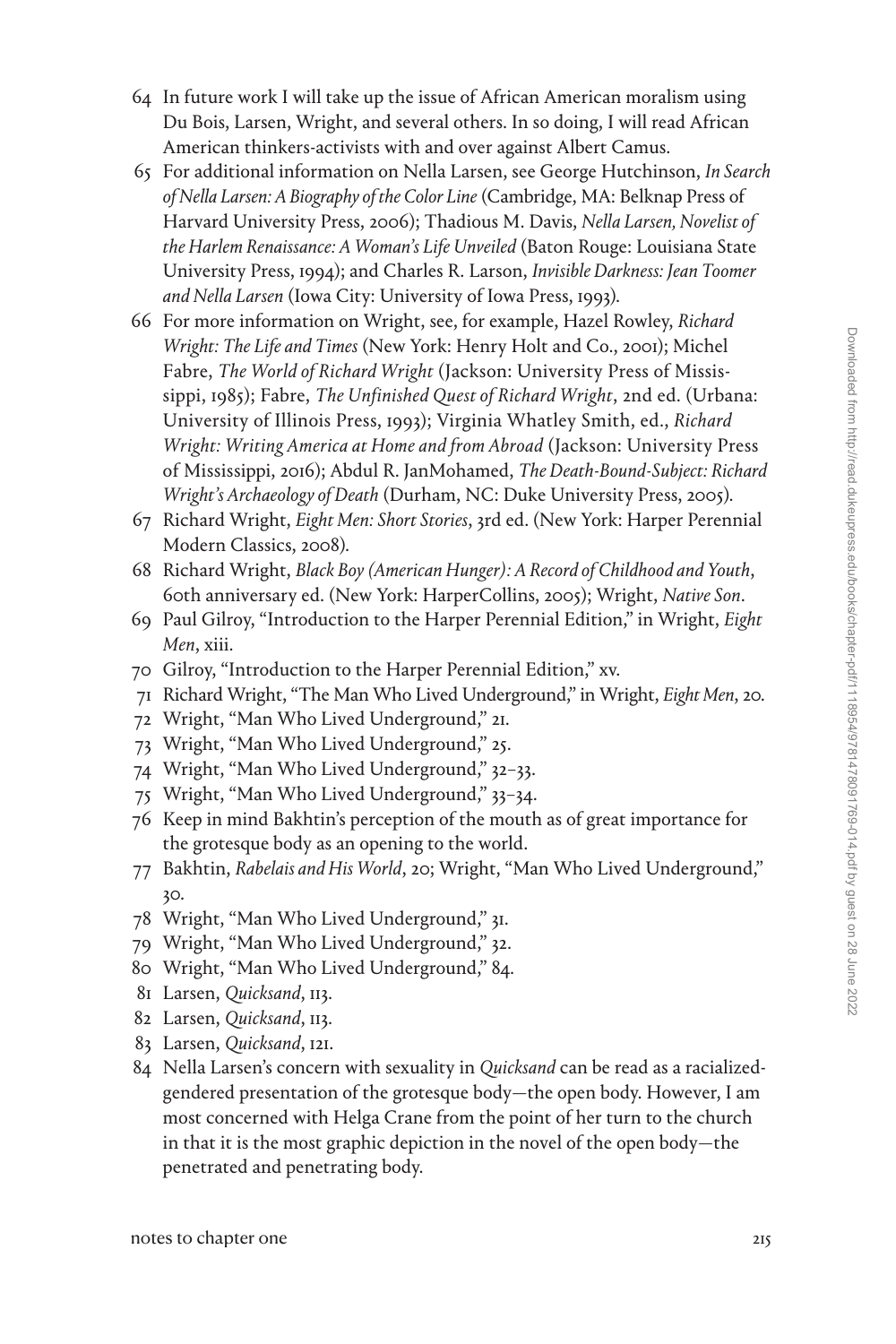### 2. the art of placement

- 1 Robert C. Fuller, *Spirituality in the Flesh: Bodily Sources of Religious Experience* (New York: Oxford University Press, 2008), 7.
- 2 Hans Belting, *An Anthropology of Images: Picture, Medium, Body* (Princeton, NJ: Princeton University Press, 2011), 11.
- 3 Belting, *Anthropology of Images*, 3, 5.
- 4 Belting, *Anthropology of Images*.
- 5 Belting, *Anthropology of Images*, 37.
- 6 I draw from the work of Jean-Pierre Warnier, "Inside and Outside: Surfaces and Containers," in *Handbook of Material Culture*, ed. Christopher Tilley, Webb Keane, Susanne Kuechler-Fogden, Mike Rowlands, and Patricia Spyer (Thousand Oaks, CA: Sage Publications, 2006), 186–95. However, it is important to note that my approach to the body is not anthropological in nature and is not Warnier's thinking on the body. I do not share Warnier's take on defining the techniques of the body used to present itself over against an ability to actually know the body as such. Yet there is some overlap in terms of a shared interest in the nature and presentations of subjectivity.
- 7 Warnier, "Inside and Outside," 186.
- 8 Bill Brown, "Thing Theory," *Critical Inquiry* 28, no. 1 (2001): 4.
- 9 Brown, "Thing Theory," 4.
- 10 Arthur Danto, *What Art Is* (New Haven, CT: Yale University Press, 2013), 128.
- 11 Arthur Danto, *The Abuse of Beauty: Aesthetics and the Concept of Art*, 21st ed. (Chicago: Open Court, 2003), 139–42.
- 12 Danto, *Abuse of Beauty*, 142.
- 13 Danto, *What Art Is*, xii.
- 14 I offer here what might be an obvious point of clarification. My concern is not with what is labeled "religious art," in that it assumes the conclusion, assumes the meaning, which intends a particular outcome. It assumes, first, that religion is a something—that religion is established in light of rituals, deeds, creeds, etc.
- 15 Barbara Johnson, *Persons and Things* (Cambridge: Harvard University Press, 2008), 61.
- 16 Ian Hodder, *Entangled: An Archaeology of the Relationships between Humans and Things* (Malden, MA: Wiley-Blackwell, 2012), 41.
- 17 Arthur Danto, *Remarks on Art and Philosophy* (Mount Desert Island, ME: Acadia Summer Arts Program, 2014), 21–141.
- 18 Danto, *Remarks on Art and Philosophy*, 23.
- 19 Danto, *Remarks on Art and Philosophy*, 29.
- 20 Danto, *Abuse of Beauty*, 4–5.
- 21 In earlier work I brought Danto's philosophy of art at the end of art into religious studies and constructive/humanist theology so as to "find" cartographies of religion, and I concerned myself with the manner in which the very question of a difference between the box in the store and Warhol's box provides a way of gauging the structuring of the religious. I framed it in terms of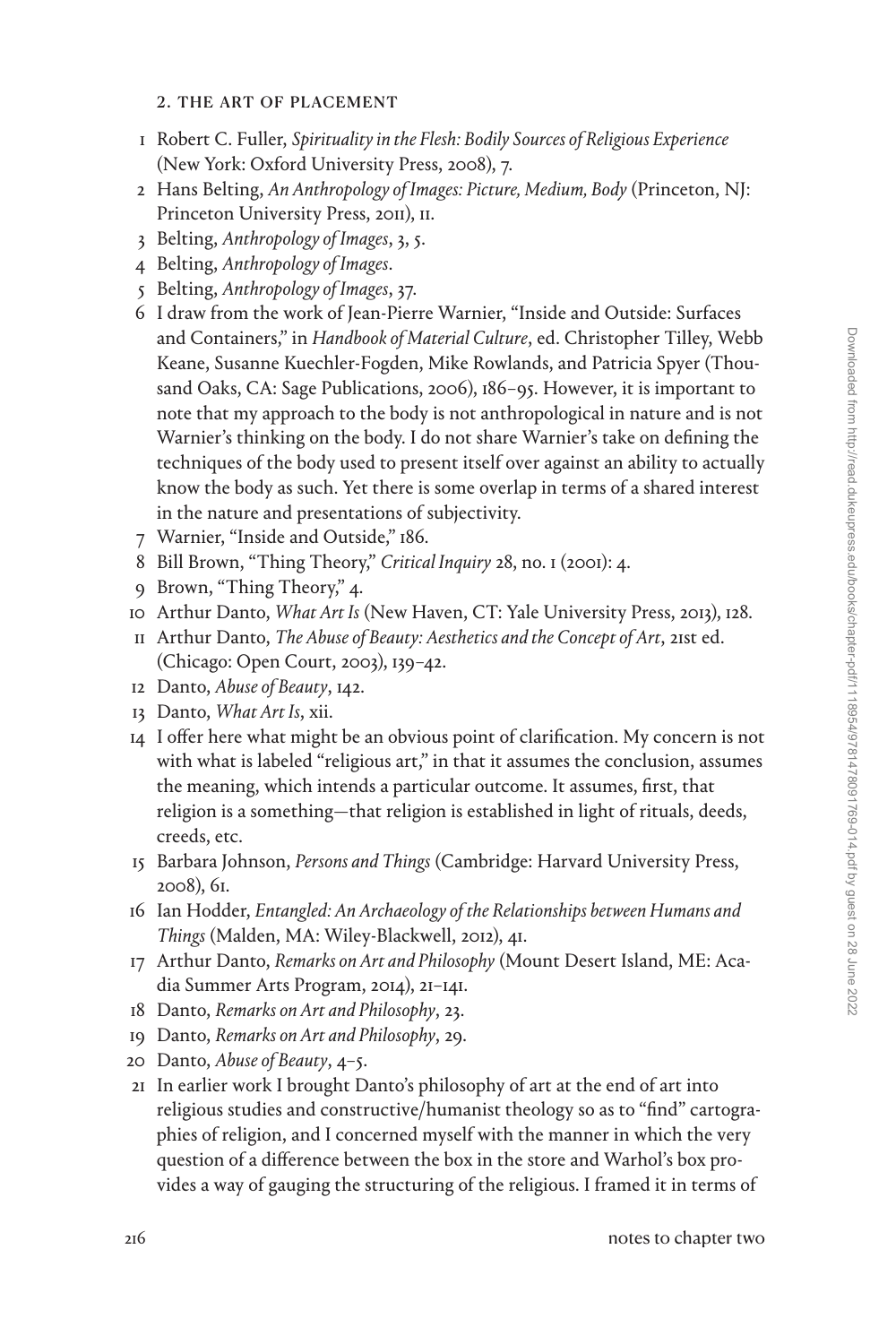the "stuff" of religious traditions and to what it might point—the stuff behind the stuff. Such a question and answer points in the direction of things. In this project, I have related questions with which to contend.

- 22 Danto, *What Art Is*, 28.
- 23 Danto, *What Art Is*, 36.
- 24 As will become clear in later chapters, art as such and religion as a technology are in my mind probed by an awareness that something must be said about the absurd as Camus hauntingly explores and explains it—"the desperate encounter between human inquiry and the silence of the universe." The concept of the absurd and its contextualization as the silence of absurdity hold me in certain ways and by extension my theory of religion; and as a consequence, the uncertainty demanded has some bearing on what religion probes and what art can offer regarding that probing. In this way, my discussion of religion as a technology and artistic expression is tied to my interest in the moralist position and its target called absurdity (more on that later). I use Camus to soften some of the optimism of Danto, for example, and to better ground the un/certainty over against meaning endemic to this technology of religion's engagement with art and overall project. Camus does not negate the need to act, to do, but rather questions the plausibility of success. Obligation and opportunity are not removed for him by absurdity, but rather the ramifications of our push, our "No!" to the absurd are limited in impact and scope.
- 25 Albert Camus, *The Rebel: An Essay on Man in Revolt* (New York: Vintage International, 1991), 82.
- 26 Camus, *Rebel*, 253.
- 27 Danto, *What Art Is*, 19.
- 28 Danto, *What Art Is*, 49.
- 29 Danto, *What Art Is*, 49.
- 30 Danto, *What Art Is*, 38.
- 31 Albert Camus, *The Myth of Sisyphus and Other Essays* (New York: Vintage International, 1991), 53–54.
- 32 Stephen Greenblatt, "Resonance and Wonder," in *Exhibiting Cultures: The Poetics and Politics of Museum Display*, ed. Ivan Karp and Steven D. Lavine (Washington, DC: Smithsonian Institution Press, 1991), 42–67.
- 33 Greenblatt, "Resonance and Wonder," 49–51.
- 34 Being mindful of Camus's cautions, this potentiality is of limited consequences. What I propose, if any*thing*, is only small comfort—not hope—in the same way a time/space for arranging the stuff of life provides something of a reprieve for the figure fixated on order, but it is not a final resolution by any means.
- 35 The Cameron notion of the gallery as temple is referenced in Steven D. Lavine and Ivan Karp, "Introductions: Museums and Multiculturalism," in Karp and Lavine, *Exhibiting Cultures*, 3; Carol Duncan, "Art Museums and the Ritual of Citizenship," in Karp and Lavine, *Exhibiting Culture*, 90, 91.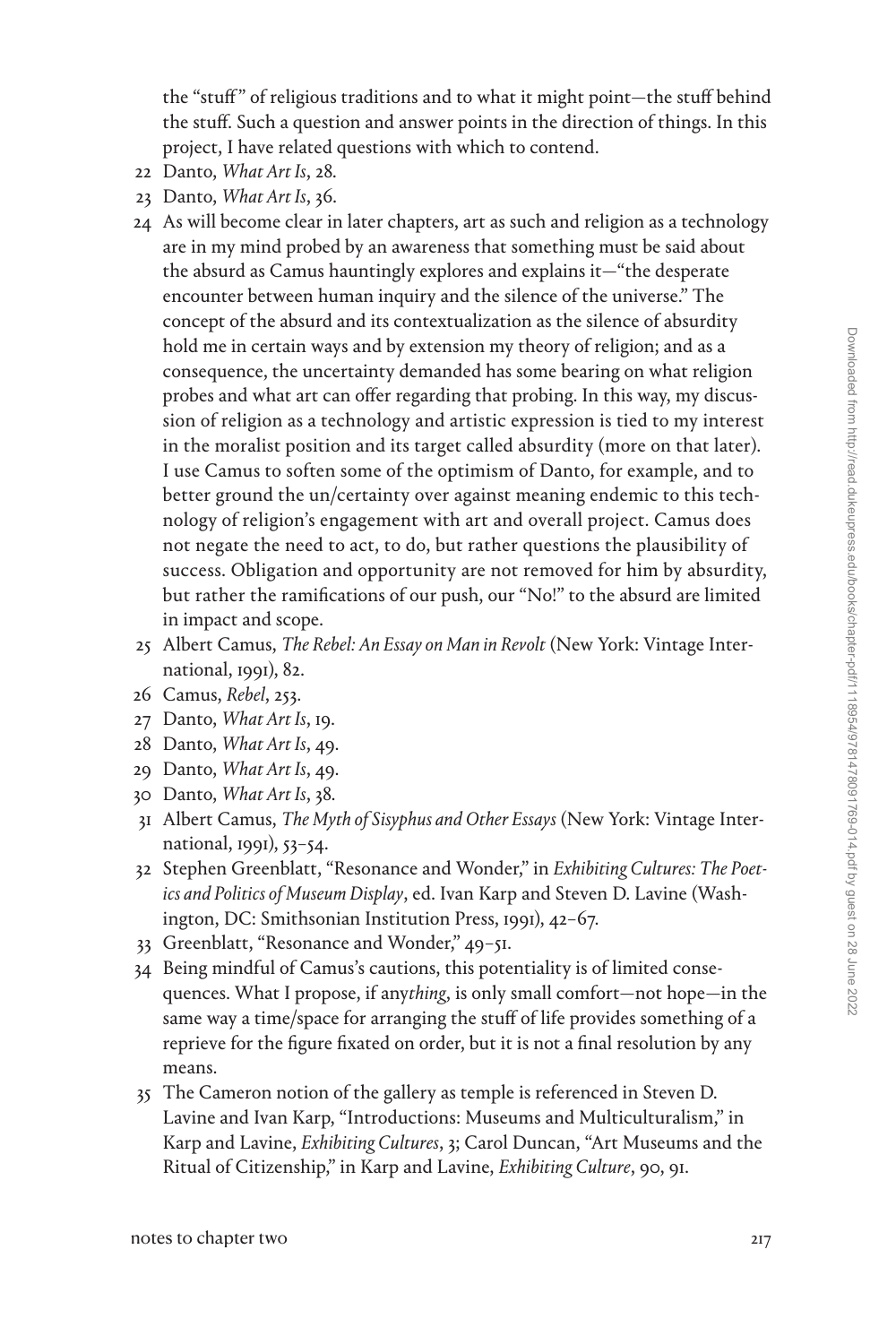- 36 *Member: Pope.L, 1978–2001*, Museum of Modern Art, New York City, viewed on January 3, 2019. For additional information on Pope.L, see, for example, Nathan Taylor Pemberton, "Crawling through New York City with the Artist Pope.L," *New Yorker*, November 22, 2019, [https://www.newyorker.com/culture](https://www.newyorker.com/culture/culture-desk/crawling-through-new-york-city-with-the-artist-pope-l?verso=true) [/culture-desk/crawling-through-new-york-city-with-the-artist-pope-l?verso](https://www.newyorker.com/culture/culture-desk/crawling-through-new-york-city-with-the-artist-pope-l?verso=true) =[true;](https://www.newyorker.com/culture/culture-desk/crawling-through-new-york-city-with-the-artist-pope-l?verso=true) Adrian Heathfield, Adrienne Edwards, Andre Lepecki, Malik Gaines, Martha Wilson, Naomi Beckwith, Thomas Lax, et al., *member: Pope.L 1978–2011* (New York: Museum of Modern Art, 2019); Mark H. C. Bessire, ed., *William Pope.L: The Friendliest Black Artist in America* (Cambridge, MA: MIT Press, 2002).
- 37 Daniel Miller, *Stuff* (Malden, MA: Polity Press, 2010), 53.
- 38 Elaine Heumann Gurian discusses some of the pedagogical and experiential limitations to gallery display imposed by "producers of exhibitions." See Gurian, "Noodling Around with Exhibition Opportunities," in Karp and Lavine, *Exhibiting Culture*, 176–90. Of course, there are race, gender, and sexuality considerations related to the production of exhibits and access to space that merit consideration. Those are beyond the focus of this particular book, but those interested in such considerations should see, for instance, Lonnie G. Bunch III, *Call the Lost Dream Back: Essays on History, Race and Museums* (Washington, DC: American Library Association Editions, 2011); Amy K. Levin, ed., *Gender, Sexuality and Museums: A Routledge Reader* (New York: Routledge, 2010).
- 39 Svetlana Alpers, "The Museum as a Way of Seeing," in Karp and Lavine, *Exhibiting Culture*, 27.

# 3. artistic expression of transience

- 1 Metoyer's family's history is in Louisiana and Texas, tied to landownership and business success.
- 2 For information on Houston's Project Row House, see [https://](https://projectrowhouses.org) [projectrowhouses.org](https://projectrowhouses.org).
- 3 Deborah M. Colton, introduction to *Angelbert Metoyer: Babies Walk on Water: Present, Future, and Time Travel*, by Angelbert Metoyer (Houston: Deborah M. Colton Gallery, 2013), 1.
- 4 In an email exchange on April 18, 2016, he listed the following as his influences: "People, Jesse Lott, Ornette Coleman, and Anthony Braxton."
- 5 Email exchange with Angelbert Metoyer, April 18, 2016.
- 6 In conversation, Metoyer raised the question of whether or not his work had an Afrofuturistic "feel" to it because of its attention to the past/present/ future in ways that pull on science (particularly physics), African American cultural forms that speak to history as a fluid concept, and so on. Metoyer, *Babies Walk on Water*, and the corresponding gallery show (November 16, 2012–January 26, 2013) serve as an example of this Afrofuturistic sense of time and space. For information on Afrofuturism, see Ytasha L. Womack, *Afrofuturism: The World of Black Sci-Fi and Fantasy Culture* (Chicago: Lawrence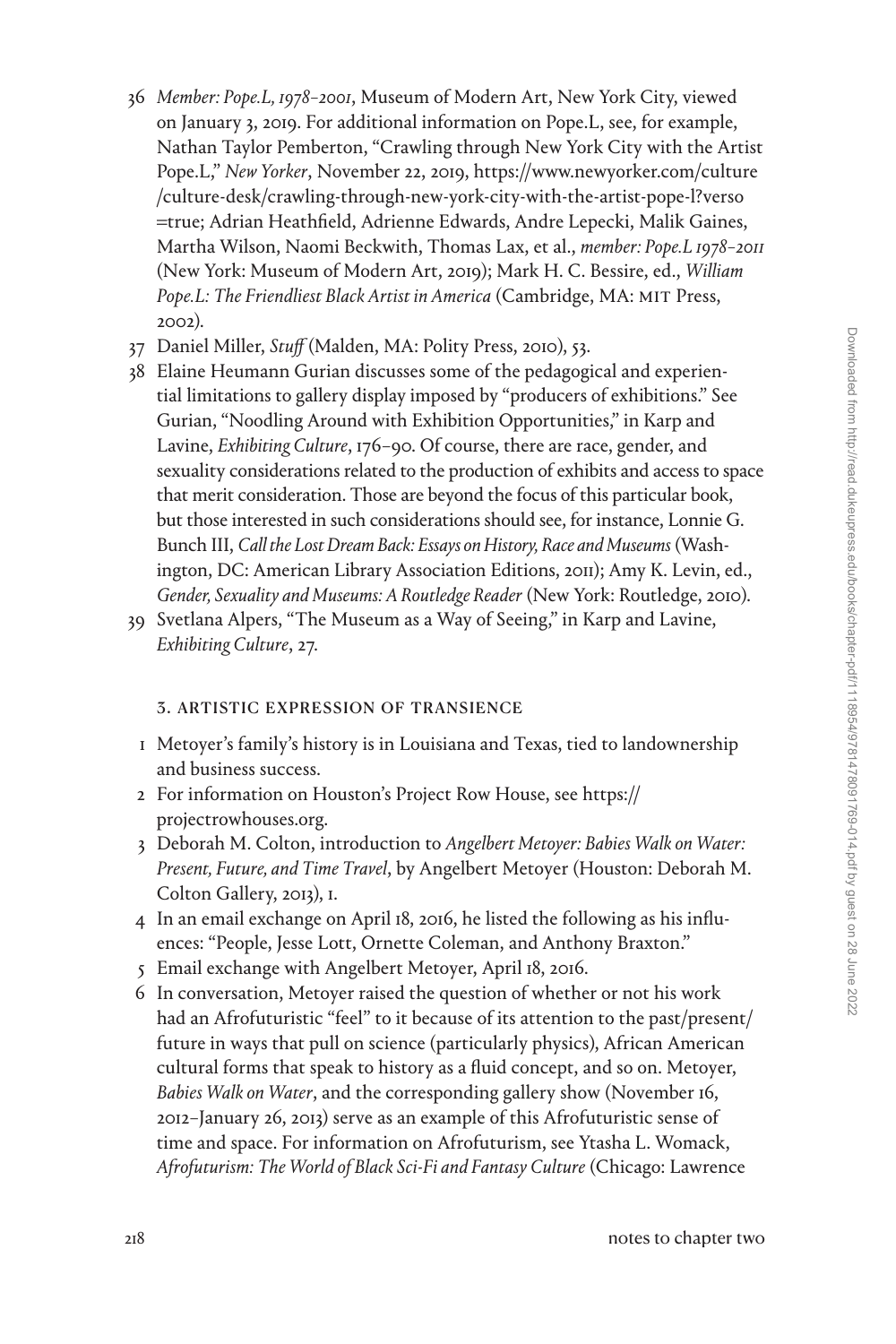Hill Books/Chicago Review Press, 2013); Alondra Nelson, ed., "Afrofuturism," special issue, *Social Text* 20, no. 2 (2002); Mark Dery, ed., *Flame Wars: The Discourse of Cyberculture* (Durham, NC: Duke University Press, 1994); Reynaldo Anderson and Charles E. Jones, eds., *Afrofuturism 2.0: The Rise of Astro-Blackness* (Lanham, MD: Lexington Books, 2016); Mark Bould and Rone Shavers, eds., "Afrofuturism," special issue, *Science Fiction Studies* 34, no. 2 (July 2007).

- 7 This exhibit took place at the University of Texas Warfield New Gallery, May 12–December 12, 2016.
- 8 A shorter and revised version of this statement was found on the wall of the gallery space housing the exhibit.
- 9 Hans Belting, *An Anthropology of Images: Picture, Medium, Body* (Princeton, NJ: Princeton University Press, 2011), 37.
- 10 Useful discussions of Vodou include Karen McCarthy Brown, *Mama Lola: A Vodou Priestess in Brooklyn*, updated and expanded ed. (Berkeley: University of California Press, 2001); Maya Deren, *Divine Horsemen: The Living Gods of Haiti* (New Paltz, NY: McPherson, 1983); Leslie Gérald Desmangles, *The Faces of the Gods: Vodou and Roman Catholicism in Haiti* (Chapel Hill: University of North Carolina Press, 1992).
- 11 See W. E. B. Du Bois, "Of Our Spiritual Strivings," in Du Bois, *The Souls of Black Folk* (New York: Vintage Books/Library of America, 1990).
- 12 These and other interrogations of thing-things in this chapter and much of the larger text are inspired by my reading of thing theorists such as Bill Brown. See, for instance, Brown, "Thing Theory," *Critical Inquiry* 28, no. 1 (2001): 1–16; Brown, *A Sense of Things: The Object Matter of American Literature* (Chicago: University of Chicago Press, 2003).
- 13 Albert Camus, *The Myth of Sisyphus and Other Essays* (New York: Vintage International, 1991), 97.
- 14 This is something along the lines of what historian of religions Charles Long discussed in terms of "crawling back through history" to our first creation. The distinction here is that I do not intend to suggest there is such a point of origin, but rather just greater clarity concerning what we are not. See Charles H. Long, *Significations: Signs, Symbols, and Images in the Interpretation of Religion* (Minneapolis: Fortress Press, 1986).
- 15 Camus, *Myth of Sisyphus*, 97–98.
- 16 I find something of this sentiment expressed by Metoyer in conversation. With Camus, I think it plays out in the story "The Artist at Work," in Camus, *Exile and the Kingdom* (New York: Vintage Books, 1991), 110–58.
- 17 Brown, "Thing Theory," 2.
- 18 Ian Hodder, *Entangled: An Archaeology of the Relationships between Humans and Things* (Malden, MA: Wiley-Blackwell, 2012), 38.
- 19 Hodder, *Entangled*, 58.
- 20 Brown, "Thing Theory," 4–5.
- 21 Marcel Duchamp, "The Creative Act," Session on the Creative Act, Convention of the American Federation of Arts, Houston, Texas, April 1957, included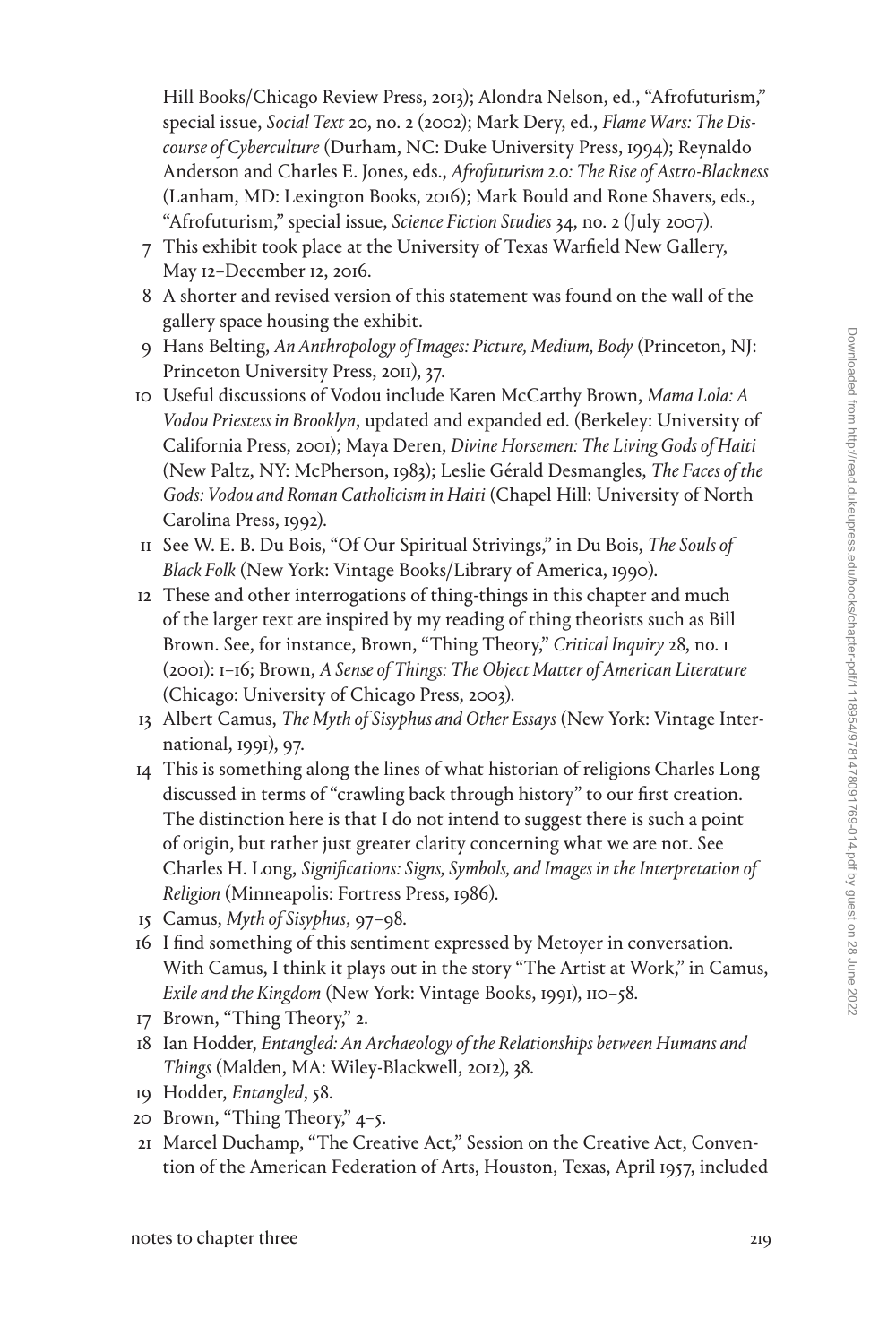as the appendix to Calvin Tomkins, *Duchamp: A Biography* (New York: Henry Holt and Co., 1996), 510.

- 22 John Frow, "A Pebble, a Camera, a Man Who Turns into a Telegraph Pole," in *Things*, ed. Bill Brown (Chicago: Chicago University Press, 2004), 353–54, 357–58.
- 23 Eric N. Mack's exhibit *Lemme Walk across the Room* at the Brooklyn Museum of Art used textiles (e.g., shirts and pieces of fabric) to force a similar recognition—the points of contact and impact between bodied namingthings and other things. For Mack, the arrangement of these items in the main hall of the museum allowed for interaction with viewers—a performance of artistic space as dependent on viewers as on artistic "objects." The location of pieces within this exhibit encouraged movement but also disallowed movement to the extent that pieces of fabric hung and draped across rope produced soft barriers that made viewers mindful of their bodies through imposed limitations, while also pointing out the fabricated nature of these restrictions. I viewed the exhibit on April 20, 2019.
- 24 Arthur Danto, *What Art Is* (New Haven, CT: Yale University Press, 2013), 14.
- 25 Email exchange with Angelbert Metoyer, April 18, 2016. I have edited the presentation of our conversation to clear up prose so as to move the conversation from a casual email exchange to book form.
- 26 *Sankofa* is a Ghanaian word indicating "Go back and get it," suggesting the importance of the past for a proper working present and future. It is typically symbolized as a bird with its head turned backward, as if its moving forward is guided by its gaze to what is behind it.
- 27 He first discussed "Artworld" as a way of philosophically working through the impact of Andy Warhol's 1964 exhibit on his thinking. See Arthur Danto, "The Artworld," *Journal of Philosophy* 61, no. 19 (October 1964): 571–84.
- 28 Email exchange with Angelbert Metoyer, April 18, 2016.
- 29 Quoted in Michael Agresta, "Angelbert Metoyer at Co-Lab Projects," *Arts* <sup>+</sup> *Culture*, November 10, 2015,<http://artsandculturex.com/life-machine> (accessed July 2018).
- 30 Belting, *Anthropology of Images*, 10.
- 31 Belting, *Anthropology of Images*, 9.
- 32 Steven Psyllos, "Angelbert Metoyer," in Metoyer, *Babies Walk on Water*, 4; emphasis added.
- 33 Email exchange with Angelbert Metoyer, April 18, 2016.
- 34 Belting, *Anthropology of Images*, 17.
- 35 Although I draw from Arthur Danto's philosophy of art as opposed to other possibilities, I have in mind the line from John Dewey's *Art as Experience*: "If there is justification for proposing yet another philosophy of the esthetic, it must be found in a new mode of approach. . . . But, to my mind, the trouble with existing theories is that they start from a ready-made compartmentalization, or from a conception of art that 'spiritualizes' it out of connection with the objects of concrete experience" (Dewey, *Art as Experience* [New York: Minton, Balch and Co., 1934], II).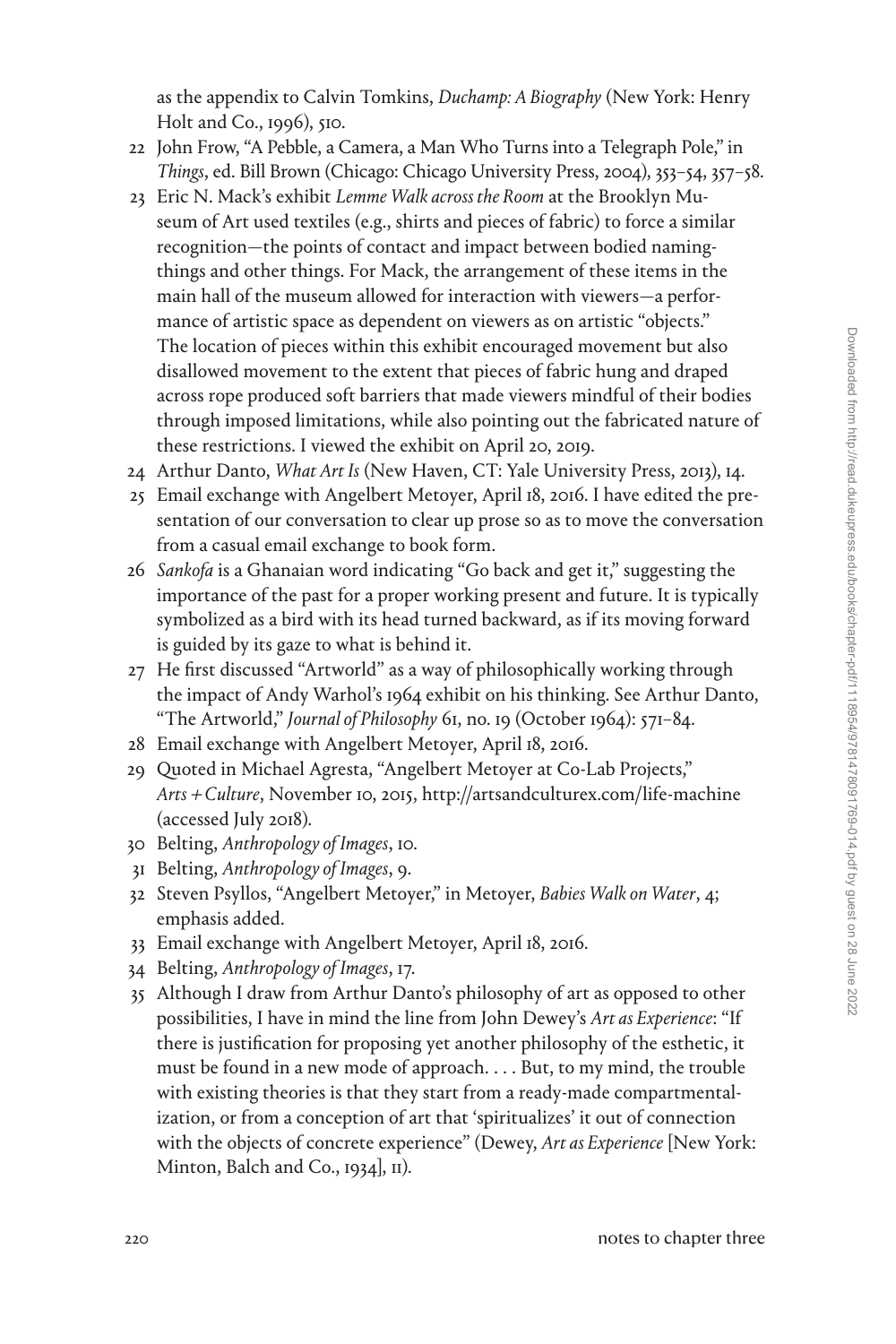- 36 Dewey, *Art as Experience*, 108.
- 37 Email exchange with Angelbert Metoyer, April 18, 2016. While there are significant differences and contrasting perspectives, there is something of Metoyer's intent in the words of John Dewey regarding art. "The work of art," Dewey notes, "is complete only as it works in the experience of others than the one who created it" (Dewey, *Art as Experience*, 106).
- 38 Email exchange with Angelbert Metoyer, April 18, 2016.
- 39 Hodder, *Entangled*, 3, 4.
- 40 Heather Pesanti, "Strange Pilgrims," in *Strange Pilgrims* (Austin: University of Texas Press, 2015), 11.
- 41 Barbara E. Johnson, *Persons and Things* (Cambridge: Harvard University Press, 2008), 63. Here Johnson is providing her take on Heidegger's work related to things.
- 42 This statement should remind readers of the work done by Julia Kristeva related to the abject and abjection.
- 43 See, for instance, Metoyer, *Babies Walk on Water*.
- 44 Albert Camus, *The Rebel: An Essay on Man in Revolt* (New York: Vintage International, 1991), 260.
- 45 Works by philosopher of art Arthur Danto are helpful with respect to the metaphysical content and considerations of the visual arts. See, for instance, Danto, *After the End of Art* (Princeton, NJ: Princeton University Press, 1998); Danto, *The Transfiguration of the Commonplace: A Philosophy of Art* (Cambridge: Harvard University Press, 1983).
- 46 See Marcus J. Guillory, "The Meta: On the Artwork of Angelbert Metoyer," in *I—AoI (LU—X project)* (Houston: Angelbert's Imagination Studios, 2008), 49–50.
- 47 Dewey, *Art as Experience*, 214.
- 48 Colton, introduction to Metoyer, *Babies Walk on Water*, 1.

4. the "stuff" of performance

- 1 Anthony B. Pinn, *The New Disciples: A Novel* (Durham, NC: Pitchstone Publishing, 2015), 215–16.
- 2 See Matthew Akers, dir., *Marina Abramovic: The Artist Is Present* (Music Box Films, 2012). The impact of Abramovic's work is far reaching, and this includes a turn toward conscious performance art in hip-hop culture. I have in mind Jay Z's video for the song "Picasso Baby." I would also suggest that many of the videos produced in relationship to Missy Elliot involve a blending of a surrealist aesthetic with a performance art quality. For an example of this, see Missy Elliott and Da Brat, "The Rain (Supa Dupa Fly)," YouTube video, October 26, 2009, [https://www.youtube.com/watch?v](https://www.youtube.com/watch?v=hHcyJPTTn9w)=hHcyJPTTn9w. In a way that Metoyer would appreciate there is also an Afrofuturistic quality to some of her work, including Missy Elliott and Da Brat, "Sock It 2 Me," YouTube video, October 26, 2009, [https://www.youtube.com/watch?](https://www.youtube.com/watch?v=9UvBX3REqSY)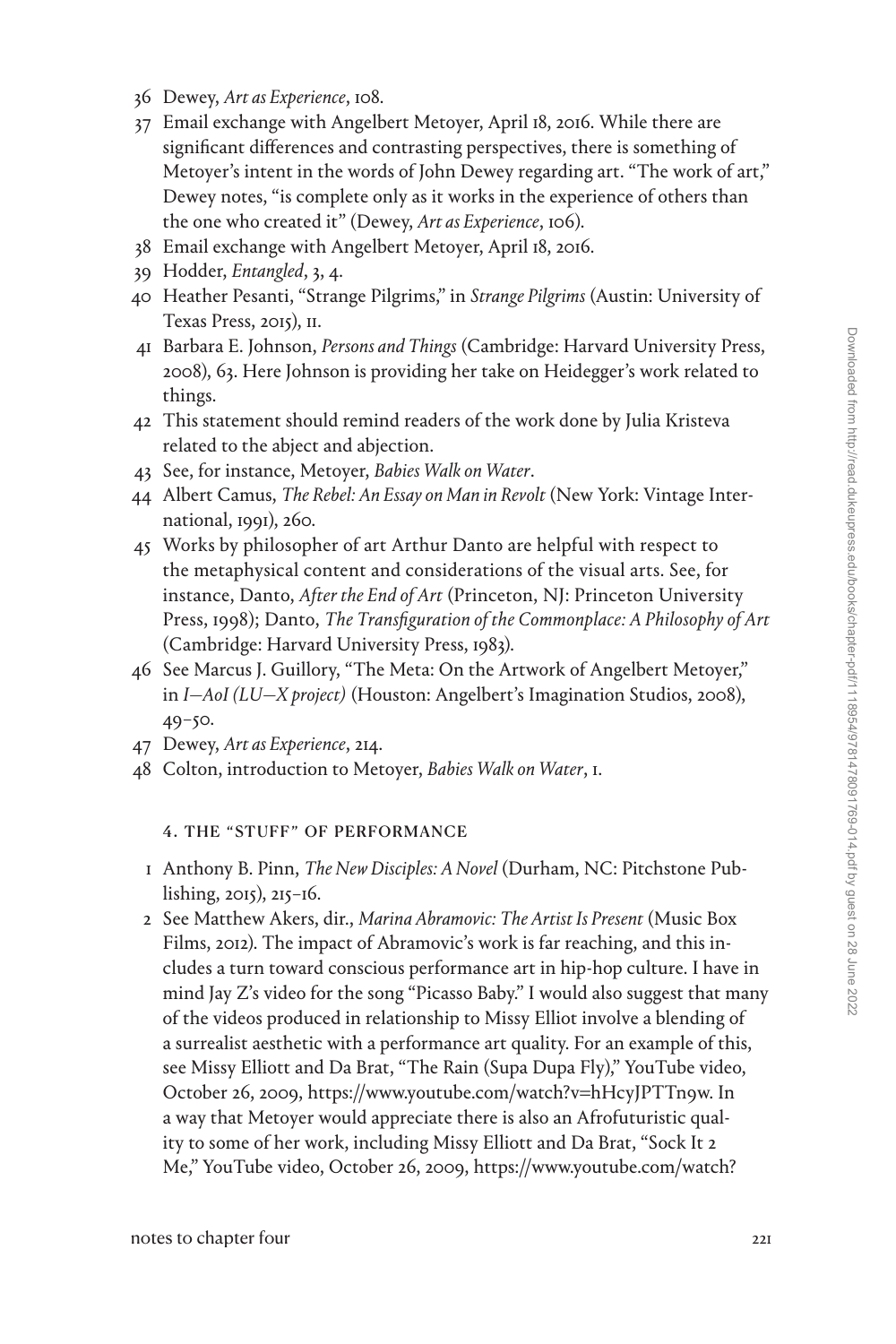v=[9UvBX3REqSY](https://www.youtube.com/watch?v=9UvBX3REqSY). Margarita Simon Guillory has done intriguing work on Missy Elliot. See "Intersecting Points: The 'Erotic as Religious' in the Lyrics of Missy Elliot," *Culture and Religion* 10, no. 1 (March 2009): 81–96, reprinted in *The Hip Hop and Religion Reader*, ed. Monica R. Miller and Anthony B. Pinn (New York: Routledge, 2015).

- 3 Amelia Jones, "The Now and the Has Been: Paradoxes of Live Art in History," in *Perform, Repeat, Record: Live Art in History*, ed. Amelia Jones and Adrian Heathfield (Chicago: Intellect Books/University of Chicago Press, 2012), 11–13. Scholars have connected performance art to a variety of practices, and these practices have been explored from various disciplinary perspectives, including psychology, gender studies, media studies, and anthropology.
- 4 "Performativity, Cultural-Politics, and the Embodiments of Knowledge: An Interview with Amelia Jones Conducted by Jonathan Harris," in *Dead History, Live Art? Spectacle, Subjectivity and Subversion in Visual Culture since the 1960s*, ed. Jonathan Harris (Liverpool: Liverpool University Press, 2007), 91. The essays in this book, including this interview, provide intriguing discussions of what performance art entails and how it has been documented within scholarship.
- 5 Laurie Carlos, "Introduction: Performance Art Was the One Place Where There Were So Few Definitions," in *Performance: Live Art since 1960*, ed. RoseLee Goldberg (New York: Harry N. Abrams, 1998), 13.
- 6 I give limited attention to an expansion of this idea later in the chapter when discussing artists such as Ron Athey. On a related note, readers may find the following book interesting: Christopher Braddock, *Performing Contagious Bodies: Ritual Participation in Contemporary Art* (Hampshire, UK: Palgrave Macmillan, 2013).
- 7 Carlos, "Introduction: Performance Art Was the One Place," 30.
- 8 Allan Kaprow, "The Real Experiment," in *Essays on the Blurring of Art and Life*, by Allan Kaprow, ed. Jeff Kelly (Berkeley: University of California Press, 1993), 202.
- 9 Kaprow, "Real Experiment," 201.
- 10 Kaprow, "Real Experiment," 205.
- 11 Lynn MacRitchie, "Introduction: The Sincerity of Events," in *A Split Second of Paradise: Live Art, Installation and Performance*, ed. Nicky Childs and Jeni Walwin (London: Rivers Oram Press, 1998), 21.
- 12 The definition of performance art is widely debated within the literature. Numerous configurations have been considered, but as far as I can tell there is a shared sense of the body as important within "performance" art despite disagreement over its more detailed intents and forms. Within this chapter, how performance art is defined entails a very limited concern in that I provide a definition in terms of parameters simply through the rather fixed range of artists discussed.

During an earlier period (some of which is covered earlier in this volume), the context justified the argument that the gallery place involved a conscious manipulation of time and space for the purpose of particular and orchestrated modalities of exploration. The naming-thing came into contact with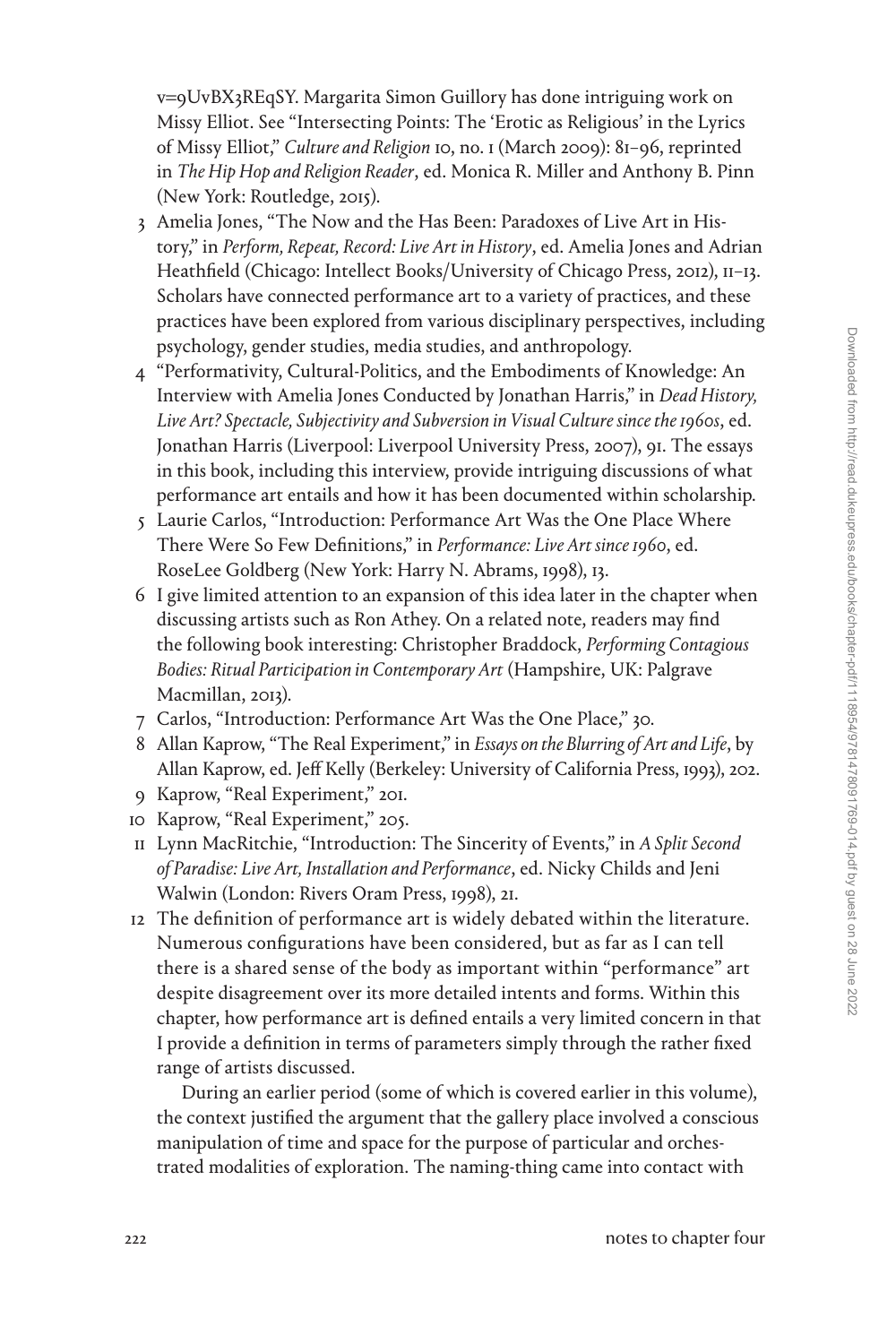thing-things in ways that raised questions concerning the significance and agency of both. However, there were still assumptions of distinction—at least some distinction—that performance art is out to destroy.

- 13 There is no "outside" in that even the writing of this chapter (and the next) involves performance on my part—a relationship between body-thing and thing-things—that is meant to reflect upon the performance art of others through the illusion of reification long enough to see this art without seeing it. There is no way around, at least in the context of this text, participation in performance—an embodied naming-thing/thing-thing interaction that speaks to the mutability of both for the purpose of exploration and, as I suggest throughout this book, moralistic awareness and lucidity of circumstances.
- 14 Henry M. Sayre, *The Object of Performance: The American Avant-Garde since 1970* (Chicago: University of Chicago Press, 1989), 2.
- 15 RoseLee Goldberg, *Performance Art: From Futurism to the Present* (New York: Thames and Hudson, 2001), 131.
- 16 Goldberg, *Performance Art*, 7–9.
- 17 Laurie Anderson, foreword to Goldberg, *Performance*, 6.
- 18 Anderson, foreword to Goldberg, *Performance*, 34.
- 19 Andrew Quick, "Taking Place: Encountering the Live," in *Live: Art and Performance*, ed. Adrian Heathfield (London: Tate Publishing, 2004), 93.
- 20 Anna Dezeuze, "Do-It-Yourself Artworks': A User's Guide," in Harris, *Dead History, Live Art?*, 187–207.
- 21 Goldberg, *Performance Art*, 147.
- 22 Clifford Owens, "Notes on the Crisis of Black American Performance Art (2003)," in *Radical Presence: Black Performance in Contemporary Art*, ed. Valerie Cassel Oliver (Houston: Contemporary Arts Museum Houston, 2013), 36.
- 23 For a discussion of performance art in relationship to art history and to temporality and repetition or capture, see Jones and Heathfield, *Perform, Repeat, Record*.
- 24 Nick Stillman, "Clifford Owens," in *BOMB; New Art Publications*, no. 117 (Fall 2011): 56.
- 25 Marvin Carlson, *Performance: A Critical Introduction*, 2nd ed. (New York: Routledge, 2004), 110–11.
- 26 I highlight the twentieth century, but Marvin Carlson notes that more recent developments, what he labels "avant garde" performance art, are tied to a longer history of performance that merits consideration for context. See Carlson, *Performance*, chapter 4.
- 27 Carlson, *Performance*, 104–5.
- 28 Jens Hoffmann and Joan Jonas, "Entrance: On Performance (and Other Complications)," in Hoffman and Jonas, *Art Works: Perform* (New York: Thames and Hudson, 2005), II.
- 29 Gavin Butt's edited volume on art criticism and the place of the critic in that work is interesting in light of my phrasing above—"of most interest to me"—in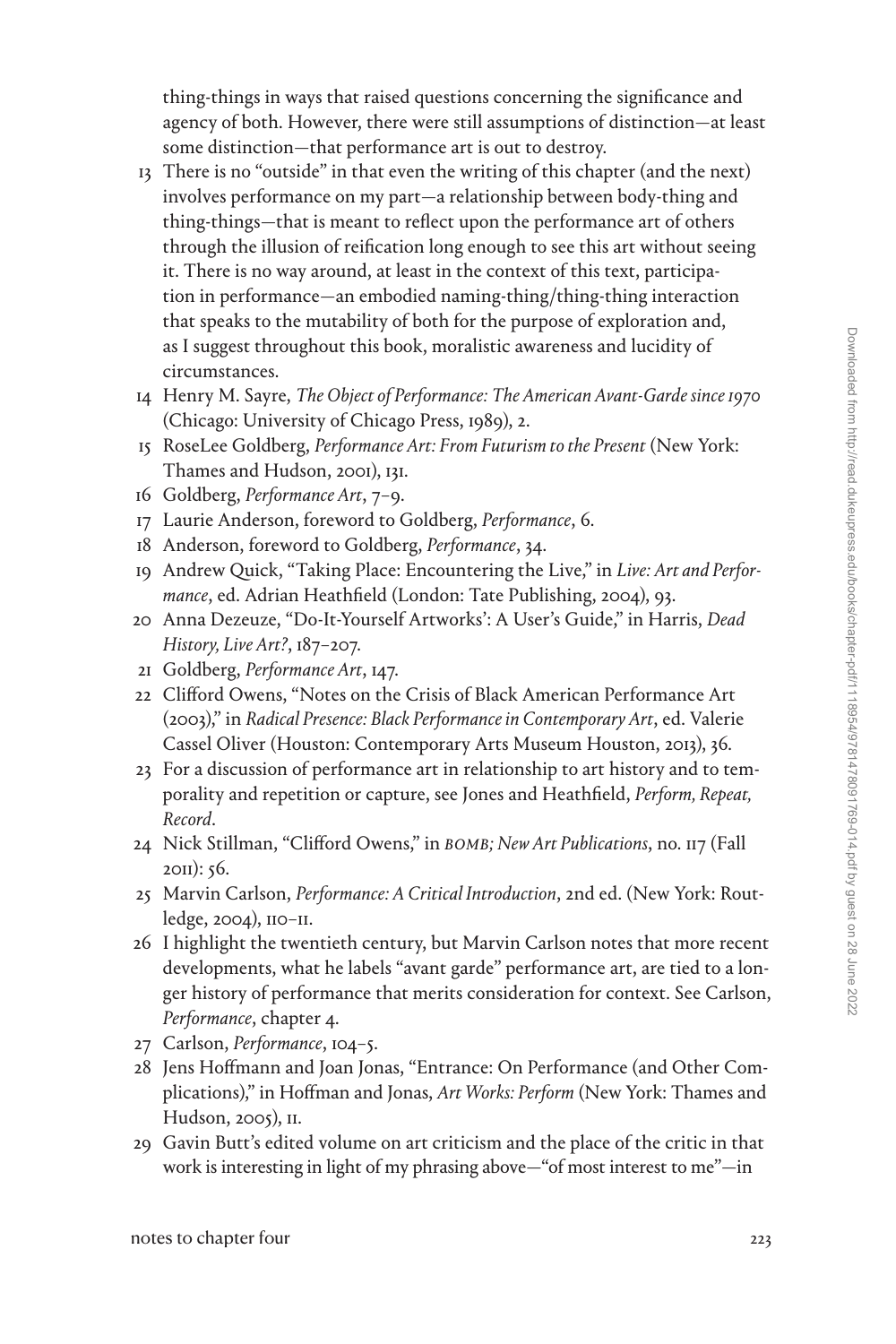that it provides context and offers a way of thinking about my concern and my relationship to my discussion of performance art and the other developments discussed in this book. Butt, ed., *After Criticism: New Responses to Art and Performance* (Malden, MA: Blackwell, 2005).

- 30 Dominic Johnson, *The Art of Living: An Oral History of Performance Art* (New York: Palgrave Macmillan, 2015), 3.
- 31 MacRitchie, "Introduction: The Sincerity of Events," 28. For a concise discussion of the history of this art movement, see Goldberg, *Performance Art*.
- 32 Readers should not assume that my comment entails an embracing of redemptive suffering strategies. I remain opposed to them in all their forms. Here I am simply describing the use of the naming-thing by a particular genre of artists, and I do so without theological judgment.
- 33 Camus experienced the early phase of performance art. For instance, RoseLee Goldberg tells the story of Camus's presence at Yves Klein's exhibit *The Void*, in which the actual exhibit space was blank and the color blue appeared on the exterior of the gallery and the doors, the principle being the "real" blue was present in the impression—the life—brought into the gallery space. In response, in the guest book, Camus wrote, "With the void, a free hand." See Goldberg, *Performance Art*, 145. Scholars also note thematic connections with existentialism in performance art as it emerged in the years after World War II.
- 34 Albert Camus, *The Myth of Sisyphus and Other Essays* (New York: Vintage International, 1991), 120–21.
- 35 Dominic Johnson, "Intimacy and Risk in Live Art," in Deirdre Heddon and Jennie Klein, eds., *Histories and Practices of Live Art* (Houndmills, UK: Palgrave Macmillan, 2012), 136.
- 36 Examples of Athey's work, such as *St. Sebastian* and *Body Art*, are available on YouTube. The commentary provided with the *Body Art* performance on YouTube is particularly helpful in that it places his work within the context of traditional Pentecostal penetration by the Holy Spirit. See also an interview with Athey: Walker Art Center, "In Conversation: Ron Athey," YouTube video, April 8, 2015, [https://www.youtube.com/watch?v](https://www.youtube.com/watch?v=zURUN4GdXBo)=zURUN4GdXBo.
- 37 *Marina Abramovic: The Artist Is Present*. MoMA, 2010. It involved eight hours each day for almost three months—sitting across from attendees, looking at them as they looked at her.
- 38 For a short, interesting essay on how "live art" (and by extension performance art) wrestles with time, see Beth Hoffmann, "The Time of Live Art," in Heddon and Klein, *Histories and Practices of Live Art*, 37–64.
- 39 Sayre, *Object of Performance*, 4.
- 40 See the poster for the film *Marina Abramovic: The Artist Is Present*: [https://www](https://www.imdb.com/title/tt2073029/) [.imdb.com/title/tt2073029/.](https://www.imdb.com/title/tt2073029/)
- 41 See Orlan's website, [http://www.orlan.eu/,](http://www.orlan.eu/) and Stuart Jeffries, "Orlan's Art of Sex and Surgery," *The Guardian*, July 1, 2009, [https://www.theguardian.com](https://www.theguardian.com/artanddesign/2009/jul/01/orlan-performance-artist-carnal-art) [/artanddesign/2009/jul/01/orlan-performance-artist-carnal-art](https://www.theguardian.com/artanddesign/2009/jul/01/orlan-performance-artist-carnal-art). Amelia Jones, "Survey," in *The Artist's Body*, ed. Tracey Warr (New York: Phaidon, 2006),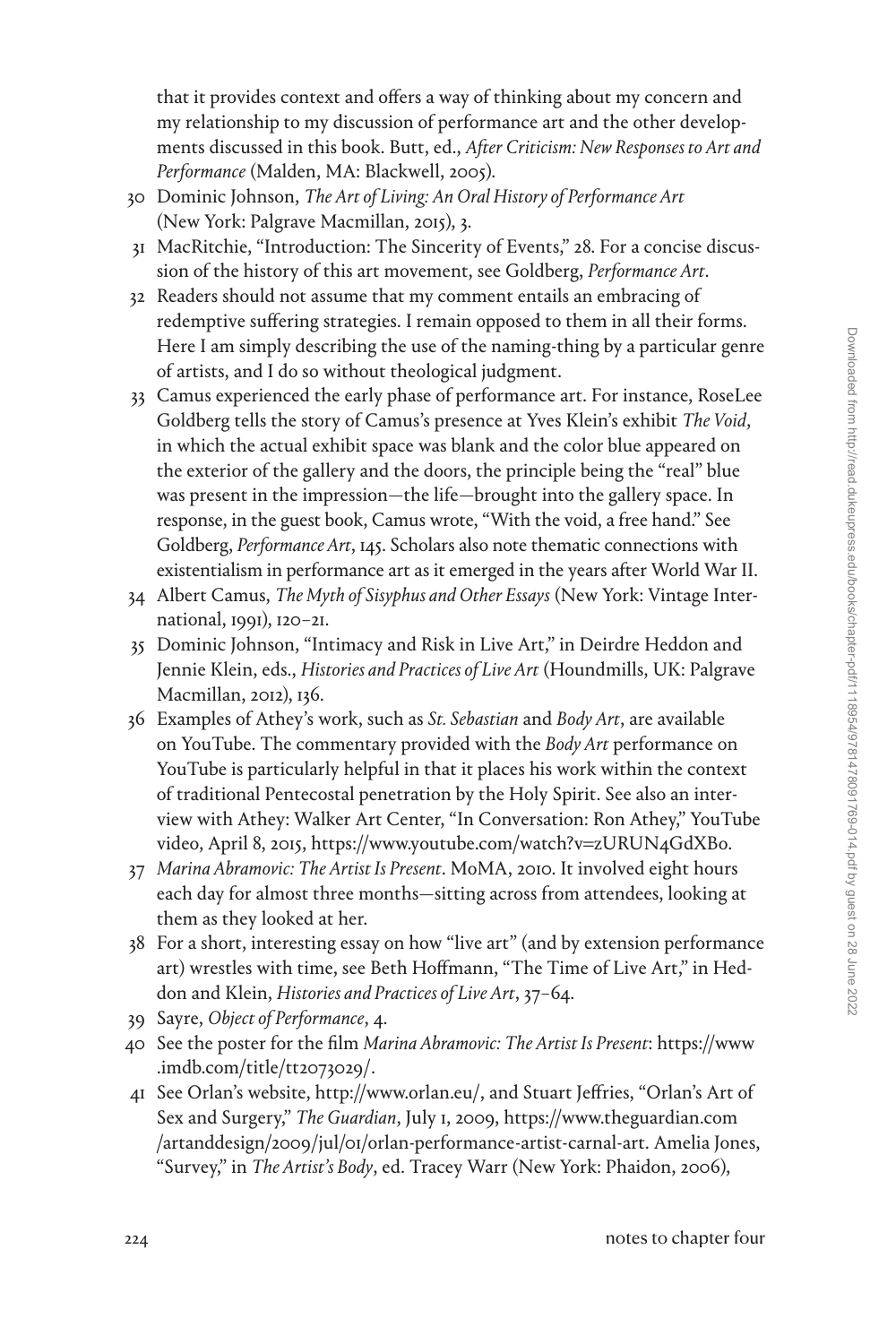32. For examples of Orlan's work as related to the commentary above, see diy artem, "ORLAN, Omniprésence, 1993. Extrait," YouTube video, February 14, 2014, [https://www.youtube.com/watch?v](https://www.youtube.com/watch?v=jN1teX2xzh0)=jN1teX2xzh0. This concern with pain as strategy is central to the novel with which I open this chapter. In that book it is a strategy for interrogating and collapsing theological assumptions regarding righteousness and sin over against a particular mode of humanism. See Pinn, *New Disciples*.

- 42 Consider this argument in relationship to the work, for example, of Susan Bordo: Bordo, *Unbearable Weight: Feminism, Western Culture, and the Body*, 10th anniversary ed. (Berkeley: University of California Press, 2004); and Bordo, *The Male Body: A New Look at Men in Public and in Private* (New York: Farrar, Straus and Giroux, 2000).
- 43 Cherise Smith provides an important discussion of the manner in which performance tackles issues related to cultural construction of identity. See Smith, *Enacting Others: Politics of Identity in Eleanor Antin, Nikki S. Lee, Adrian Piper, and Anna Deavere Smith* (Durham, NC: Duke University Press, 2011).
- 44 Valerie Cassel Oliver, preface to Cassel Oliver, *Radical Presence*, 10.
- 45 Cynthia Carr, "Talk Show," in *On Edge: Performance at the End of the Twentieth Century*, by Cynthia Carr (Hanover, NH: University Press of New England, 1993), 200–205.
- 46 Goldberg, *Performance Art*, 210–15.
- 47 Lea Vergine, *Body Art and Performance: The Body as Language*, 2nd ed. (Milan: Skira, 2000), 289.
- 48 Valerie Cassel Oliver, "Putting the Body on the Line: Endurance in Black Performance," in Cassel Oliver, *Radical Presence*, 14.
- 49 Uri McMillan, *Embodied Avatars: Genealogies of Black Feminist Art and Performance* (New York: New York University Press, 2015), 7.
- 50 See Adina Rivera, "Adrian Piper, Mythic Being 1973," YouTube video, April 30, 2017, [https://www.youtube.com/watch?v](https://www.youtube.com/watch?v=jVcXb8En_Tw)=jVcXb8En\_Tw; Kennedy, Peter, dir., "The Mythic Being." excerpt from *Other Than Art's Sake*, APRAF Berlin, 1973, [http://www.adrianpiper.com/vs/video\\_tmb.shtml;](http://www.adrianpiper.com/vs/video_tmb.shtml) and John B. Bowles, *Adrian Piper: Race, Gender, and Embodiment* (Durham, NC: Duke University Press, 2011).
- 51 Adrian Piper, "Preparatory Notes on the Mythic Being," quoted in McMillan, *Embodied Avatars*, 125. Also see Adrian Piper, *Out of Order, Out of Sight*, vol. 1, *Selected Writings in Meta-Art 1968–1992* (Cambridge: MIT Press, 1999).
- 52 John P. Bowles, "'Acting Like a Man': Adrian Piper's Mythic Being and Black Feminism in the 1970s," in *Signs: Journal of Women in Culture and Society* 32, no. 3 (2007): 621.
- 53 Smith, *Enacting Others*, 727–77.
- 54 Bowles, "'Acting Like a Man,'" 633.
- 55 Ken Johnson, "Art in Review; Adrian Piper," *New York Times*, November 17, 2000, [http://www.nytimes.com/2000/11/17/arts/art-in-review-adrian-piper](http://www.nytimes.com/2000/11/17/arts/art-in-review-adrian-piper.html) [.html](http://www.nytimes.com/2000/11/17/arts/art-in-review-adrian-piper.html).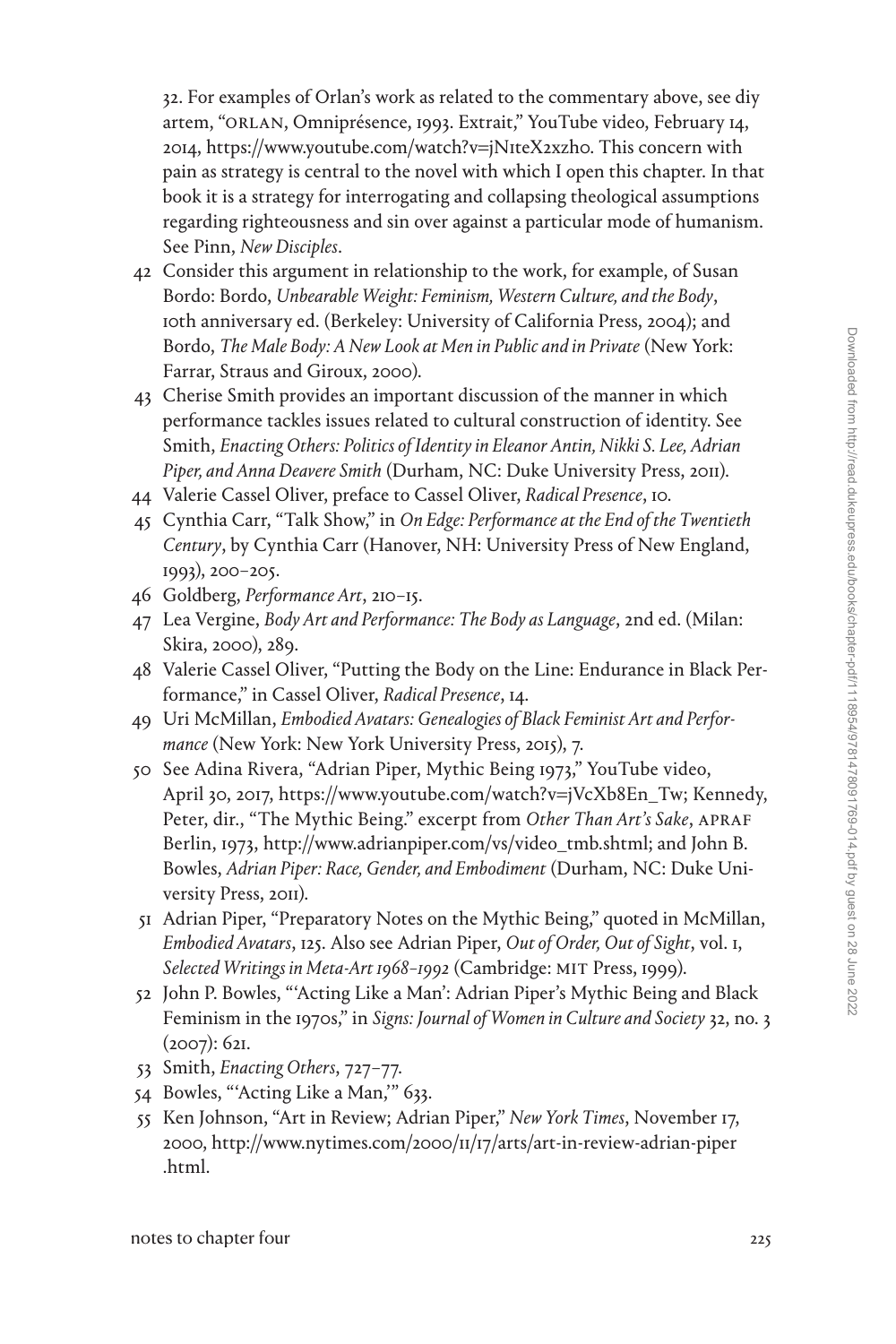- 56 Holland Cotter, "Adrian Piper: A Canvas of Concerns—Race, Racism and Class," *New York Times*, December 24, 1999, [http://www.asu.edu/cfa](http://www.asu.edu/cfa/wwwcourses/art/SOACore/piper-art-review.html) [/wwwcourses/art/SOACore/piper-art-review.html](http://www.asu.edu/cfa/wwwcourses/art/SOACore/piper-art-review.html).
- 57 Clifford Owens, "Notes on the Crisis of Black American Performance Art," in Cassel Oliver, *Radical Presence*, 36.
- 58 Christopher Y. Lew, ed., *Clifford Owens: Anthology* (New York: MoMA PS1, 2012), 8; emphasis added.
- 59 Kara Walker, "Instructions," in Lew, *Clifford Owens: Anthology*, 5.
- 60 Stillman, "Clifford Owens," 52.
- 61 Clifford Owens, introduction to Lew, *Clifford Owens: Anthology*, 8.
- 62 Christopher Y. Lew, "Trust Me: *Anthology* from One Perspective," in Lew, *Clifford Owens: Anthology*, 46. See Clifford Owens, "Anthology (Maren Hassinger) 2011," YouTube video, March 5, 2015, [https://www.youtube.com/watch](https://www.youtube.com/watch?v=AojNZxEOnuI) ?v=[AojNZxEOnuI.](https://www.youtube.com/watch?v=AojNZxEOnuI)
- 63 Lew, "Trust Me," 43.
- 64 Laurie Carlos, "Introduction: Performance Art Was the One Place Where There Were So Few Definitions," in Goldberg, *Performance*, 9.
- 65 I make these remarks in part through my encounter with the work of Stephen Bayley. See Bayley, *Ugly: The Aesthetics of Everything* (London: Goodman Fiell, 2012).
- 66 Goldberg, *Performance Art*, 212.
- 67 Ron Athey is discussed again in the next chapter, which deals with bodything/thing-thing configurations through body fluids and performance art.
- 68 For interesting texts related to issues of race and gender in performance art, see Catherine Ugwu, ed., *Let's Get It On: The Politics of Black Performance* (Seattle: Bay Press, 1995); Smith, *Enacting Others*; Cassel Oliver, *Radical Presence*.
- 69 Still, it must be noted, this takes place within cultural worlds—always within these worlds—that mark bodies in particular ways, allow or force rather bodythings to speak certain social structures of place and meaning. See Dominic Johnson, ed., *Pleading in the Blood: The Art and Performances of Ron Athey* (Chicago: Intellect Books/University of Chicago Press, 2013); Johnson, "Perverse Martyrologies: An Interview with Ron Athey," in Johnson, *Art of Living*, 195–218.
- 70 For a sense of Orlan's thinking on the body, see Science Gallery Dublin, "The Future of the Body with Performance Artist Orlan," YouTube video, July 1, 2014, [https://www.youtube.com/watch?v](https://www.youtube.com/watch?v=PjxEWPAnxDc)=PjxEWPAnxDc.
- 71 Kristine Stiles, "Quicksilver and Revelations: Performance Art at the End of the Twentieth Century," in *Performance Artists Talking in the Eighties*, ed. Linda M. Montano (Berkeley: University of California Press, 2000), 481. One could think of early acts as representing protoperformance art. So self-mutilation by Vincent van Gogh—the cutting off of his ear—while associated with other issues that should not be downplayed, also spoke a particular performed message.
- 72 Guillermo Gómez-Peña, "In Defense of Performance Art," in Heathfield, *Live: Art and Performance*, 78–79.
- 73 Quoted in Johnson, "Perverse Martyrologies," 195.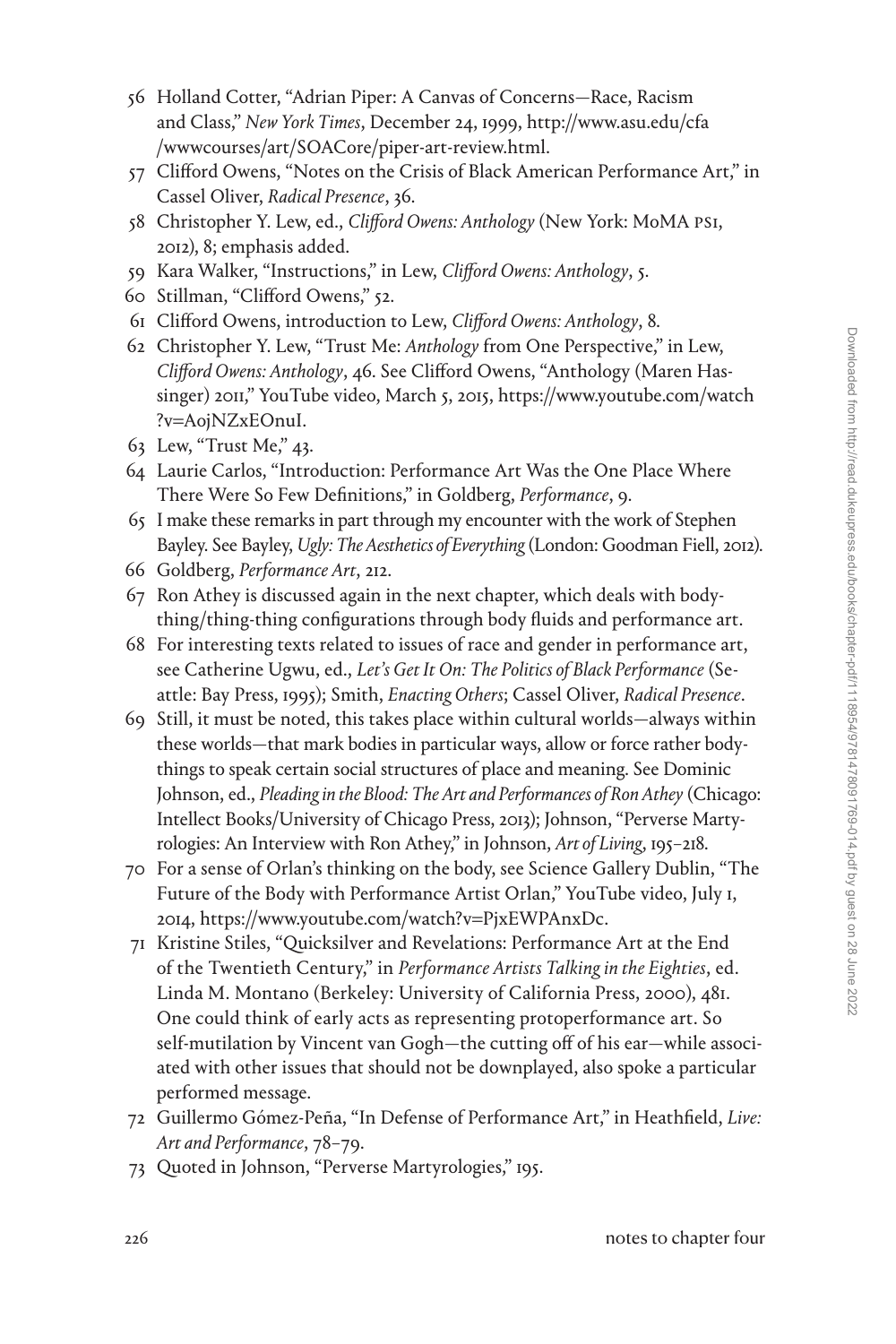- 74 I saw *Inverted Birth* at Copenhagen Contemporary (Copenhagen, Denmark): <http://cphco.org/en/exhibition/bill-viola>.
- 75 Bill Viola, "Inverted Birth," Copenhagen Contemporary program brochure. Installation viewed November 9, 2017.
- 76 I saw *The Raft* at Copenhagen Contemporary (Copenhagen, Denmark): [http://](http://cphco.org/en/exhibition/bill-viola) [cphco.org/en/exhibition/bill-viola](http://cphco.org/en/exhibition/bill-viola).
- 77 I viewed this exhibit on March 17, 2019, in London at the Royal Academy of Arts.
- 78 Goldberg, *Performance Art*, 164–65; and TheMACBelfast, "Meet the Artist: Stuart Brisley Interview," YouTube video, February 9, 2015, [https://www](https://www.youtube.com/watch?v=t54I3QABGWY) [.youtube.com/watch?v](https://www.youtube.com/watch?v=t54I3QABGWY)=t54I3QABGWY.
- 79 Quoted in Goldberg, *Performance Art*, 145.
- 80 See, for instance, LagunaArtMuseum, "Chris Burden—Through the Night Softly," YouTube video, October 27, 2011, [https://www.youtube.com/watch](https://www.youtube.com/watch?v=OB6gg1i2hc8) ?v=[OB6gg1i2hc8;](https://www.youtube.com/watch?v=OB6gg1i2hc8) and *New York Times*, "Shot in the Name of Art | Op-Docs | The New York Times," YouTube video, [https://www.youtube.com/watch?v](https://www.youtube.com/watch?v=drZIWs3Dl1k) =[drZIWs3Dl1k.](https://www.youtube.com/watch?v=drZIWs3Dl1k)
- 81 Carr, *On Edge*, 17; this quotation includes commentary from Burden. For more of Burden's description of his work, see Linda M. Montano, "Chris Burden," in Montano, *Performance Artists Talking in the Eighties*, 343–47.
- 82 Carr, *On Edge*, 19. Also see Johnson, "Perverse Martyrologies," 195–218.
- 83 Carlson, *Performance*, 105. Carlson indicates Milan, but the Manzoni website indicates Rome, April 1961.
- 84 "The Artist's Shit," Piero Manzoni Archive, [http://www.pieromanzoni.org](http://www.pieromanzoni.org/EN/works_shit.htm) [/EN/works\\_shit.htm.](http://www.pieromanzoni.org/EN/works_shit.htm)
- 85 Goldberg, *Performance Art*, 128.
- 86 Marvin Carlson, introduction to Carlson, *Performance*.
- 87 Ian Hodder, *Entangled: An Archaeology of the Relationships between Humans and Things* (Malden, MA; Wiley-Blackwell, 2012), 94 and 97–98.
- 88 Tracey Warr, preface to Warr, *Artist's Body*, 12–13.

# 5. the art of elimination

- 1 See, for instance, Associated Press, "A Golden Throne for the Everyman," YouTube video, September 16, 2016, [https://www.youtube.com/watch?v](https://www.youtube.com/watch?v=P1v0XTXNbj4) =[P1v0XTXNbj4](https://www.youtube.com/watch?v=P1v0XTXNbj4).
- 2 Another example was located a few years ago at London's Saatchi Gallery. Terence Koh's *Untitled (Medusa)* is a small box, dark inside with a urinal. In bringing the elimination of body waste into the gallery, a similar presentation of the body as open takes place. See a description of this work at [http://www.artnet.com/artists/terence-koh/untitled-medusa-a-xy1OmQnbrh](http://www.artnet.com/artists/terence-koh/untitled-medusa-a-xy1OmQnbrh_rFgM5373Uwg2) [\\_rFgM5373Uwg2.](http://www.artnet.com/artists/terence-koh/untitled-medusa-a-xy1OmQnbrh_rFgM5373Uwg2)
- 3 Quoted in Martin Engler, "Merda d'Artista (Artist's Shit)," in *Piero Manzoni: When Bodies Became Art*, ed. Martin Engler (Frankfurt am Main: Stadel Museum, 2013), 194.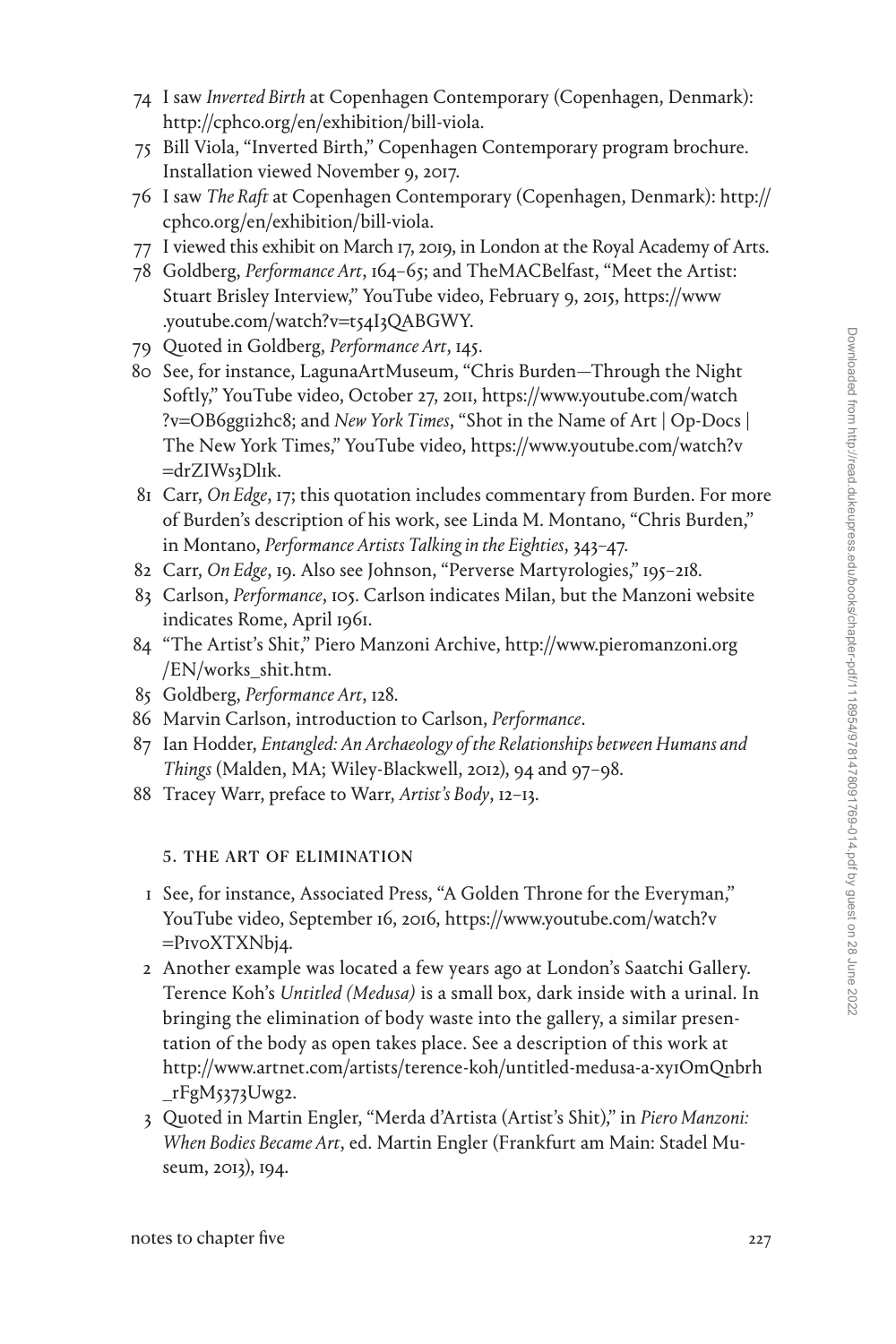- 4 I restrict my discussion to the use of human waste. Among those who have used animal waste, readers should consider Chris Ofili. See, for example, Coco Fusco, "Captain Shit and Other Allegories of Black Stardom: The Work of Chris Ofili," in *The Bodies That Were Not Ours: And Other Writings*, by Coco Fusco (London: Routledge, 2001).
- 5 Michael Thompson, *Rubbish Theory: The Creation and Destruction of Value* (New York: Oxford University Press, 1979), 77.
- 6 For a working theory related to this point, see Thompson, *Rubbish Theory*.
- 7 Thompson, *Rubbish Theory*, 39.
- 8 See Gillian Whiteley, *Junk: Art and the Politics of Trash* (London: I. B. Tauris, 2011). Gignac describes his "New York City Garbage" this way: "In 2001, I started selling garbage. 100% authentic New York City Garbage. The trash is hand-picked and arranged in Lucite cubes that are signed, numbered, and dated. Today, more than 1,300 cubes have been sold to over 20 countries." See Justin Gignac, "New York City Garbage," [https://www.justingignac.com](https://www.justingignac.com/nyc-garbage) [/nyc-garbage.](https://www.justingignac.com/nyc-garbage) Also see "Meet the Creatives," accessed July 2019, [http://www](http://www.meetthecreatives.design/y73tfg259ro1uopuurvcg3gx23bq5h) [.meetthecreatives.design/y73tfg259ro1uopuurvcg3gx23bq5h.](http://www.meetthecreatives.design/y73tfg259ro1uopuurvcg3gx23bq5h)
- 9 Ellah Shohat and Robert Stam, "Narrativizing Visual Culture: Towards a Polycentric Aesthetics," in Nicholas Mirzoeff, ed., *The Visual Culture Reader*, 2nd ed. (New York: Routledge, 1998), 52, and quoted in Whiteley, *Junk*, 7.
- 10 It is interesting to note that the pop-up Unko Museum outside of Tokyo opened recently and is dedicated to "poop." According to reports, roughly 10,000 people visited during its first week of operations.
- 11 Whiteley, *Junk*, 8.
- 12 Whiteley, *Junk*, 27.
- 13 Cattelan is not the only artist to privilege the evacuation of the bowls as having artistic value of some sort. Cornelius Kolig has used human waste, and has exhibited a picture of himself with pants down, book in hand, and appearing to defecate. "Chaos, Excrement and Cats: A Visit to Artist Cornelius Kolig," *Profil*, October 30, 2013, [https://www.profil.at/gesellschaft/chaos](https://www.profil.at/gesellschaft/chaos-kot-katzen-besuch-kuenstler-cornelius-kolig-368706) [-kot-katzen-besuch-kuenstler-cornelius-kolig-368706](https://www.profil.at/gesellschaft/chaos-kot-katzen-besuch-kuenstler-cornelius-kolig-368706). Also see Whiteley, *Junk*, 30.
- 14 One could add to this discussion the recent exhibit by Kara Walker in New York City, at Sikkema Jenkins and Company. Drawing on images that have populated her work for some time—now not as cut-outs but water-color images—one finds, if one looks carefully, the production and consumption of human waste and other body fluids. This to some degree suggests open bodies—as the scenes demonstrate—coded with social markers of difference such as race, gender, and class. Bodies in the various pieces blend together, overlap, bleed through, and so forth. Again, in this way they suggest the possibility of reading through a race-, gender-, class-sensitive framework of the grotesque.
- 15 Susan Signe Morrison, *Excrement in the Late Middle Ages: Sacred Filth and Chaucer's Fecopoetics* (New York: Palgrave Macmillan, 2008), 140, 146.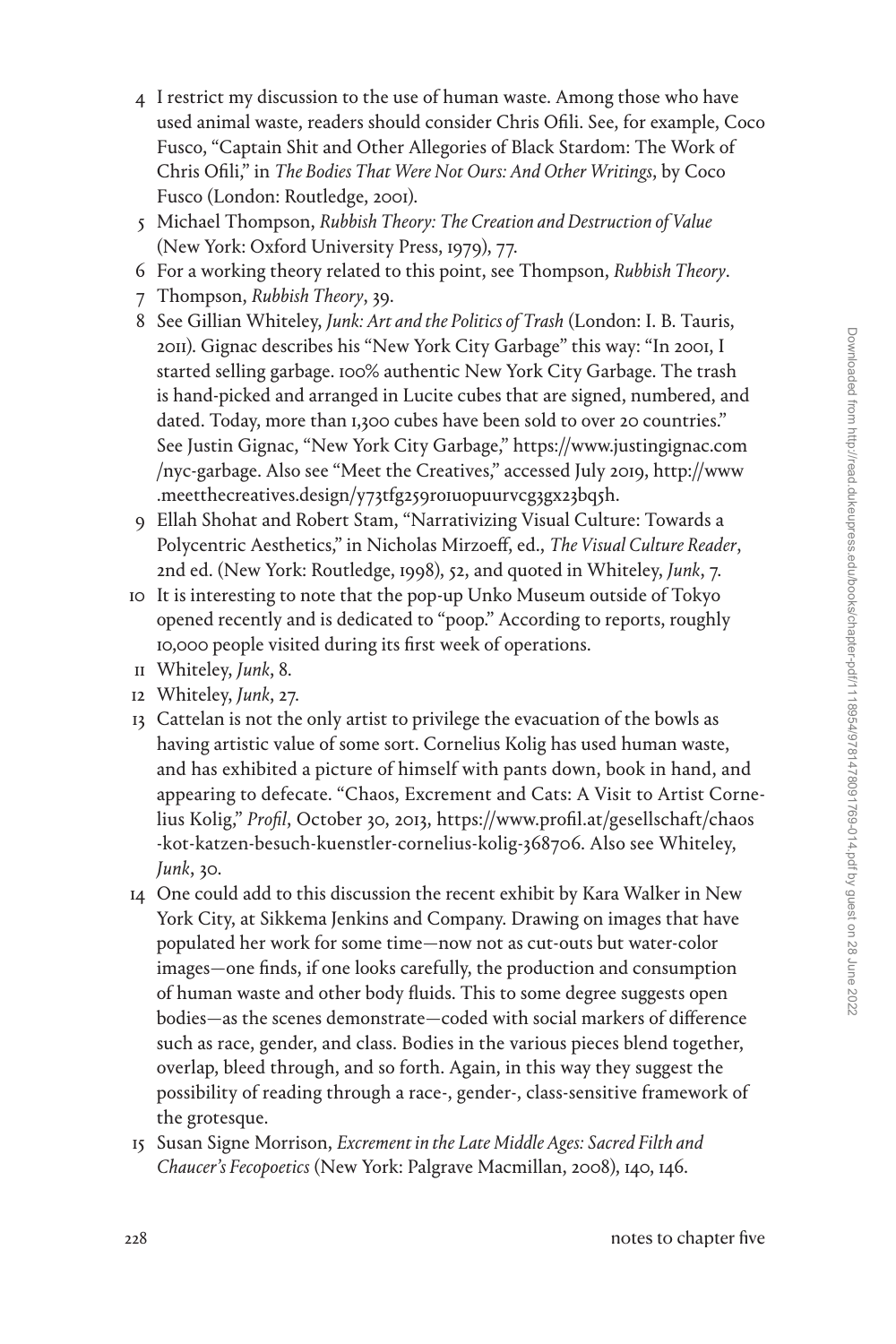- 16 Morrison, *Excrement in the Late Middle Ages*, 2.
- 17 David Waltner-Toews, *The Origin of Feces: What Excrement Tells Us about Evolution, Ecology, and a Sustainable Society* (Toronto: ECW Press, 2013), 10.
- 18 David Waltner-Toews notes, "Like its sibling scat, shit has the same ancient proto-Indo-European root (*skei*) as the word science, with a meaning having to do with separating one thing from another." *Origin of Feces*, 8.
- 19 *Merriam-Webster.com Dictionary*, s.v. "shit," accessed January 2, 2021, [https://](https://www.merriam-webster.com/dictionary/shit) [www.merriam-webster.com/dictionary/shit](https://www.merriam-webster.com/dictionary/shit).
- 20 According to Nick Haslam, "Shit is consistently among the two most frequently uttered swear words in English and can be used in a bewildering variety of ways." Haslam, *Psychology in the Bathroom* (New York: Palgrave Macmillan, 2012), 95.
- 21 This openness and interplay between naming-things and thing-things is depicted in the photography of Thomas Mailaender, who for an exhibit at the Saatchi Gallery in London produced pictures of exposed body parts that are tattooed with other images. These tattoos are not produced with ink and needles but rather through a stencil covering skin that is exposed to the sun. The image appears embedded in sunburned skin. See Saatchi Gallery, "Artist: Thomas Mailaender," [http://www.saatchigallery.com/artists/thomas](http://www.saatchigallery.com/artists/thomas_mailaender_iconoclasts_i.htm) [\\_mailaender\\_iconoclasts\\_i.htm.](http://www.saatchigallery.com/artists/thomas_mailaender_iconoclasts_i.htm)
- 22 Waltner-Toews, *Origin of Feces*, 4–5.
- 23 Waltner-Toews, *Origin of Feces*, 27.
- 24 Waltner-Toews, *Origin of Feces*.
- 25 Morrison, *Excrement in the Late Middle Ages*, 16, 26.
- 26 Waltner-Toews, *Origin of Feces*, xix.
- 27 Morrison, *Excrement in the Late Middle Ages*, 15.
- 28 Morrison, *Excrement in the Late Middle Ages*, 5.
- 29 Morrison, *Excrement in the Late Middle Ages*, 19–25.
- 30 William A. Cohen, "Introduction: Locating Filth," in *Filth: Dirt, Disgust, and Modern Life*, ed. William A. Cohen and Ryan Johnson (Minneapolis: University of Minnesota Press, 2005), x and xi.
- 31 Mary Douglas, *Purity and Danger* (New York: Routledge, 2002), xvii.
- 32 Simone Schnall, "The Mind beyond Boundaries: Concluding Remarks," in *Purity and Danger Now: New Perspectives*, ed. Robbie Duschinksy, Simone Schnall, and Daniel H. Weiss (New York: Routledge, 2016), 272–73.
- 33 As a corrective to Douglas's argument, William Viney argues that waste is also matter "out of time." That is to say, Viney wants to reassess the descriptions of waste that have dominated because of the manner in which they limit our sense of "contingency and flux" that actually marks our relationship to waste. This attention to time also fosters alternate ways of thinking about use and value: "The value of things raises and diminishes according to the work they do or the future imagined for them, in other words, to their potential realized in time." William Viney, *Waste: A Philosophy of Things* (New York: Bloomsbury Academic, 2014), 4.
- 34 See Rhys Williams, "There's Power in the Dirt: Impurity, Utopianism and Radical Politics," in Duschinsky, Schnall, and Weiss, *Purity and Danger Now*,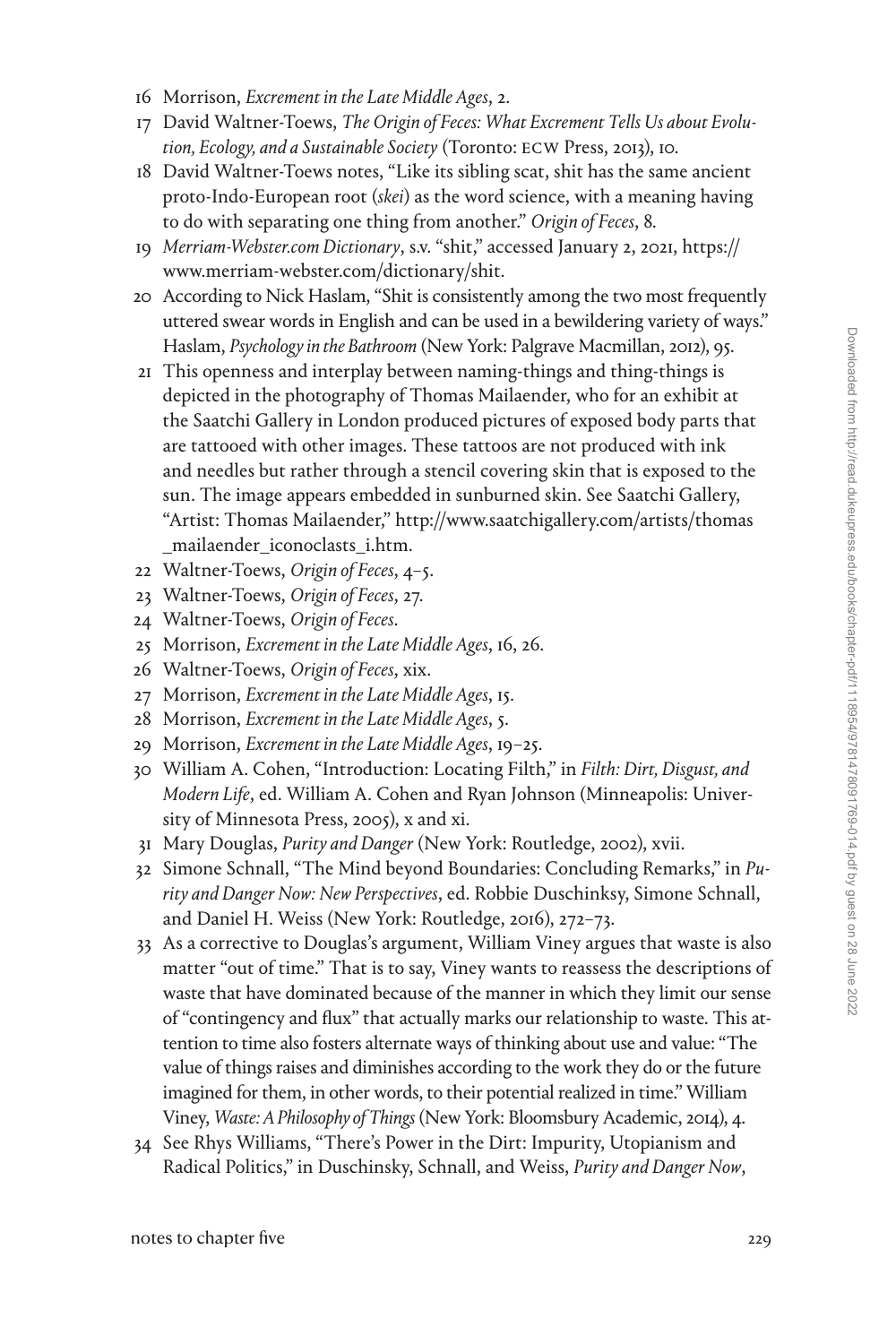69–84. Also see Katie Shepherd, "Portland Police Chief Says Antifa Protesters Used Slingshot to Launch Urine and Feces-Filled Balloons at Riot Cops," *Willamette Week*, June 23, 2017, [http://www.wweek.com/news/city/2017/06/23](http://www.wweek.com/news/city/2017/06/23/portland-police-chief-says-antifa-protesters-used-slingshot-to-launch-urine-and-feces-filled-balloons-at-riot-cops) [/portland-police-chief-says-antifa-protesters-used-slingshot-to-launch-urine](http://www.wweek.com/news/city/2017/06/23/portland-police-chief-says-antifa-protesters-used-slingshot-to-launch-urine-and-feces-filled-balloons-at-riot-cops) [-and-feces-filled-balloons-at-riot-cops](http://www.wweek.com/news/city/2017/06/23/portland-police-chief-says-antifa-protesters-used-slingshot-to-launch-urine-and-feces-filled-balloons-at-riot-cops); Mark Hay, "A Brief History of People Protesting Stuff with Poop," *Vice*, April 8, 2015, [https://www.vice.com/en\\_us](https://www.vice.com/en_us/article/wd7n8z/a-brief-history-of-people-protesting-stuff-with-poop-197) [/article/wd7n8z/a-brief-history-of-people-protesting-stuff-with-poop-197;](https://www.vice.com/en_us/article/wd7n8z/a-brief-history-of-people-protesting-stuff-with-poop-197) "Venezuela Accuses Faeces-Throwing Protesters of Using 'Chemical Weapons,' Sky News, May 11, 2017, [http://news.sky.com/story/venezuela-accuses](http://news.sky.com/story/venezuela-accuses-faeces-throwing-protesters-of-using-chemical-weapons-10873140) [-faeces-throwing-protesters-of-using-chemical-weapons-10873140;](http://news.sky.com/story/venezuela-accuses-faeces-throwing-protesters-of-using-chemical-weapons-10873140) Renée Feltz, "Nato Protester's Prison Term Extended for Throwing Human Waste at Guard," *The Guardian*, April 12, 2016, [https://www.theguardian.com/us-news](https://www.theguardian.com/us-news/2016/apr/12/nato-summit-protester-prison-term-extended-jared-chase) [/2016/apr/12/nato-summit-protester-prison-term-extended-jared-chase](https://www.theguardian.com/us-news/2016/apr/12/nato-summit-protester-prison-term-extended-jared-chase); "Cape Town 'Poo Wars': Mass Arrests in South Africa," *BBC News*, June 11, 2013, <http://www.bbc.com/news/world-africa-22853095>.

- 35 Julia Kristeva, *Powers of Horror: An Essay on Abjection* (New York: Columbia University Press, 1982), 2.
- 36 Kristeva, *Powers of Horror*, 3.
- 37 Kristeva, *Powers of Horror*, 3.
- 38 Kristeva, *Powers of Horror*, 3–4, 9, and 15.
- 39 Douglas, *Purity and Danger*, 142.
- 40 Douglas, *Purity and Danger*, 147, 150.
- 41 See Gay Hawkins, *The Ethics of Waste: How We Relate to Rubbish* (Lanham: Rowman and Littlefield, 2006), 54.
- 42 Elizabeth V. Spelman, *Trash Talks: Revelations in the Rubbish* (New York: Oxford University Press, 2016), 2. Also see Greg Kennedy, *An Ontology of Trash: The Disposable and Its Problematic Nature* (Albany: State University of New York Press, 2007); and Michael Thompson, *Rubbish Theory: The Creation and Destruction of Value* (New York: Oxford University Press, 1979).
- 43 Taro Gomi, *Everyone Poops* (St. Louis: Turtleback, 2001). There is also Julie Markes, *Where's the Poop?* (New York: HarperFestival, 2004). These are just two of the numerous books devoted to introducing children to the social world of shit. Evacuating one's bowels is made natural—an intimate dimension of our being as embodied creatures in need of energy to maintain existence, but foreign enough to require explicit consideration and attention within these books. The distinction and disregard for shit is socially constructed in that up to a certain age children demonstrate no aversion to fecal matter. Books such as these naturalize this process in part by socializing the distinctive location and process for removing shit from sight.
- 44 Dominique Laporte, *History of Shit* (Cambridge, MA: MIT Press, 2000).
- 45 Rodolphe el-Khoury, introduction to Laporte, *History of Shit*, xi.
- 46 Constance Classen, David Howes, and Anthony Synnott, introduction to *Aroma: The Cultural History of Smell*, ed. Constance Classen, David Howes, and Anthony Synnott (New York: Routledge, 1994), 3.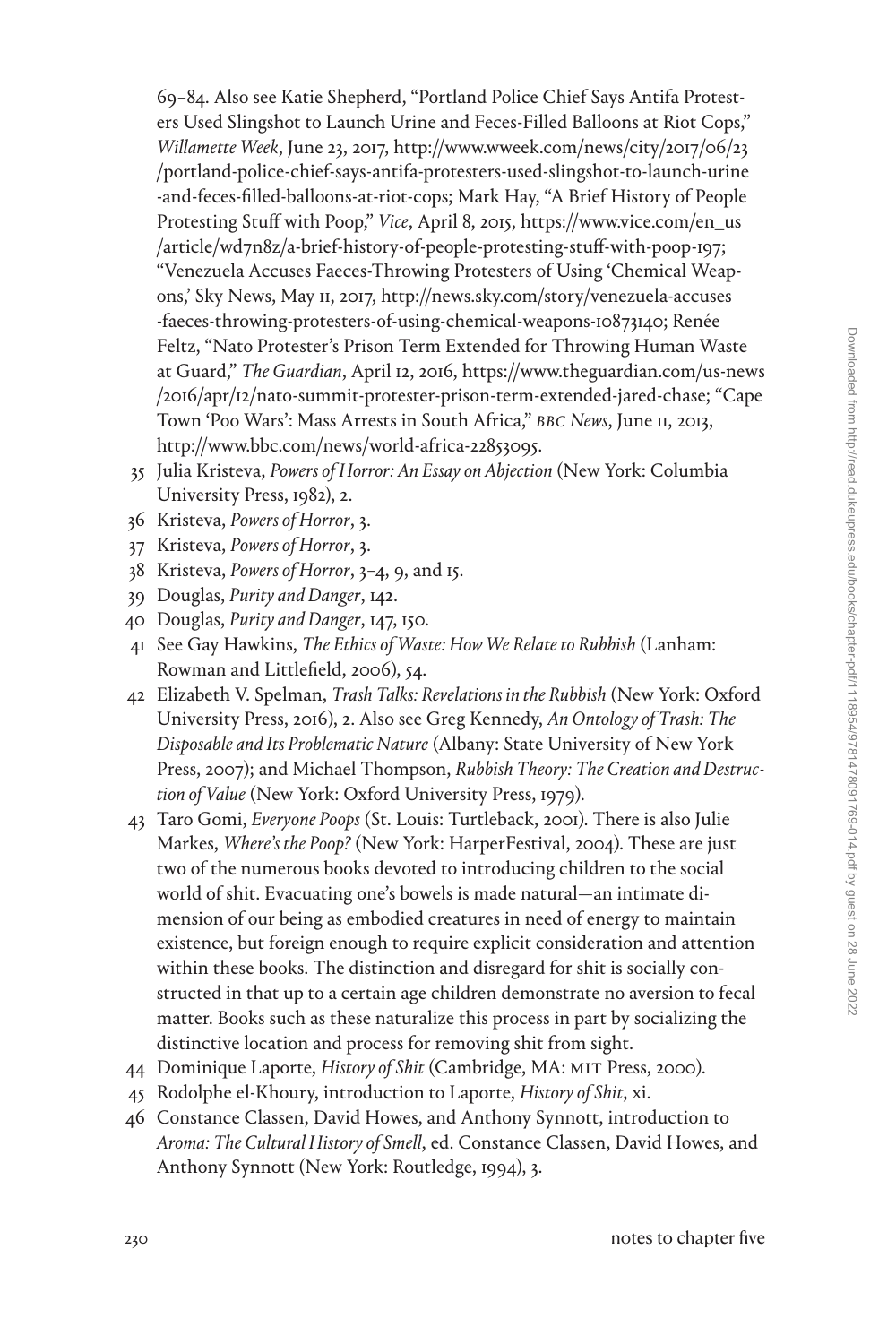- 47 Laporte, *History of Shit*, 9 and 11.
- 48 Morrison, *Excrement in the Late Middle Ages*, 2.
- 49 According to Waltner-Toews, "Our eating and defecating behavior says far more than any voting behavior about what kinds of citizens we are on this planet. This is why fundamentally, shit matters." Waltner-Toews, *Origin of Feces*, 64; also see 87. Also see Morrison, *Excrement in the Late Middle Ages*, 28: "What the world reassures and admires is just dung or filth that which has no true worth in terms of Christianity history," for example, "and is a sign of foulness and perfidy."
- 50 Ingen Frygt installation, *Value Art* exhibit, Museum of Contemporary Art, Roskilde, Denmark. I viewed this on November 9, 2017.
- 51 See Haslam, *Psychology in the Bathroom*, 2–3.
- 52 Rose George, *The Big Necessity: The Unmentionable World of Human Waste and Why It Matters* (New York: Metropolitan Books, 2008), 2.
- 53 Nick Haslam writes, "As Rozin and Fallon (1987) show, humans have no innate aversion to excrement and only come to acquire a revulsion in early childhood." Haslam, *Psychology in the Bathroom*, 109.
- 54 George, *Big Necessity*, 3.
- 55 Dave Praeger, *Poop Culture: How America Is Shaped by Its Grossest National Product* (Los Angeles: Feral House, 2007), 127.
- 56 Waltner-Toews, *Origin of Feces*, 100, 103–4; Morrison, *Excrement in the Late Middle Ages*, 17.
- 57 Biblical texts related to feces include Ezekiel 4:12; 4:15; Isaiah 36:12; Psalm 83:10; Zephaniah 1:17; Judges 3:21–22; 2 Kings 9:37; 18:27; Jeremiah 9:22; Deuteronomy 23:12–13; 2 Timothy 3:16; Luke 4:24–27; Philippians 3:8.
- 58 Morrison, *Excrement in the Late Middle Ages*, 28.
- 59 Morrison, *Excrement in the Late Middle Ages*, 37, 53.
- 60 Morrison, *Excrement in the Late Middle Ages*, 130.
- 61 Laporte, *History of Shit*, 35.
- 62 Laporte, *History of Shit*, 61.
- 63 Laporte, *History of Shit*, 63. The biblical-theological references connecting shit to the soul—shitting to spiritual life—continue: "[Psalm 113:] 'Who is like the Lord our God? Who is seated on high? Who looks far down upon the heavens and the earth? He who raises the poor from the dust and lifts the needy from the ash heap, to make them sit with princes, with the princes of his people. . . .'" Here Laporte ends his quoting of the Bible, and says, "He who seizes my soul literally lifts me out of the shit. To him I swear my eternal love. He who lifts me out of the shit will, by definition, discourage me from smelling it. He will not want me to claim that now- distanced pile—it is a repugnant thing, but one that my desperate attempts to flee only confirm as forever mine" (64).
- 64 For the curious, the makeup of shit is as follows: "Our shit is 75% water. Beyond that, the 150 grams of daily output include an average 10–12 grams of nitrogen, 2 grams of phosphorus and 3 grams of potassium. . . . Our excrement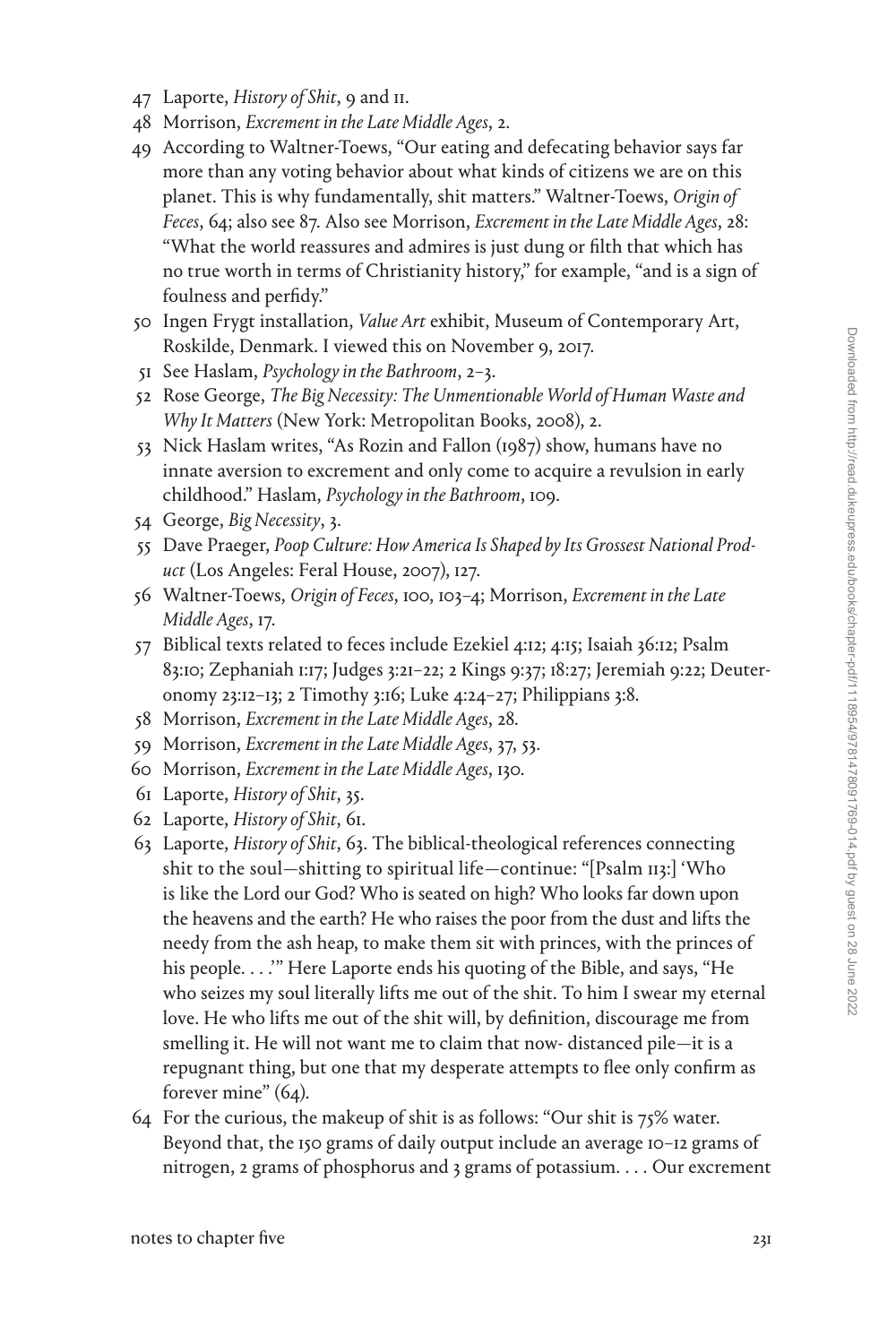also includes 8% fiber and 5% fat." Waltner-Toews, *Origin of Feces*, 17, 18. Also see Ralph A. Lewin, *Merde: Excursions into Scientific, Cultural and Socio-Historical Coprology* (London: Aurum, 1999), 79.

- 65 Laporte, *History of Shit*, 14; Waltner-Toews, *Origin of Feces*, 148.
- 66 Morrison, *Excrement in the Late Middle Ages*, 25.
- 67 William James, *The Varieties of Religious Experience: A Study in Human Nature* (New Hyde Park, NY: University Books, 1963), 245–46.
- 68 James, *Varieties of Religious Experience*, 245–46.
- 69 Lewin, *Merde*, 146.
- 70 Laporte, *History of Shit*, 34. Unlike Laporte, I am not concerned with the relationship of shit to economic-political structures such as capitalism. My concern is simply the dimension of his argument that speaks to what shit might suggest regarding the material dimensions of embodied existence, what it might name regarding our relationship to our bodies as open.
- 71 Laporte, *History of Shit*, 28–32, 98, 102. According to Susan Signe Morrison, "As Victoria Sweet points out, bodies are understood within and reflect the context of the society studying them. For us, the body is analogous to a computer; DNA, like microchip for computers, hardwires our physical and perhaps even behavioral destiny. During the industrial revolution, bodies were seen as machines, but in the Middle Ages, a fundamentally agrarian culture, bodies were seen as plants. This vegetable body has resultant waste such as semen—to be 'composted' for the engineering of future 'vegetables.'" Morrison, *Excrement in the Late Middle Ages*, 18.
- 72 Captain John G. Bourke, *Scatalogic Rites of All Nations: A Dissertation upon the Employment of Excrementitious Remedial Agents in Religion, Therapeutics, Divination, Witchcraft, Love-Philters, Etc., in All Parts of the Globe* (Washington, DC: W. H. Lowdermilk & Co., 1891), 12.
- 73 Cohen, "Introduction: Locating Filth," viii.
- 74 Praeger, *Poop Culture*, 11.
- 75 Kristeva, *Powers of Horror*, 17.
- 76 Petra ten-Doesschate Chu, "Scatology and the Realist Aesthetic," *Art Journal* 52, no. 3 (1993): 41–46.
- 77 Jeff Persels and Russell Ganim, "Introduction: Scatology, the Last Taboo," in *Fecal Matters in Early Modern Literature and Art: Studies in Scatology*, ed. Jeff Persels and Russell Ganim (Burlington, VT: Ashgate, 2004), xiv.
- 78 Alison G. Stewart, "Expelling from Top and Bottom: The Changing Role of Scatology in Images of Peasant Festivals from Albrecht Dürer to Pieter Bruegel," in Persels and Ganim, *Fecal Matters in Early Modern Literature and Art*, 119.
- 79 For example: *I Poop You* gallery show in the San Francisco Bay Area (2013) and *Gold Poo*, spray-painted gold dog feces in Brooklyn. In addition, Tobias Wong made pills that, when ingested, turned feces a glittering gold color; Terence Koh sold "his own gold-painted excrement for \$500,000"; and Toronto has a "Poop Café." Gerald Silk, "Myths and Meanings in Manzoni's Merda d'artista," *Art Journal* 52, no. 3 (1993): 65–75.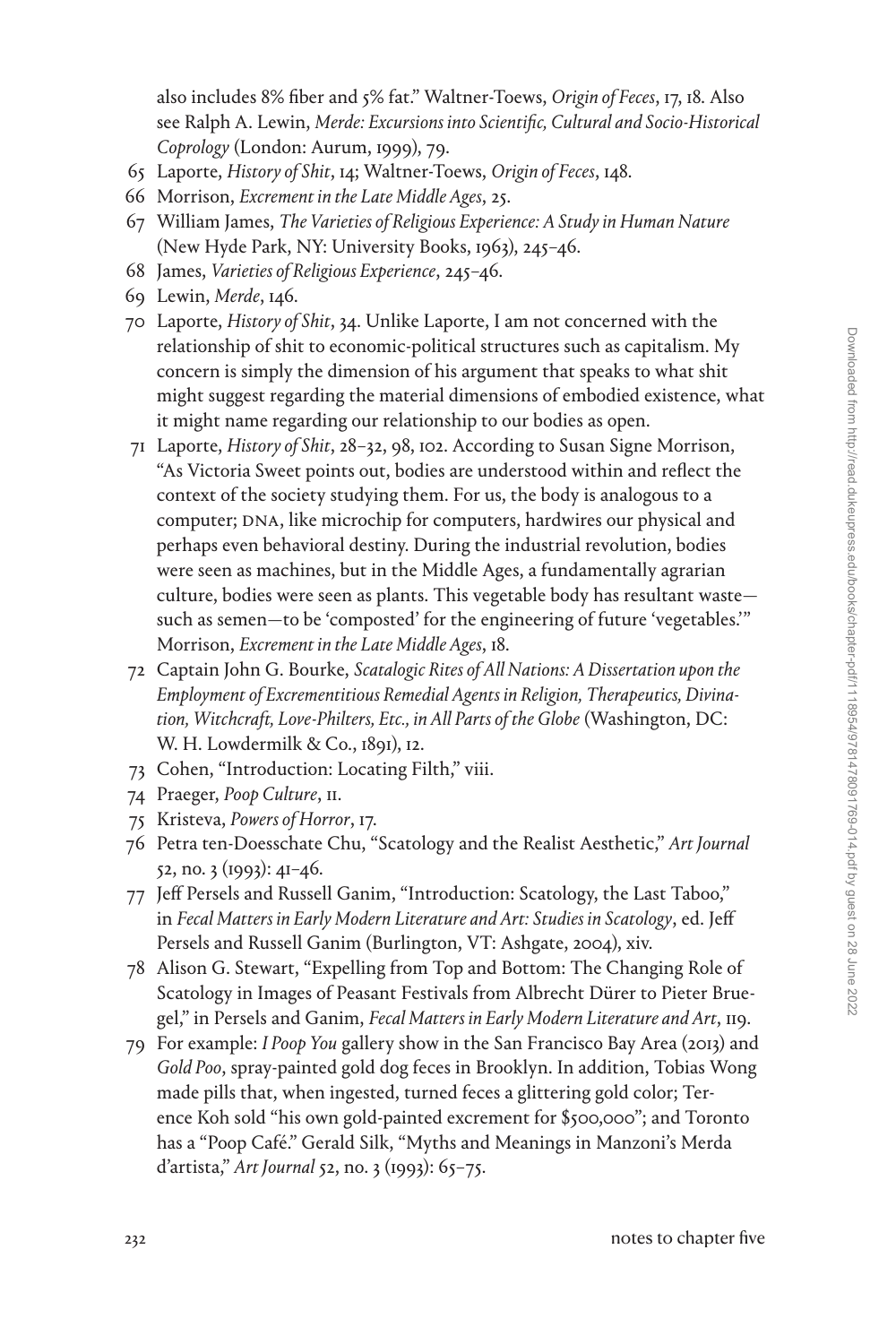- 80 Susan M. Canning, "The Ordure of Anarchy: Scatological Signs of Self and Society in the Art of James Ensor," *Art Journal* 52, no. 3 (1993): 47–53.
- 81 Jojada Verrips, "Excremental Art: Small Wonder in a World Full of Shit," *Journal of Extreme Anthropology* 1, no. 1 (2017): 19. As another example within the twentieth century, Verrips turns to surrealism: "Two famous surrealists, Salvador Dali and Joan Miro, shocked their colleagues and audiences with the painting 'The Lugubrious Game' (1929) and 'Man and Woman in Front of a Pile of Excrement' (1935). Dali's canvas shows a man who evidently has shit in his pants and has soiled his legs, and Miro's shows exactly what the title says" (24).
- 82 Verrips, "Excremental Art," 19. Images are available at [http://www](http://www.gilbertandgeorge.co.uk) [.gilbertandgeorge.co.uk.](http://www.gilbertandgeorge.co.uk)
- 83 According to Petra ten-Doesschate Chu, "Marieluise Jurreit relates several of these performances [by German and Austrian performance artists of the 1960s and early 1970s], such as the one by the Austrian artist Gunter Busch who, on the stage of an auditorium of the University of Vienna, undressed, urinated, drank his urine from his cupped hand, and vomited. He ended his performance by defecating with his back to the audience, then smearing his feces on his naked body while singing the Austrian national anthem." Ten-Doesschate Chu, "Scatology and the Realist Aesthetic," 41.
- 84 Kristeva, *Powers of Horror*, 53.
- 85 Kristeva, *Powers of Horror*, 108.
- 86 Hal Foster et al., "The Politics of the Signifier II: A Conversation on the 'Informe' and the Abject," *October* 67 (1994): 3–21, [http://www.jstor.org/stable](http://www.jstor.org/stable/778965) [/778965](http://www.jstor.org/stable/778965).
- 87 Kristeva, *Powers of Horror*, 208.
- 88 Jan Koenot, "When the Body Speaks Louder Than Words: The Image of the Body as a Figure of the Unknown," in *Fluid Flesh: The Body, Religion and the Visual Arts*, ed. Barbara Baert (Leuven, Belgium: Leuven University Press, 2009), 5.
- 89 Such a discussion is beyond the scope of this project. However, those interested in the ritual implications of other body fluids should see the following: Lawrence A. Hoffman, *Covenant of Blood: Circumcision and Gender in Rabbinic Judaism* (Chicago: University of Chicago Press, 1996); Nancy Jay, *Throughout Your Generations Forever: Sacrifice, Religion, and Paternity* (Chicago: University of Chicago Press, 1992); Orlando Patterson, *Rituals of Blood: Consequences of Slavery in Two American Centuries* (New York: Basic Civitas, 1998); Blake Leyerle, "Blood Is Seed," *Journal of Religion* 81, no. 1 (2001): 26–48; Dennis J. McCarthy, "The Symbolism of Blood and Sacrifice," *Journal of Biblical Literature* 88, no. 2 (1969): 166–76; Dennis J. McCarthy, "Further Notes on the Symbolism of Blood and Sacrifice," *Journal of Biblical Literature* 92, no. 2 (1973): 205–10; Rachel Adler, "In Your Blood, Live: Re-visions of a Theology of Purity," *Tikkun* 8, no. 1 (1993): 38–42; Jeff Rosen, "Blood Ritual," *New Republic* 207, no. 19 (1992): 9–10; Richard John Neuhaus, "By the Blood of His Cross," *First Things: A Monthly Journal of Religion and Public Life*, May 2000, 66–70.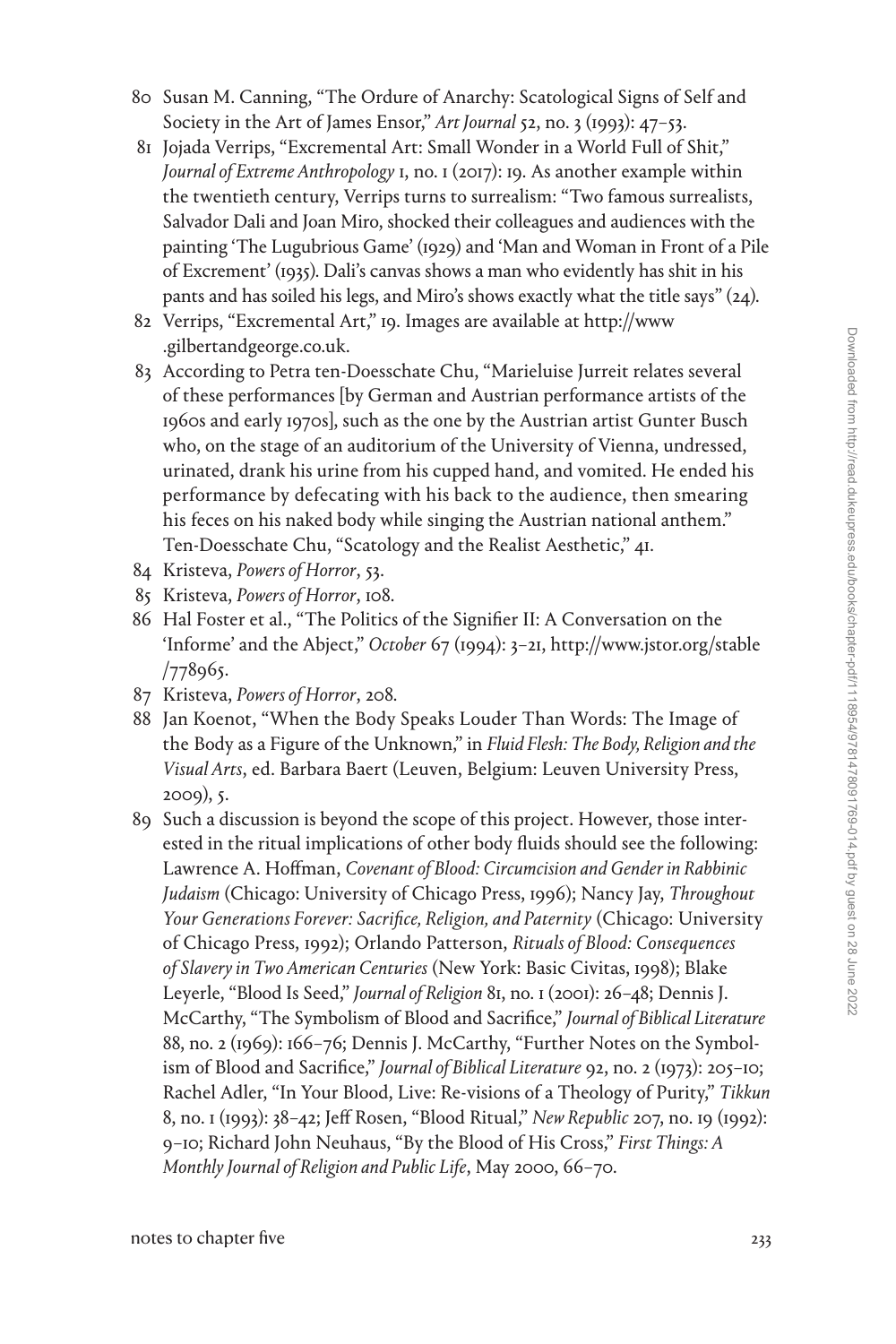- 90 See, for instance, Athey's thinking on blood, life, and art: Ron Athey, "Polemic of Blood," *Walker Reader*, March 19, 2015, [https://walkerart.org](https://walkerart.org/magazine/ron-athey-blood-polemic-post-aids-body) [/magazine/ron-athey-blood-polemic-post-aids-body;](https://walkerart.org/magazine/ron-athey-blood-polemic-post-aids-body) and Amelia Abraham, "Ron Athey Literally Bleeds for His Art," *Vice*, September 24, 2014, [https://](https://www.vice.com/en_us/article/vdpx8y/ron-athey-performance-art-amelia-abraham-121) [www.vice.com/en\\_us/article/vdpx8y/ron-athey-performance-art-amelia](https://www.vice.com/en_us/article/vdpx8y/ron-athey-performance-art-amelia-abraham-121) [-abraham-121.](https://www.vice.com/en_us/article/vdpx8y/ron-athey-performance-art-amelia-abraham-121) See also Dominic Johnson, ed., *Pleading in the Blood: The Art and Performances of Ron Athey* (Chicago: Intellect Books/University of Chicago Press, 2013).
- 91 Koenot, "When the Body Speaks Louder Than Words," 16.
- 92 Also of interest are Serrano's *Body Fluid* and *Shit* series. In general, his early work counterpositions body parts, blooded human bodies, and other animal bodies over against Christian images such as crosses and religious leaders. While these pieces are intriguing, the images pull body fluid from the body—fostering a sense of distance. My concern is maintaining the tension between the body and what it eliminates so as to highlight the body as open. See Serrano's website: [http://andresserrano.org.](http://andresserrano.org)
- 93 For an interesting historical discussion of the body that relates to the period of St. Augustine, see Caroline Walker Bynum, *The Resurrection of the Body in Western Christianity, 200–1336* (New York: Columbia University Press, 1995).
- 94 For a discussion of smell as it relates to waste, see Classen, Howes, and Synnott, *Aroma*.
- 95 *Dali/Duchamp*, Royal Academy of Arts (London), viewed on October 15, 2017.
- 96 See Praeger, *Poop Culture*, 18–48. Other materials include *Wim Delvoye: Cloaca—New and Improved* (New York: Rectapublishers, 2002); *Wim Delvoye: Studies for Cloaca 1997–2006* (New York: Rectapublishers, 2008). See Nate Freeman, "'Feces Is Very Cosmopolitan': Wim Delvoye on His Notorious 'Cloaca' at the Museum Tinguely in Basel," *Art News*, June 16, 2017, [https://www.artnews.com/art-news/market/feces-is-very-cosmopolitan-wim](https://www.artnews.com/art-news/market/feces-is-very-cosmopolitan-wim-delvoye-on-his-notorious-cloaca-at-the-museum-tinguelys-retrospective-in-basel-8556) [-delvoye-on-his-notorious-cloaca-at-the-museum-tinguelys-retrospective-in](https://www.artnews.com/art-news/market/feces-is-very-cosmopolitan-wim-delvoye-on-his-notorious-cloaca-at-the-museum-tinguelys-retrospective-in-basel-8556) [-basel-8556.](https://www.artnews.com/art-news/market/feces-is-very-cosmopolitan-wim-delvoye-on-his-notorious-cloaca-at-the-museum-tinguelys-retrospective-in-basel-8556)
- 97 Praeger, *Poop Culture*, 18.
- 98 Praeger, *Poop Culture*, 151.
- 99 Verrips, "Excremental Art," 29.
- 100 Piero Manzoni, *Artist's Shit No. 014*, May 1961, viewable at [https://www.moma](https://www.moma.org/collection/works/80768) [.org/collection/works/80768](https://www.moma.org/collection/works/80768).
- 101 In addition to the sale of shit, of interest is the effort of Stuart Brisley to chronicle "the cultural value" of shit through the creation of his Museum of Ordure. See <http://www.ordure.org>. Also see Michael Newman, *Stuart Brisley—Performing the Political Body and Eating Shit* (Belfast: Museum of Ordure, 2015).
- 102 Martin Engler, "The Body, Its Image, Its Actions and Objects: Piero Manzoni and the Biology of Art," in *Piero Manzoni: When Bodies Became Art*, ed. Martin Engler (Frankfurt am Main: Stadel Museum, 2013), 13.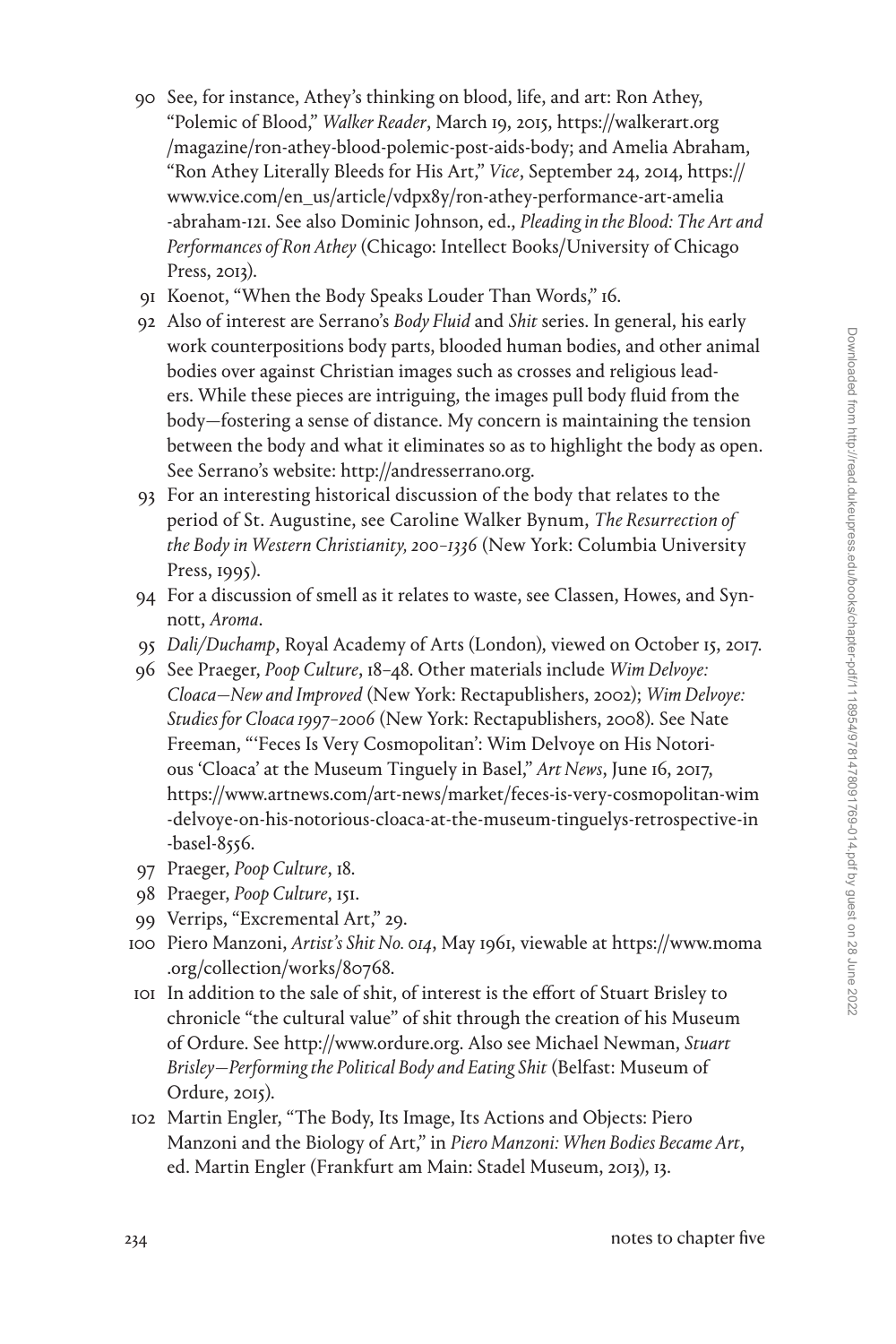- 103 This would come to include later in the twentieth century not only the presentation of shit as art, but also the mechanism of removing the residue, the final signs of shit, from the body in the form of toilet paper. Think in terms of ShitBegone toilet paper, which was art sold as a common product related to waste removal: "ShitBegone is mass-produced art appropriated by the artist as a consumer good. You can look at it in a gallery, you can read about it in art magazines, but ultimately it's intended for you to buy in a store and use to wipe your butt. ShitBegone does not fully function as art until it's on a store shelf next to brands evoking teddy bears and fluffy clouds." Praeger, *Poop Culture*, 173.
- 104 For a discussion of "in" place and "out of " place, see Douglas, *Purity and Danger*. Read this, for example, in relationship to William Ian Miller, *The Anatomy of Disgust* (Cambridge, MA: Harvard University Press, 1997), and also Duschinsky, Schnall, and Weiss, *Purity and Danger Now*.
- 105 Martin Engler, "Merda d'Artista (Artist's Shit)," in Engler, *Piero Manzoni*, 194.
- 106 For an interesting discussion of judgment, see Anthony Julius, *Transgressions: The Offences of Art* (Chicago: University of Chicago Press, 2003).
- 107 For religio-theological interpretations, see, for instance, Dominique Laporte, "Piero Manzoni: Artisan of the Seventh Day," in Engler, *Piero Manzoni*; Stephan de Beer, "Jesus in the Dumping Sites: Doing Theology in the Overlaps of Human and Material Waste," in *HTS Teologiese Studies/Theological Studies* 70, no. 3 (2014): e1–e8; Crispin Paine, "Sacred Waste," *Material Religion* 10, no. 2 (2014): 241–42; Cecelia F. Klein, "Teocuitlatl, 'Divine Excrement': The Significance of 'Holy Shit' in Ancient Mexico," *Art Journal* 52, no. 3 (1993): 20–27; Sally M. Promey, ed., *Sensational Religion: Sensory Cultures in Material Practice* (New Haven, CT: Yale University Press, 2014).
- 108 While I want to bracket her framing of this process in terms of theological ritualization in the context of "Cuban popular religion" and instead frame this process in terms of my sense of religion as technology, I do find Kristina Wirtz's argument for the "social biography" (476) of waste items and the agency of engagement—over against Mary Douglas's concern of a more structuralist analysis of dirt as struggle against representative social arrangements—compelling. See Kristina Wirtz, "Hazardous Waste: The Semiotics of Ritual Hygiene in Cuban Popular Religion," *Journal of the Royal Anthropological Institute* 15, no. 3 (2009): 476–501.
- 109 Wirtz is referencing a claim by Daniel Miller (*Material Culture and Mass Consumption* [Oxford: Blackwell, 1987], 1). Wirtz, "Hazardous Waste," 477.
- 110 Wirtz writes in terms of the "interpenetration" of things, and I find this phrasing useful. Yet it is the spiritualization of this interpenetration that I want to bracket. Wirtz, "Hazardous Waste," 483.
- 111 Dominique Laporte speaks of Manzoni as losing bits of his body through his work—through breathing into balloons for *Artist's Breath* or in filling cans with his shit. See Laporte, "Piero Manzoni," 142.
- 112 Stella Santacatterina, "Piero Manzoni," *Third Text* 13, no. 45 (1998), 27.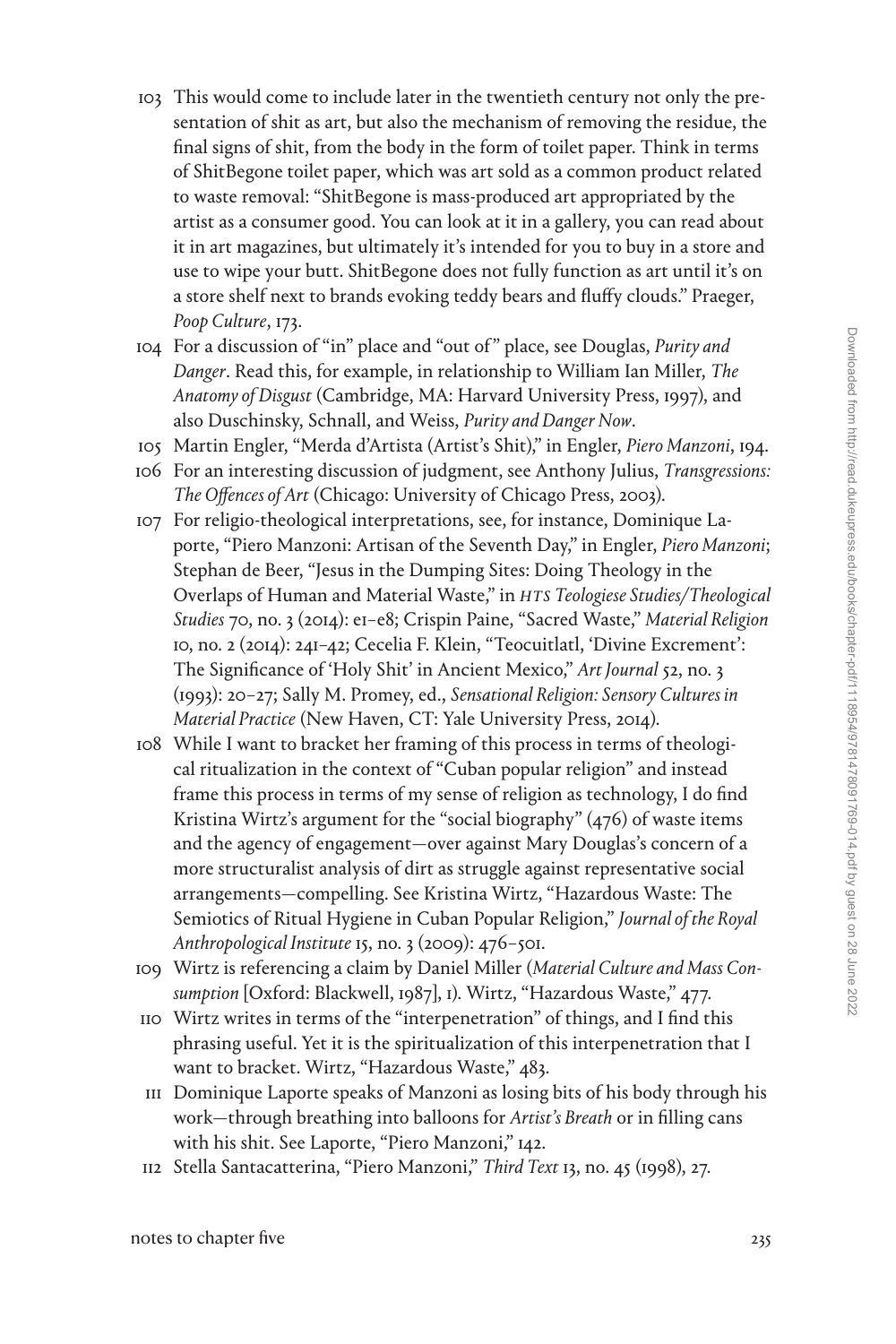### 6. pieces of things

- 1 David Marriott, "Corpsing; or, the Matter of Black Life," *Cultural Critique* 94 (Fall 2006): 35.
- 2 Butler, quoted in Rina Arya, *Abjection and Representation: An Exploration of Abjection in the Visual Arts, Film and Literature* (New York: Palgrave Macmillan, 2014), 72. Coco Fusco makes an interesting statement concerning this process when discussing Chris Ofili's work: "The amount of colonial imagery associating blacks with dirt, waste and excrement is nothing if not staggering, as is the nineteenth-century preoccupation with illness, the association of odor with disease and symbolic rendering of blacks as carriers of dirt, and thus disease, and thus degeneracy." Coco Fusco, *The Bodies That Were Not Ours: And Other Writings* (New York: Routledge, 2001), 42.
- 3 Marriott, "Corpsing," 35.
- 4 Arthur Danto, "Postmodern Art and Concrete Selves," in *Philosophizing Art: Selected Essays*, by Arthur Danto (Berkeley: University of California Press, 1999), 134. I highlight this political dimension of art in other essays as well. It is an ongoing theme in my writing on art. See, for instance, Anthony Pinn, et al., "Making Bodies with a Brush Stroke: African American Visual Art and the Re/constitution of Black Embodiment," *Black Religion and Embodiment* (London: Equinox, 2017).
- 5 Frederick Douglass, *Narrative of the Life of Frederick Douglass, an American Slave* (Boston: Anti-Slavery Office, 1845); Douglass, *Life and Times of Frederick Douglass* (Hartford, CT: Park Publishing Co., 1882); Richard Wright, *Black Boy* (New York: Harper and Brothers, 1945); Harriet Ann Jacobs, *Incidents in the Life of a Slave Girl* (Boston: Published for the author, 1861).
- 6 Listen to Bessie Smith songs such as "Gimme a Pig Foot and a Bottle of Beer" and "Chicago Bound Blues," and to Billie Holiday tunes such as "God Bless the Child" and "Strange Fruit."
- 7 Richard J. Powell, *Black Art and Culture in the 20th Century* (New York: Thames and Hudson, 1997), 13.
- 8 Powell, *Black Art and Culture*, 18.
- 9 This exhibit presented a compelling depiction of the manner in which African American artists have rethought the raced and classed nature of bodied naming-things. As part of the research for this chapter and the following chapter, I viewed the exhibit at The Broad in Los Angeles (March 30, 2019) and the Brooklyn Museum of Art (October 9, 2018).
- 10 Powell, *Black Art and Culture*, 159.
- 11 The performative nature of identity is well-worn territory. See, for instance, Judith Butler, *Gender Trouble: Feminism and the Subversion of Identity* (New York: Routledge, 2006).
- 12 Powell, *Black Art and Culture*, 151.
- 13 Michael D. Harris, *Colored Pictures: Race and Visual Representation* (Chapel Hill: University of North Carolina Press, 2003), 2.
- 14 Harris, *Colored Pictures*, 2–3.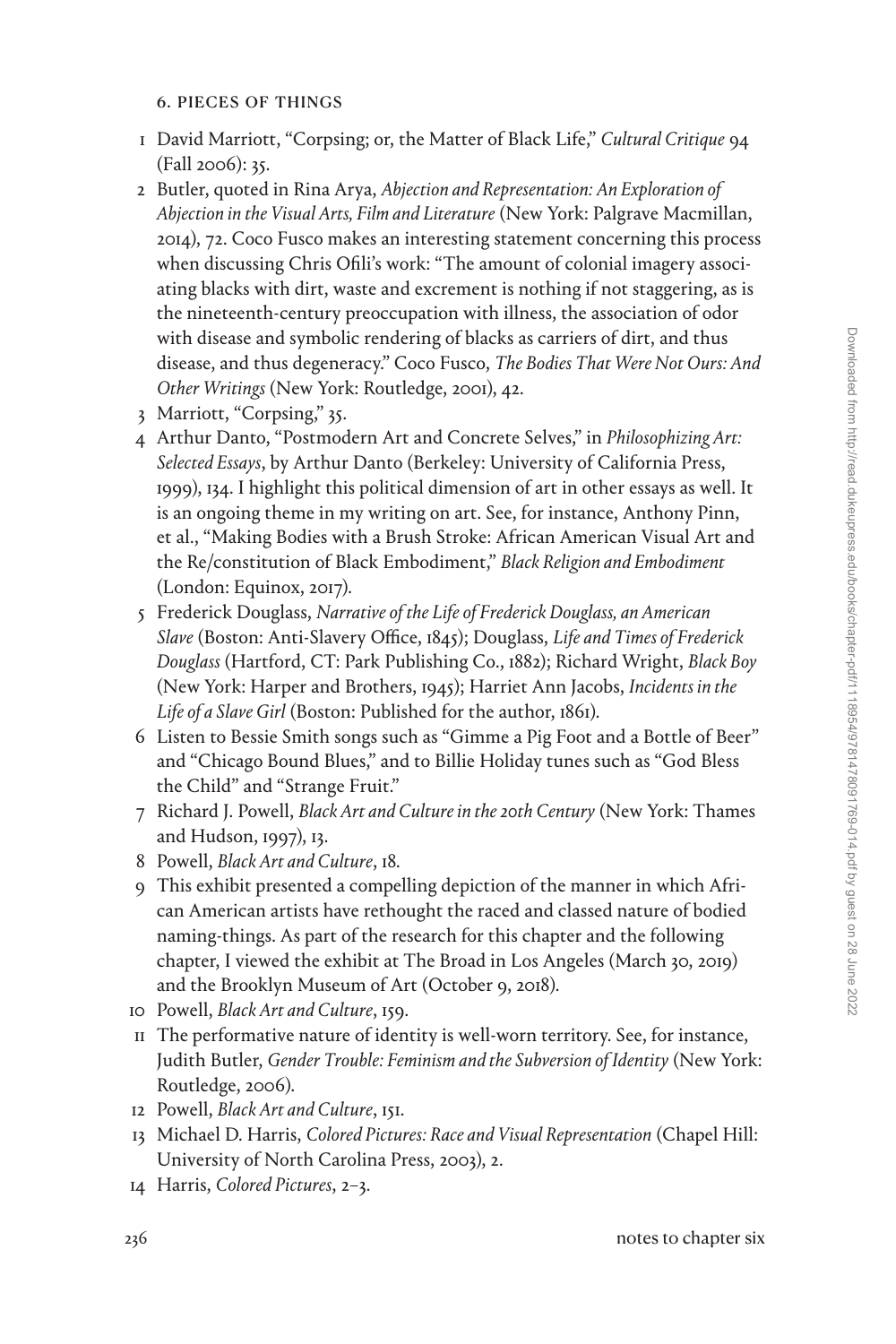- 15 Arthur Danto, "Depiction and Description," in *The Body/Body Problem: Selected Essays*, by Arthur Danto (Berkeley: University of California Press, 1999), 98.
- 16 Arthur Danto, "Art-in-Response," in Danto, *Philosophizing Art*, 59.
- 17 Hans Belting, *An Anthropology of Images: Picture, Medium, Body* (Princeton, NJ: Princeton University Press, 2011), 40.
- 18 Elizabeth Grosz, *Becoming Undone: Darwinian Reflections on Life, Politics, and Art* (Durham, NC: Duke University Press, 2011), 189.
- 19 See Harris, *Colored Pictures*, chapter 6, which deals with inversion of stereotypes.
- 20 Biographical information on Bearden is not highlighted in this chapter. However, for those interested in a concise presentation of that material, see, for instance, Myron Schwartzman, *Romare Bearden: His Life and Art* (New York: Harry N. Abrams, 1990).
- 21 Matthew S. Witkovsky, "Experience vs. Theory: Romare Bearden and Abstract Expressionism," in *Black American Literature Forum* 23, no. 2 (1989): 257.
- 22 Lee Stephens Glazer, "Signifying Identity: Art and Race in Romare Bearden's Projections, *Art Bulletin* 76, no. 3 (1994): 411.
- 23 Glazer, "Signifying Identity," 412.
- 24 Glazer, "Signifying Identity," 413.
- 25 Myron Schwartzman, *Romare Bearden: His Life and Art* (New York: Harry N. Abrams, 1990), 197.
- 26 Gail Gelburd, *Romare Bearden in Black-and-White: Photomontage Projections, 1964* (New York: Whitney Museum of American Art, 1997), 17–18.
- 27 Schwartzman, *Romare Bearden*, 230.
- 28 Witkovsky, "Experience vs. Theory," 277.
- 29 Glazer, "Signifying Identity," 417.
- 30 Jae Emerling, "On the Image of Bearden," in *Romare Bearden: Southern Recollections*, by Carla M. Hanzal et al. (Charlotte, NC: Mint Museum, 2011), 65.
- 31 Schwartzman, *Romare Bearden*, 7.
- 32 Leslie King-Hammond, "Bearden's Crossroads: Modernist Roots/Riffing Traditions," in Hanzal et al., *Romare Bearden: Southern Recollections*, 87.
- 33 Ralph Ellison, "The Art of Romare Bearden," in *Going to the Territory* (New York: Random House, 1986), 229.
- 34 Gelburd, *Romare Bearden in Black-and-White*, 29.
- 35 Darby English speaks to this point in "Ralph Ellison's Romare Bearden," in *Romare Bearden, American Modernist*, ed. Ruth Fine and Jacqueline Francis (Washington, DC: National Gallery of Art, 2011), 13–25.
- 36 Robert G. O'Meally, "'We Used to Say Stashed': Romare Bearden Paints the Blues," in Fine and Francis, *Romare Bearden, American Modernist*, 61–87.
- 37 See Carla M. Hanzal, introduction to Hanzal et al., *Romare Bearden: Southern Recollections*, 21–24.
- 38 Cornel West, *Prophesy Deliverance! An Afro-American Revolutionary Christianity* (Philadelphia: Westminster Press, 1982).
- 39 Ralph Ellison, "The Art of Romare Bearden," in Ellison, *Going to the Territory*, 234.
- 40 Gelburd, *Romare Bearden in Black-and-White*, 29.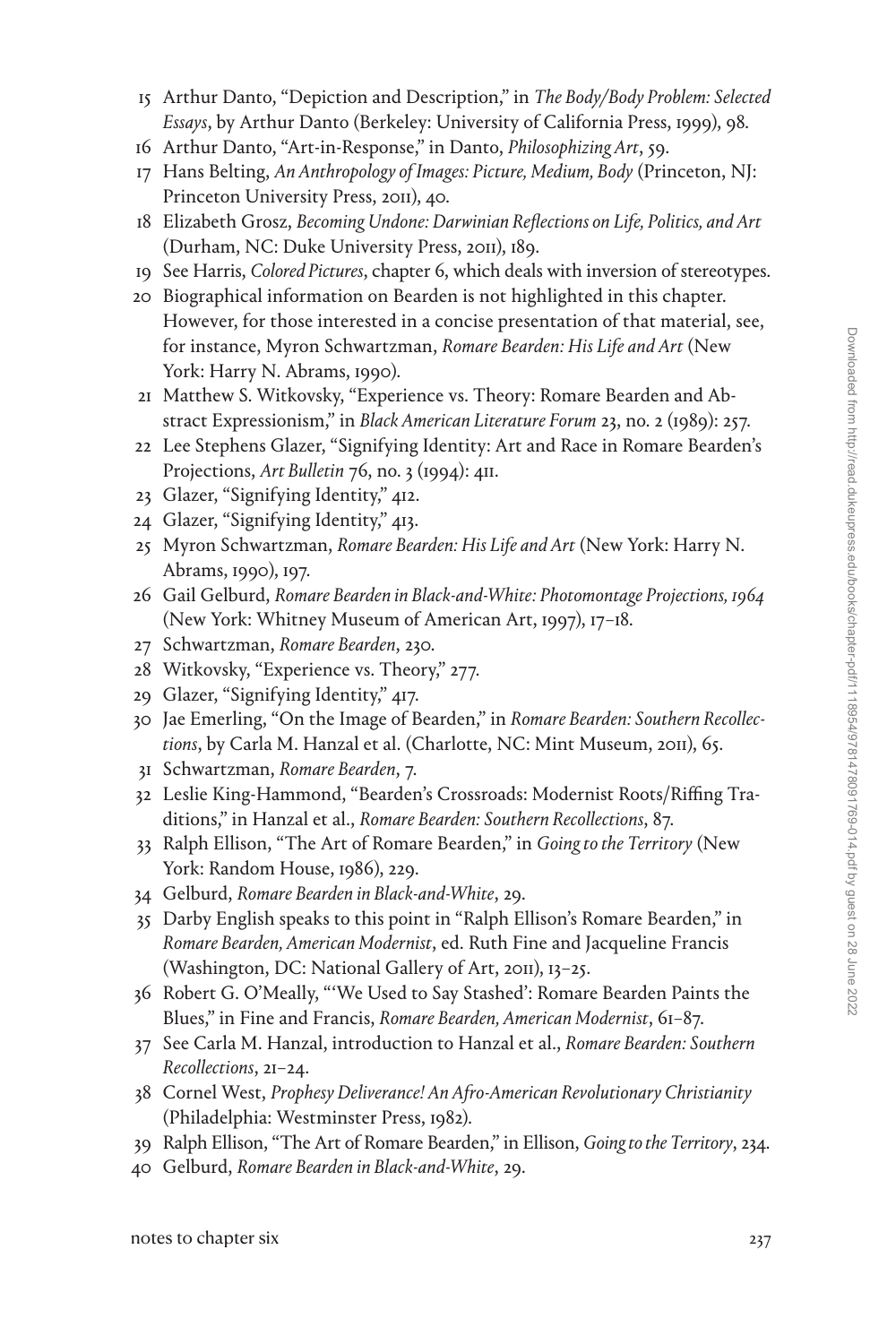41 Robert G. O'Meally provides an intriguing discussion of similar themes in his analysis of Bearden's artistic reflections on *The Odyssey*. See O'Meally, *Romare Bearden: A Black Odyssey* (New York: DC Moore Gallery, 2007).

### 7. "captured" things

This chapter is a modified version of an essay published as Anthony B. Pinn, "Why Can't I Be Both? Jean-Michel Basquiat and Aesthetics of Black Bodies Reconstituted," *Journal of Africana Religion* 1, no. 1 (2013): 109–32. It is used by permission of The Pennsylvania State University Press.

- 1 This chapter represents a concern with Basquiat's art that goes back several years and is expressed over several publications. In this regard, it expands some of my existing thinking on his art and, through my concern with thing theory, pushes my reading of his art in new directions.
- 2 Nicholas Mirzoeff, "Introduction: The Multiple Viewpoint: Diasporic Visual Cultures," in *Diaspora and Visual Culture: Representing Africans and Jews*, ed. Nicholas Mirzoeff (New York: Routledge, 2000), 1–2.
- 3 See Alain Locke, introduction to *The New Negro: An Interpretation* (New York: Antheum, 1986).
- 4 Rasheed Araeen, "The Artist as a Post-Colonial Subject and This Individual's Journey towards 'the Centre,'" in *Views of Difference: Different Views of Art*, ed. Catherine King (New Haven, CT: Yale University Press, 1999), 231.
- 5 Araeen, "Artist as a Post-Colonial Subject," 242.
- 6 James Putnam, *Art and Artifact: The Museum as Medium*, 2nd ed. (New York: Thames and Hudson, 2009); Ivan Karp and Steven D. Lavine, eds., *Exhibiting Cultures: The Poetics and Politics of Museum Display* (Washington, DC: Smithsonian Institution Press, 1991).
- 7 Wendy A. Grossman, *Man Ray, African Art, and the Modernist Lens* (Washington, DC: International Arts and Artists; Minneapolis: University of Minnesota Press, 2009), 1-9.
- 8 Grossman, *Man Ray, African Art*, 81.
- 9 Grossman, *Man Ray, African Art*, 4.
- 10 Christoph Grunenberg, "Case Study 1: The Modern Art Museum," in *Contemporary Cultures of Display*, ed. Emma Barker (New Haven, CT: Yale University Press, 1999), 30.
- 11 See Barker, *Contemporary Cultures of Display*, and Karp and Lavine, *Exhibiting Cultures*.
- 12 Elsbeth Court, "Case Study 6: Africa on Display: Exhibiting Art by Africans," in Barker, *Contemporary Cultures of Display*, 152.
- 13 Grossman, *Man Ray, African Art*, 31.
- 14 Petrine Archer-Straw, *Negrophilia: Avant-Garde Paris and Black Culture in the 1920s* (New York: Thames and Hudson, 2000), 19.
- 15 Joseph Conrad, *Heart of Darkness* (New York: W. W. Norton and Co., 2005).
- 16 Archer-Straw, *Negrophilia*, 18.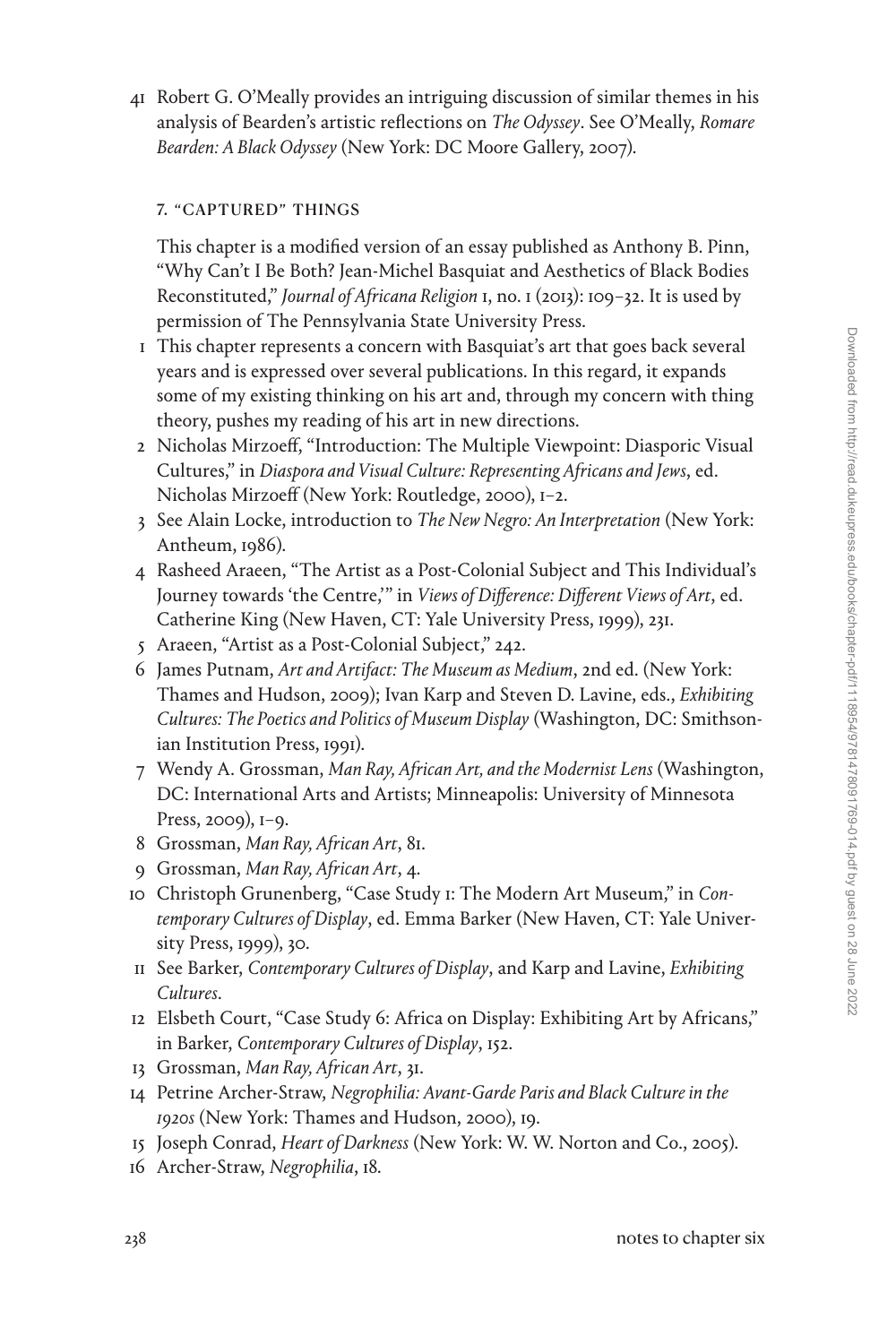- 17 Svetlana Alpers, "The Museum as a Way of Seeing," in Karp and Lavine, *Exhibiting Cultures*, 23–24.
- 18 Alpers, "Museum as a Way of Seeing," 19.
- 19 Will Rea, "Finding Your Contemporaries: The Modernities of African Art," in *Identity Theft: The Cultural Colonization of Contemporary Art*, ed. Jonathan Harris (Liverpool: Liverpool University Press, 2008), 137.
- 20 Alpers, "Museum as a Way of Seeing," 20, 87.
- 21 Graham Lock and David Murray, introduction to *The Hearing Eye: Jazz and Blues Influences in African American Visual Art*, ed. Graham Lock and David Murray (New York: Oxford University Press, 2009).
- 22 Thomas McEvilley, "Jean-Michel Basquiat Here Below," in *Dubuffet, Basquiat: Personal Histories* (New York: PaceWildenstein, 2006), 33.
- 23 McEvilley, "Jean-Michel Basquiat Here Below," 34.
- 24 McEvilley, "Jean-Michel Basquiat Here Below," 34.
- 25 McEvilley, "Jean-Michel Basquiat Here Below," 34.
- 26 Michael D. Harris, *Colored Pictures: Race and Visual Representation* (Chapel Hill: University of North Carolina Press, 2003), 195.
- 27 Richard J. Powell, *Black Art and Culture in the 20th Century* (New York: Thames and Hudson, 1997), 78–80.
- 28 Useful materials related to Lorraine Hansberry include Lorraine Hansberry, *A Raisin in the Sun: A Drama in Three Acts* (New York: Random House, 1959); Imani Perry, *Finding Lorraine: The Radiant and Radical Life of Lorraine Hansberry* (Boston: Beacon Press, 2019); Pat McKissack and Fredrick McKissack, *Lorraine Hansberry: Dramatist and Activist* (New York: Delacorte Press, 1994).
- 29 Henry Geldzahler, "Jean-Michel Basquiat (1983)," in *Making It New: Essays, Interviews, and Talks*, by Henry Geldzahler (New York: Turtle Point Press, 1994), 197.
- 30 Geldzahler, "Jean-Michel Basquiat (1983)," 199.
- 31 Gianni Mercurio, ed., *The Jean-Michel Basquiat Show* (New York: Rizzoli International Publications, 2006), 18.
- 32 For information on Basquiat in relationship to the physicality and representational significance of New York and the New York art world, see the following documentaries: *Jean-Michel Basquiat: The Radiant Child* (Cinedigm, 2008) and *American Masters: Basquiat* (PBS, 2018).
- 33 Peter Halley, *Peter Halley: Collected Essays, 1981–1987* (Zurich: Lapis Press, 1988), 108.
- 34 Geldzahler, "Jean-Michel Basquiat (1983)," 200.
- 35 See Henry David Thoreau, *Walden* (Princeton, NJ: Princeton University Press, 2004), chapter 18.
- 36 Geldzahler, "Jean-Michel Basquiat (1983)," 205. Read this remark—"People laugh when you fall on your ass. What's humor?—in light of Robert Farris Thompson, "Royalty, Heroism, and the Streets: Jean-Michel Basquiat," in Lock and Murray, *Hearing Eye*, 276.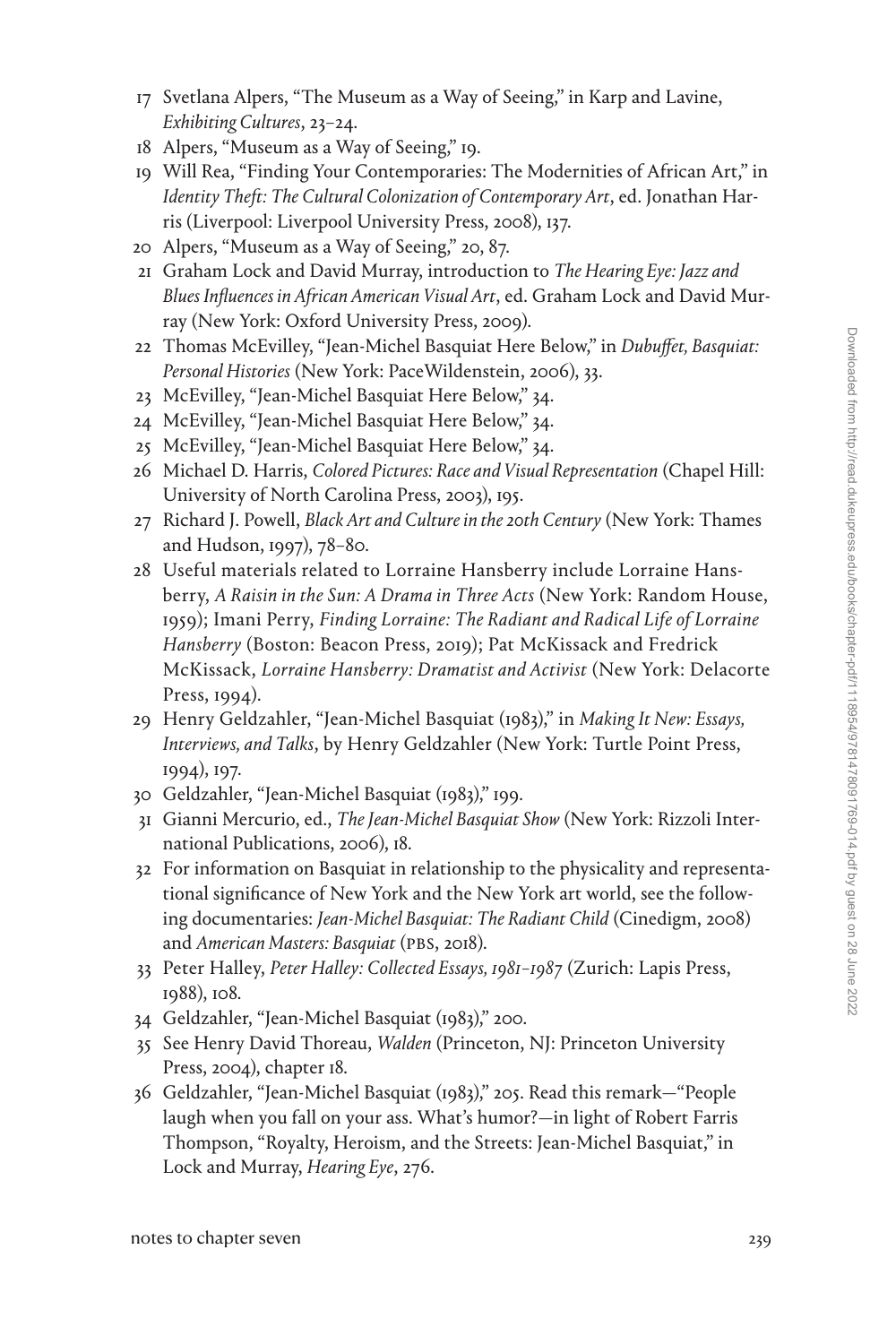- 37 This painting sold for \$110.5 million in 2017. At the time, it was the most expensive painting ever sold by an American painter.
- 38 Jonathan Jones, "Is This Basquiat Worth \$100m? Yes—His Art of American Violence Is Priceless," *The Guardian*, May 19, 2017, [https://www.theguardian](https://www.theguardian.com/artanddesign/2017/may/19/jean-michel-basquiat-110m-sothebys) [.com/artanddesign/2017/may/19/jean-michel-basquiat-110m-sothebys.](https://www.theguardian.com/artanddesign/2017/may/19/jean-michel-basquiat-110m-sothebys)
- 39 Richard D. Marshall, "Jean-Michel Basquiat: Speaking in Tongues," in exhibit catalog, Lugano, Museuo d'Arte Moderna, Jean-Michael Basquiat, 2005, p. 40. Quoted in Sotheby's Contemporary Art Evening Auction: [http://www](http://www.sothebys.com/fr/auctions/ecatalogue/lot.24.html/2017/contemporary-art-evening-auction-n09761) [.sothebys.com/fr/auctions/ecatalogue/lot.24.html/2017/contemporary-art](http://www.sothebys.com/fr/auctions/ecatalogue/lot.24.html/2017/contemporary-art-evening-auction-n09761) [-evening-auction-n09761,](http://www.sothebys.com/fr/auctions/ecatalogue/lot.24.html/2017/contemporary-art-evening-auction-n09761) accessed December 30, 2019.
- 40 Cross Damon: Richard Wright, *The Outsider* (New York: Harper Perennial Modern Classics, 2008); Bigger Thomas: Richard Wright, *Native Son* (New York: Harper Perennial Modern Classics, 2005).
- 41 See, for example, "Mother of Pearl Face and Ebony Mask" (1926) at [http://](http://www.manraytrust.com) [www.manraytrust.com](http://www.manraytrust.com).
- 42 The following provides the image as well as a story concerning the tremendous sum paid for it: Associated Press, "Jean-Michel Basquiat Skull Painting Sells for Record \$110.5m at Auction," *The Guardian*, May 18, 2017, [https://www](https://www.theguardian.com/artanddesign/2017/may/19/jean-michel-basquiat-skull-painting-record-1105m-at-auction) [.theguardian.com/artanddesign/2017/may/19/jean-michel-basquiat-skull](https://www.theguardian.com/artanddesign/2017/may/19/jean-michel-basquiat-skull-painting-record-1105m-at-auction) [-painting-record-1105m-at-auction.](https://www.theguardian.com/artanddesign/2017/may/19/jean-michel-basquiat-skull-painting-record-1105m-at-auction)
- 43 Geldzahler, "Jean-Michel Basquiat (1983)," 203.
- 44 The Boxer Rebellion was a movement from 1899 to 1901 that fought against Christianity and imperialism.
- 45 Henry Geldzahler raises this question with respect to the photograph. Geldzahler, "What I Know about Photography," in Geldzahler, *Making It New*, 333.
- 46 Celeste-Marie Bernier, *African American Visual Arts: From Slavery to the Present* (Chapel Hill: University of North Carolina, 2008), 194.
- 47 Robert Farris Thompson, "Royalty, Heroism, and the Streets: The Art of Jean-Michel Basquiat," in Lock and Murray, *Hearing Eye*, 254.
- 48 Phoebe Hoban, *Basquiat: A Quick Killing in Art* (New York: Penguin Books, 1998), 80–81.
- 49 Jennifer Clement, *Widow Basquiat: A Love Story* (Edinburgh: Payback Press, 2000), 75.
- 50 Powell, *Black Art and Culture*, 167.
- 51 Clement, *Widow Basquiat*, 75.
- 52 Clement, *Widow Basquiat*, 38.
- 53 Dick Hebdige, "Welcome to the Terrordome: Jean-Michel Basquiat and the 'Dark' Side of Hybridity," in *Jean-Michel Basquiat*, ed. Richard Marshall (New York: Whitney Museum of American Art/Harry N. Abrams, 1993), 62–63.
- 54 Harris, *Colored Pictures*, 256.
- 55 Hoban, *Basquiat: A Quick Killing*, 116.
- 56 Hoban, *Basquiat: A Quick Killing*, 116.
- 57 Hoban, *Basquiat: A Quick Killing*, 168.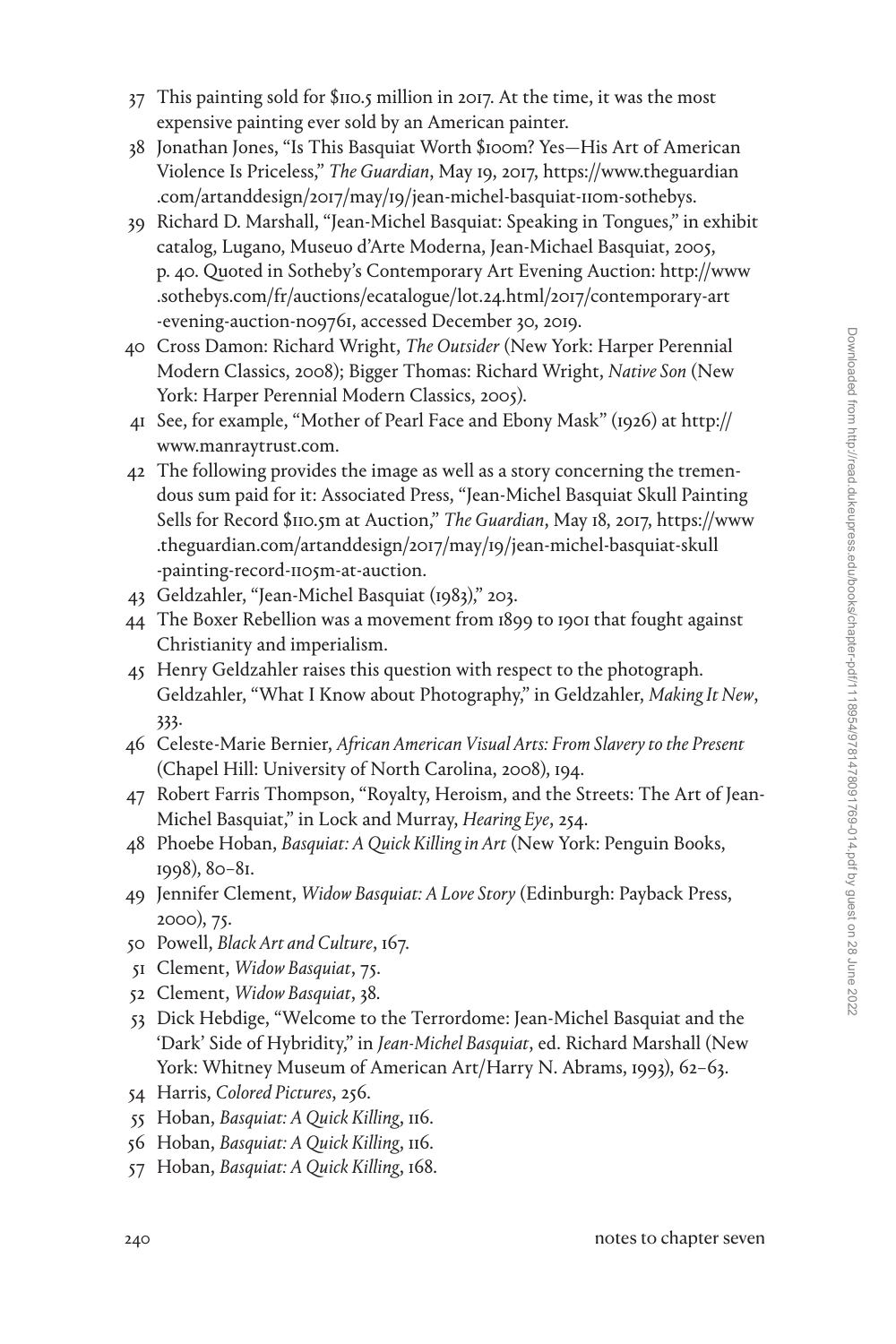### 8. problem things

- 1 W. E. B. Du Bois, "Of Our Spiritual Striving," in *The Souls of Black Folk* (New York: Vintage Books/Library of America, 1990), 1. This essay was first published in *Atlantic Monthly* as "Strivings of the Negro People," August 1897.
- 2 I am grateful to friends and colleagues who read early versions of this chapter and offered helpful feedback that improved my argument. Thank you, Peter Paris, Jeffrey Kripal, April DeConick, and Mark Ryan. This chapter was first presented as the Annual William James Lecture at Harvard Divinity School, March 2017. A version of that lecture was also given at the American Institute, Oxford University (November 17, 2017), and as the annual American Journal of Theology and Philosophy Lecture held at the American Academy of Religion's 2018 meeting.
- 3 Du Bois, *Souls of Black Folk*, 3.
- 4 My goal is not to interrogate, nor describe Du Bois's praxis, but rather to better understand his diagnosis of a problem. For an interesting discussion of the introductory and closing materials of *Souls*, see Shamoon Zamir, "The Souls of Black Folk: Thought and After Thought," in *The Cambridge Companion to W. E. B. Du Bois*, ed. Shamoon Zamir (New York: Cambridge University Press, 2008), 7–36.
- 5 Du Bois, *Souls of Black Folk*, 7; italics added.
- 6 Du Bois, *Souls of Black Folk*, 8.
- 7 Cornel West, *The American Evasion of Philosophy: A Genealogy of Pragmatism* (Madison: University of Wisconsin Press, 1989), 142.
- 8 Arnold Rampersad notes about Du Bois that "enumeration is crucial to his style." And so there is no reason to believe the importance of duality is limited to double-consciousness. Instead, it is useful to recognize that tension is vital to his presentation: twoness related to consciousness, secular over against religious, liberal arts over against industrial training, and so on. See Rampersad, *The Art and Imagination of W. E. B. Du Bois* (Cambridge, MA: Harvard University Press, 1976), 73; Shamoon Zamir, *Dark Voices: W. E. B. Du Bois and American Thought, 1888–1903* (Chicago: University of Chicago Press, 1995), 116. Such a reading of the category informs, for instance, the thinking of Robert Gooding-Williams, who remarks, "Given his understanding of the Negro problem, we may suppose that Du Bois took 'How does it feel to be a problem?' to be asking 'How does it feel to be excluded from the group life of American society?" Gooding-Williams, *In the Shadow of Du Bois: Afro-Modern Political Thought in America* (Cambridge, MA: Harvard University Press, 2009), 71.
- 9 David Levering Lewis, *W. E. B. Du Bois, Biography of a Race: 1868–1919* (New York: Henry Holt and Co., 1993), 96. Lewis also suggests a connection to Goethe and Chesnutt, who make use of a similar construction (282). Shamoon Zamir argues for a Hegelian turn in Du Bois's work, which accounts for the use of twoness. See Zamir, *Dark Voices*. Also see Ross Posnock, "The Influence of William James on American Culture," in *The Cambridge Companion to William James*, ed. Ruth Anna Putnam (New York: Cambridge University Press, 1997),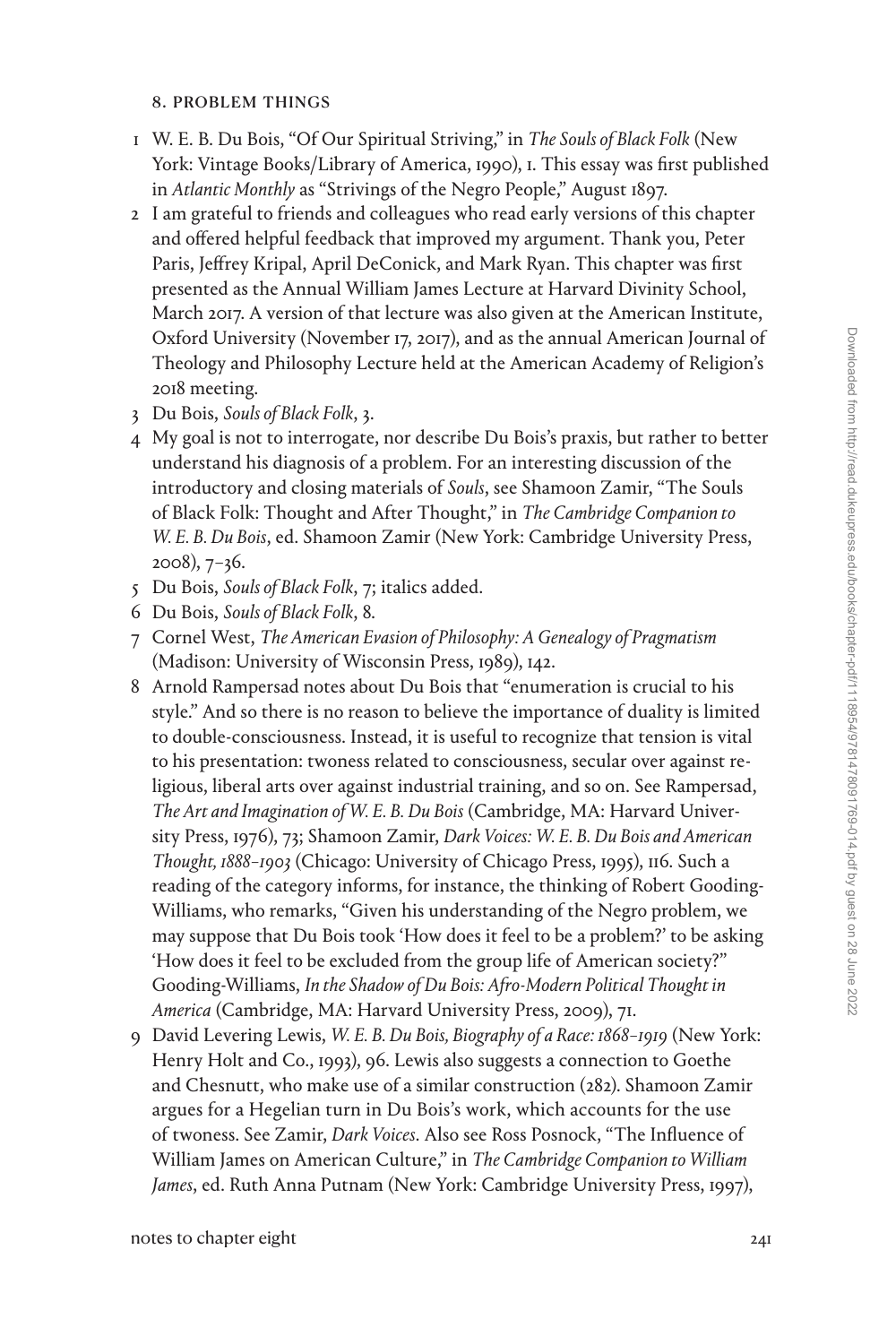327–40; and James's discussion of the "Hidden Self " in Robert Richardson, ed., *The Heart of William James* (Cambridge, MA: Harvard University Press, 2010), 79–100.

- 10 Rampersad, *Art and Imagination of W. E. B. Du Bois*, 74.
- 11 Posnock, "Influence of William James on American Culture," 338.
- 12 Du Bois, *Souls of Black Folk*, 14.
- 13 Like Camus, Du Bois notes hypocrisy, and exposes values that actually promote disregard. Even his attention to the Negro problem speaks to this moralist posture in that it offers a jeremiad—i.e., a clear vision of circumstances and a warning regarding their outcome. *Souls* discusses these circumstances and draws attention to socioeconomic, cultural, and political approaches of redress. In this way, Du Bois calls for consistency between the best of the Reconstruction aims and an ongoing commitment to radical change. West, *American Evasion of Philosophy*, 142.
- 14 Du Bois, *Souls of Black Folk*, 68–69.
- 15 Cornel West represents double consciousness as the cause of a problem soul and ultimately critiques it in terms of dissatisfying structures of communal leadership. Others critique him for the inherent limitation of doubleness, which fails to consider the variety of ways in which African Americans are rendered foreign. Gender, sexuality, and a host of other constructions shape our presence in the world, but they are not captured by the black-white dichotomy, which binds Du Bois's souls. Yet this twoness and accompanying insight has served as a signifier for the marginality, the "otherness" of African Americans. Although critiqued, the persistent application of this signifier suggests its utility depends on the intended approach toward otherness.
- 16 Du Bois, *Souls of Black Folk* says the following on page 72, which speaks to the Negro problem as the context for the earlier narrative he provides regarding the three moments: "Yet after all they are but gates, and when turning our eyes from the temporary and the contingent in the Negro problem to the broader question of the permanent uplifting and vacillation of black men in America, we have a right to inquire, as this enthusiasm for material advancement mounts to its height. . . . Is not life more than meat, and the body more than raiment?" Du Bois is here critiquing the Washingtonian model of education for African Americans.
- 17 Du Bois, *Souls of Black Folk*, 16.
- 18 Du Bois, *Souls of Black Folk*, 28.
- 19 Du Bois, *Souls of Black Folk*, 34.
- 20 Du Bois, *Souls of Black Folk*: "What is thus true of all communities is peculiarly true of the South, where, outside of written history and outside of printed law, there has been going on for a generation as deep a storm and stress of human souls, as intense a ferment of feeling, as intricate a writhing of spirit, as ever a people experienced. Within and without the somber veil of color vast social forces have been at work—efforts for human betterment, movements toward disintegration and despair, tragedies and comedies in social and economic life, and a swaying and lifting and sinking of human hearts which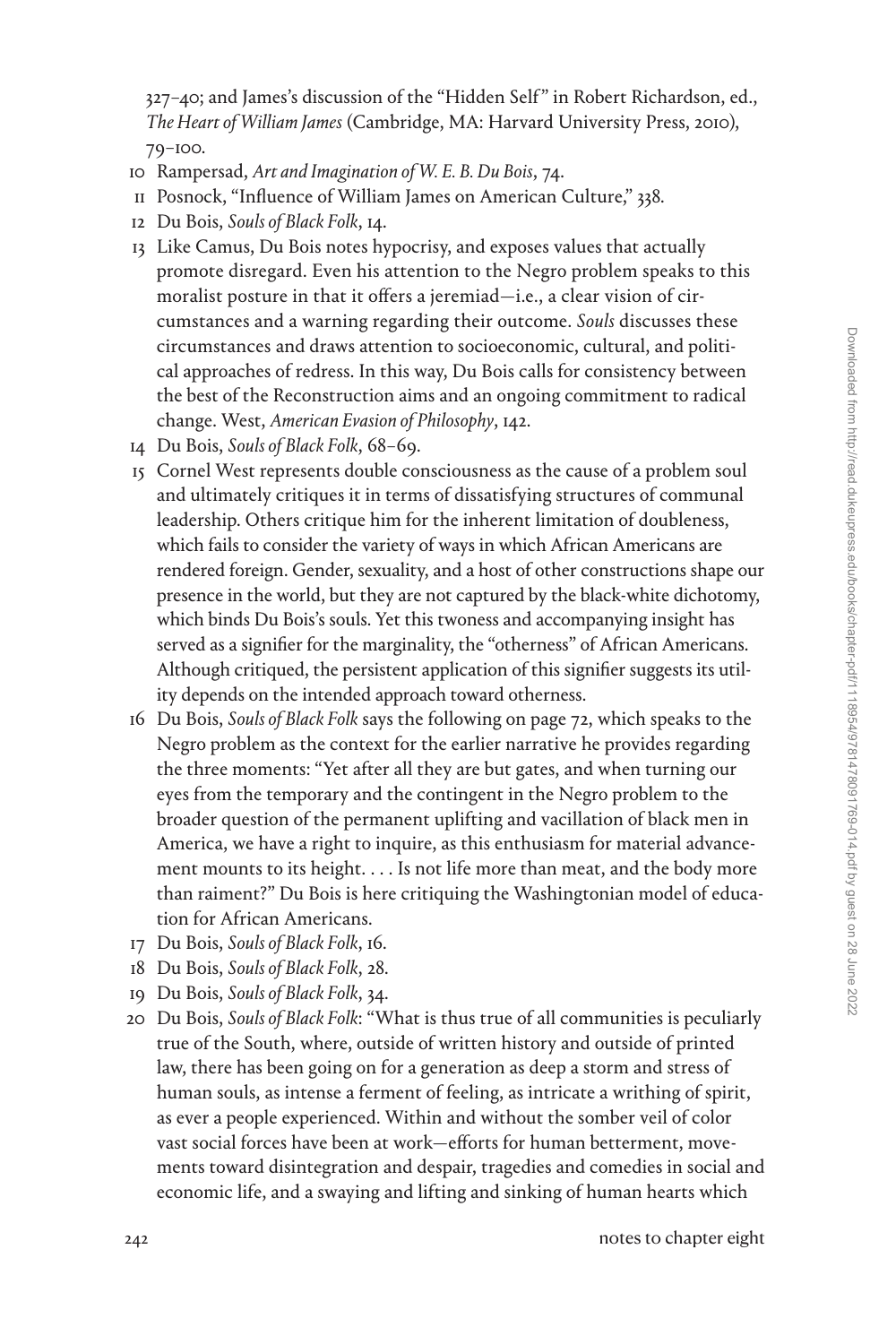have made this land a land of mingled sorrow and joy of change and excitement and unrest" (131-32).

- 21 Du Bois, *Souls of Black Folk*, 9.
- 22 Du Bois, *Souls of Black Folk*, 10.
- 23 Terrence Johnson, *Tragic Soul-Life: W. E. B. Du Bois and the Moral Crisis Facing American Democracy* (New York: Oxford University Press, 2012), 6.
- 24 Johnson, *Tragic Soul-Life*, 38–39.
- 25 Du Bois, *Souls of Black Folk*, 143–44.
- 26 Lewis, *W. E. B. Du Bois, Biography of a Race*, 280.
- 27 William James, *The Varieties of Religious Experience: A Study in Human Nature* (New Hyde Park, NY: University Books, 1963).
- 28 James, *Varieties of Religious Experience*, 87.
- 29 Martin Halliwell, "Morbid and Positive Thinking: William James, Psychology, and Illness," in *William James and the Transatlantic Conversation: Pragmatism, Pluralism, and Philosophy of Religion*, ed. Martin Halliwell and Joel D. S. Rasmussen (New York: Oxford University Press, 2014), 101.
- 30 Charles Taylor, "Twice-Born," in *Varieties of Religion Today: William James Revisited*, by Charles Taylor (Cambridge, MA: Harvard University Press, 2002), 339.
- 31 James, *Varieties of Religious Experience*, 90.
- 32 James, *Varieties of Religious Experience*, 130.
- 33 James, *Varieties of Religious Experience*, 137.
- 34 Pericles Lewis, "James's Sick Souls," *Henry James Review* 22, no. 3 (2001): 251.
- 35 James, *Varieties of Religious Experience*, 135.
- 36 James, *Varieties of Religious Experience*, 144.
- 37 James, *Varieties of Religious Experience*, 139.
- 38 Halliwell, "Morbid and Positive Thinking," 101; Lewis, "James's Sick Souls," 252; Gary T. Alexander, "William James, the Sick Soul, and the Negative Dimensions of Consciousness: A Partial Critique of Transpersonal Psychology, *Journal of the American Academy of Religion* 48, no. 2 (1980): 200.
- 39 As found in Jill L. McNish, "'Failure, Then, Failure!' Shame and William James's 'Sick Soul,'" *CrossCurrents* 53, no. 3 (2003): 393. A similar sense of exhaustion and surrender marks early African American conversion accounts.
- 40 James, *Varieties of Religious Experience*, 187.
- 41 James, *Varieties of Religious Experience*, 144–45.
- 42 James, *Varieties of Religious Experience*, 145.
- 43 One could read the story of John as a not-so-subtle critique of higher education as a mechanism for countering racial disregard. What John encounters instead suggests that antiblack racism does not bend to logic and is not subdued by reasonable argument.
- 44 James, *Varieties of Religious Experience*, 189.
- 45 Du Bois, *Souls of Black Folk*, 9.
- 46 Cornel West, "Black Strivings in a Twilight Civilization," in *The Cornel West Reader* (New York: Basic Civitas, 1999), 89.
- 47 West, "Black Strivings in a Twilight Civilization," 89–90. Arnold Rampersad offers a different perspective. He suggests that Du Bois maintained a certain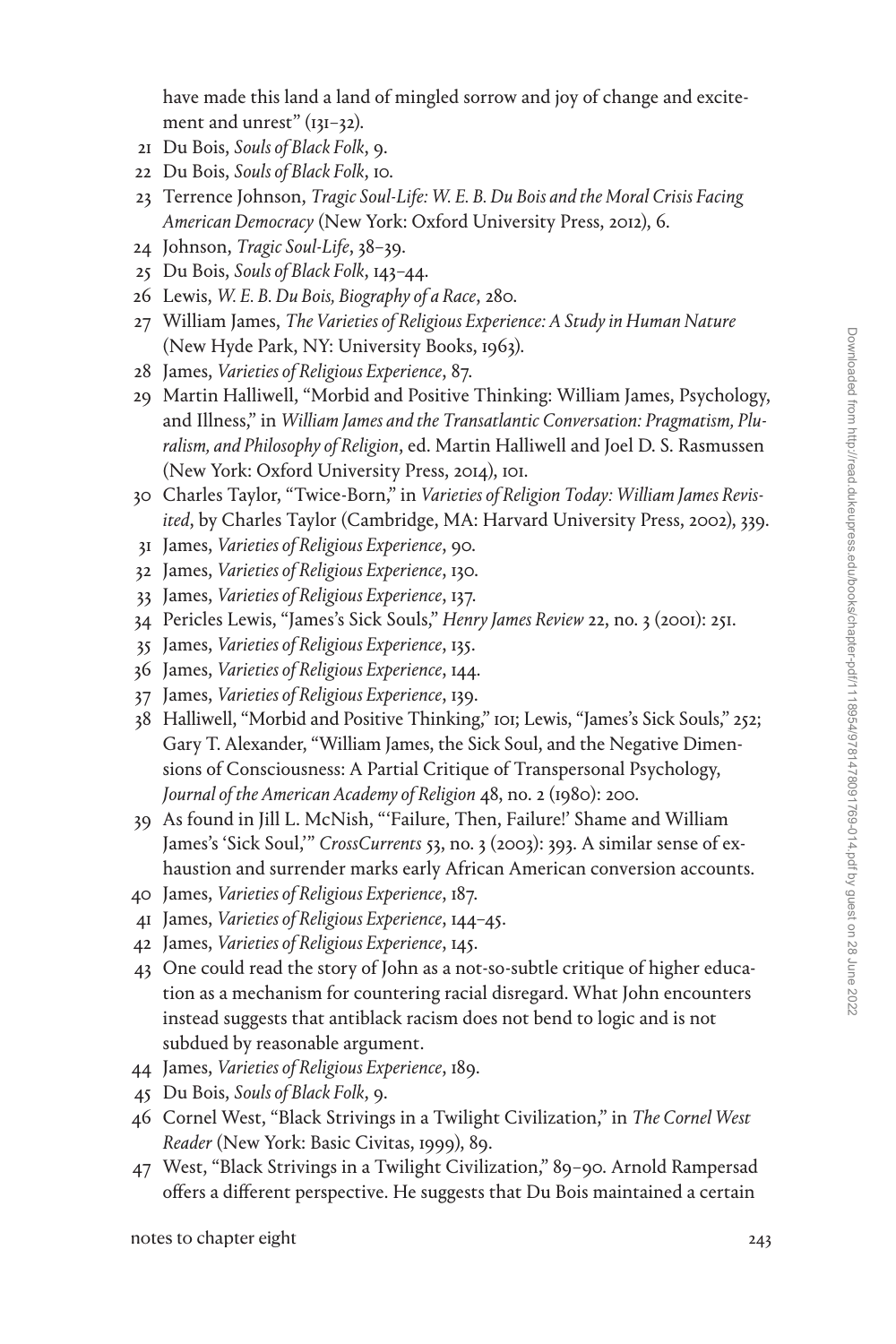mode of optimism over against the pessimism of the masses. Whereas West seems to sense an embedded hopefulness, a strategic optimism premised on the disruptive cultural practices of African Americans, within the larger community of African Americans, Rampersad notes a deep pessimism. See Rampersad, *Art and Imagination of W. E. B. Du Bois*, 86.

- 48 West, "Black Strivings in a Twilight Civilization," 89–90. Also see, for example, the discussion of the "talented tenth" isolated in Henry Louis Gates Jr. and Cornel West, *The Future of the Race* (New York: Vintage Books, 1996).
- 49 West, "Black Strivings in a Twilight Civilization," 89. Also see Cornel West, *Prophesy Deliverance! An Afro-American Revolutionary Christianity* (Philadelphia: Westminster, 1982).
- 50 West, "Black Strivings in a Twilight Civilization," 93.
- 51 Ultimately, West is concerned with the outcomes of this attachment to community and ritual, whereas I am concerned with the description of a particular posture toward the world as opposed to resolution of the challenges presented by that view.
- 52 Du Bois, *Souls of Black Folk*, 188.
- 53 Du Bois, *Souls of Black Folk*, 151.
- 54 Gerald Horne, 1986, 345, in Paul C. Taylor, "What's the Use of Calling Du Bois a Pragmatist? *Metaphilosophy* 35, nos. 1–2 (2004): 101.
- 55 Taylor, "What's the Use of Calling Du Bois a Pragmatist?" 101.
- 56 Jonathan Flatley, *Affective Mapping: Melancholia and the Politics of Modernism* (Cambridge, MA: Harvard University Press, 2008).
- 57 Charles Taylor, "The Twice-Born," in Taylor, *Varieties of Religion Today*, 340, 342.
- 58 I find Julia Kristeva's discussion of melancholy more compelling than most accounts, particular the framing of a "living death." Yet its affective and psychological dimensions, for my mind, do not capture Du Bois's sentiment. See Kristeva, *Black Sun: Depression and Melancholia* (New York: Columbia University Press, 1989). Also see Sanja Bahun, *Modernism and Melancholia: Writing as Countermourning* (New York: Oxford University Press, 2014).
- 59 Charles H. Long, "The Oppressive Elements in Religion and the Religions of the Oppressed," *Harvard Theological Review* 69, nos. 3–4 (1976): 401. This globalizing of the issue is important. Du Bois understood the Negro problem as a localized dimension of a larger world problem. See Du Bois, "The Color Line Belts the World," in *W. E. B. Du Bois: A Reader*, ed. David Levering Lewis (New York: Henry Holt and Co., 1995), 42.
- 60 See Richard Rorty, "Religious Faith, Intellectual Responsibility, and Romance," in *The Cambridge Companion to William James*, ed. Ruth Anna Putnam (New York: Cambridge University Press, 1997). For what this personal experience of dread might say concerning issues of masculinity and domestic space, see Jessica R. Feldman, "A Shelter of the Mind: Henry, William, and the Domestic Scene," in Putnam, *Cambridge Companion to William James*.

Long, "Oppressive Elements in Religion," 407. This is also not the dread chronicled by Kierkegaard in that he collapses into God in the face of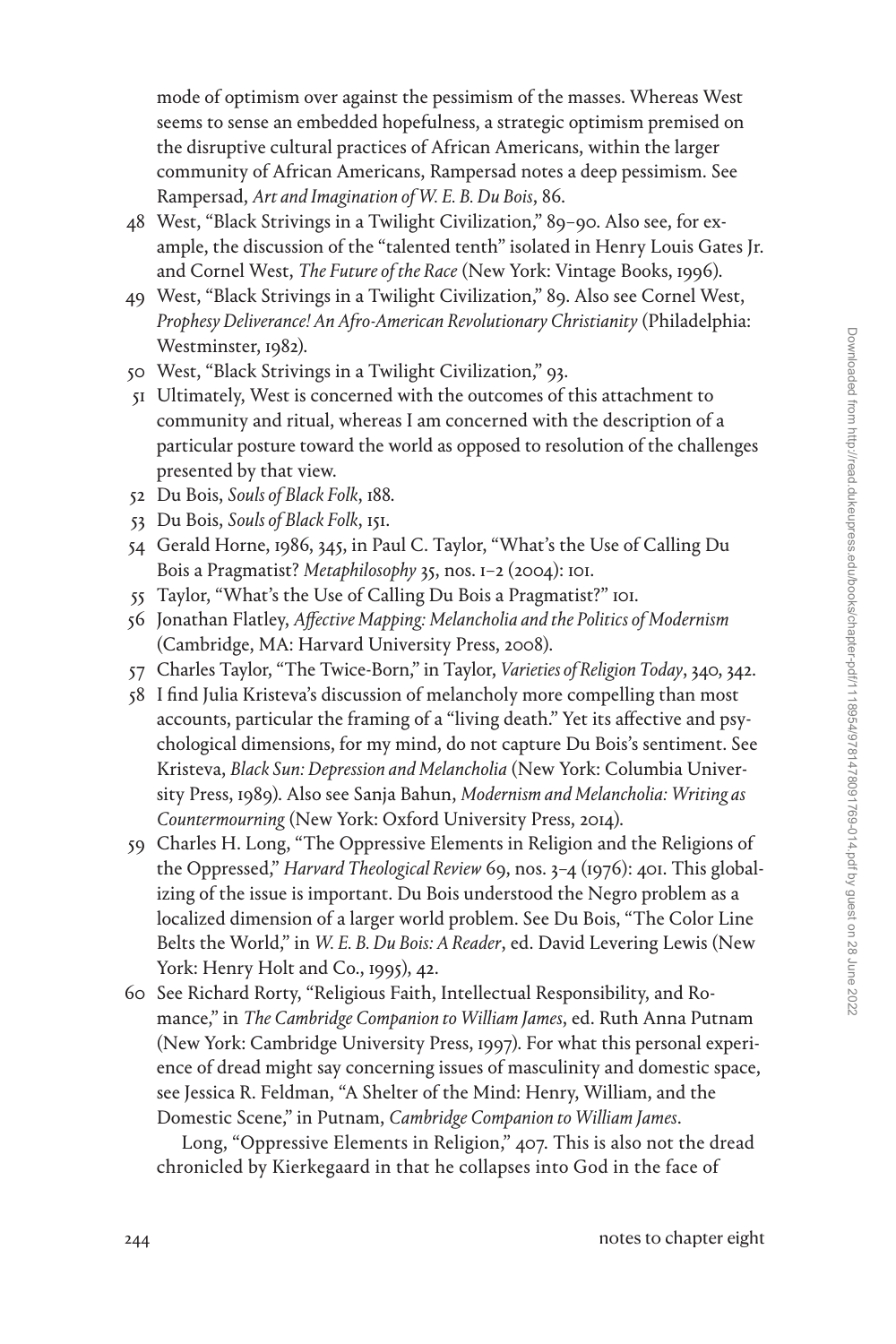dread and fear, but not so for Du Bois. See, for example, Søren Kierkegaard, *Fear and Trembling* (n.p.: Merchant Books, 2012), and read this against Du Bois, *Souls of Black Folk*, and Du Bois, *Dusk of Dawn: An Essay toward an Autobiography of a Race Concept* (New York: Harcourt, Brace and Co., 1940), for instance.

- 61 Long, "Oppressive Elements in Religion," 409, 411.
- 62 Du Bois, *Souls of Black Folk*, 152.
- 63 Du Bois, *Souls of Black Folk*, 152. A similar and persistent sense of the world as suffering emerges, for example, with Richard Wright through family. "My mother's suffering," he writes in *Black Boy*, "grew into a symbol in my mind, gathering to itself all the poverty, the ignorance, the helplessness, the painful, baffling, hunger-ridden days and hours; the restless moving, the futile seeking, the uncertainty, the fear, the dread; the meaningless pain and the endless suffering." Richard Wright, *Black Boy* (New York: Harper and Brothers, 1945), 111.
- 64 Quoted in Robert D. Richardson, *William James: In the Maelstrom of American Modernism: A Biography* (Boston: Houghton Mifflin, 2006), 399.

#### epilogue

- 1 Anthony B. Pinn, *Terror and Triumph: The Nature of Black Religion* (Minneapolis: Fortress Press, 2003).
- 2 I initially framed the book in relationship to three tasks pointing to (1) enhancement of the study of religion by expanding the forms of cultural production interrogated; (2) pushing the study of religion's engagement with culture beyond the relationship of organized religious traditions and their cultural signifiers to a more expansive sense of the religious; and (3) contributing to an important and growing discourse on religion and embodiment through a framing of religion and culture in terms of bodies and what bodies construct (and "arrange") in time and space. I believed working toward these three would add greater complexity and richness to the study of religion by highlighting the "ordinary" nature of the religious in relationship to human experience within the context of material history.
- 3 I understood religion as a quest for complex subjectivity to involve meaning making. In that earlier work, in that phrase "meaning making," what was most important was the meaning. Now the central dimension is "making" as in the interaction between things.
- 4 Much of *Terror and Triumph* involves a subtle embrace of dimensions of Camus's sense of the human and/in the world. Here I make this conversation partner an explicit figure.
- 5 Camus is aware of shit, noting in *The First Man* the impact of its odor: "Camus, *The First Man*: This night inside him, yes these tangled hidden roots that bound him to this magnificent and frightening land, as much to its scorching days as to its heartbreakingly rapid twilights, and that was like a second life, truer perhaps than the everyday surface of his outward life; its history would be told as a series of obscure yearnings and powerful indescribable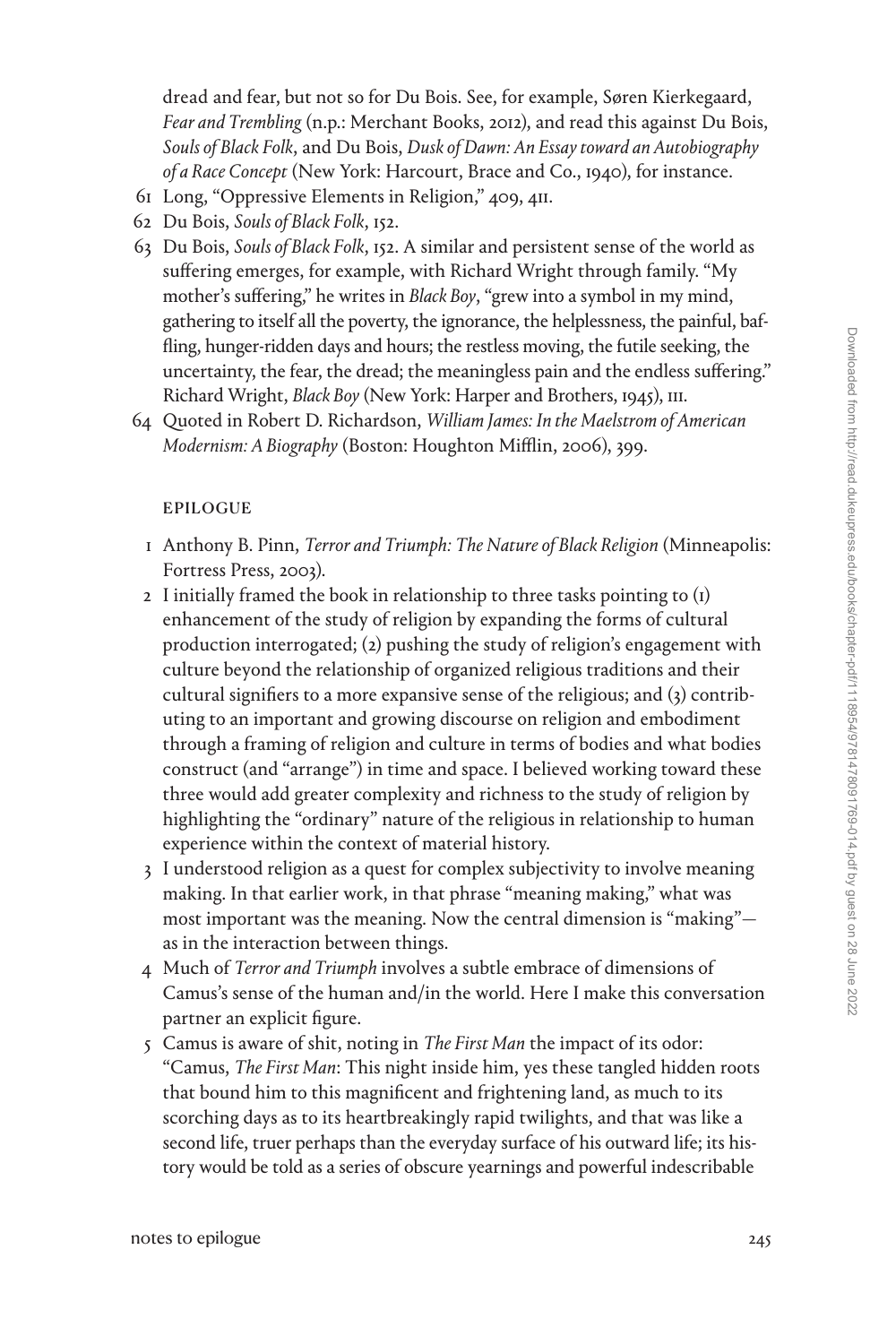sensations, the odor of the schools, of the neighborhood stables, of laundry on his mother's hands, of jasmine and honeysuckle in the upper neighborhoods, of the pages of the dictionary and the books he devoured, and *the sour smell of the toilets at home and at the hardware store*, the smell of the big cold classrooms where he would sometimes go alone before or after class, the warmth of his favorite classmates, *the odor of warm wool and feces that Didier carried around with him*, of the cologne big Marconi's mother doused him with so profusely that Jacques, sitting on the bench in class, wanted to move still closer to his friend . . . the longing, yes, to live, to live still more, to immerse himself in the greatest warmth this earth could give him, which was what he without knowing it hoped for from his mother" (italics added). This is from the *New York Times Book Review*, and I accessed it as quoted in Gabriel P. Weisberg, "In Deep Shit: The Coded Images of Travies in the July Monarchy," *Art Journal* 52, no. 3  $(1993): 36 - 40.$ 

- 6 Albert Camus, *The Myth of Sisyphus and Other Essays* (New York: Vintage International, 1991), 94.
- 7 Camus, *Myth of Sisyphus*, 97.
- 8 For Niebuhr's thinking on theological anthropology and issues of justice, see, for example, Niebuhr, *Moral Man and Immoral Society: A Study in Ethics and Politics* (Louisville, KY: Westminster John Knox, 2002); and Niebuhr, *The Nature and Destiny of Man: A Christian Interpretation* (Louisville, KY: Westminster John Knox, 1996).
- 9 More compelling than Niebuhr for me, although still a perspective I do not embrace, is the thinking of Dietrich Bonhoeffer. While there is still a vertical framing, he does also acknowledge in a more "earthy" and engaged manner the horizontal nature of interplay. What I find most appealing about his work is the much stronger sense of the tragic quality of life and work—reflecting to some extent, although perhaps in a limited way, the realities of the marginalized through his involvement with Abyssinian Baptist Church in Harlem. Involvement in/with the world comes with a more significant cost and entails a more "costly" ethical outreach. In a word, he promotes a modality of ethics with dirty hands. See Bonhoeffer, *Letters and Papers from Prison* (New York: Touchstone, 1997); and Bonhoeffer, *The Cost of Discipleship* (New York: Touchstone, 1995). Mindful of this, I find it less difficult to read Camus and Du Bois theologically in light of Bonhoeffer than in relationship to most theologians/ ethicists.
- 10 It is not only his nonfiction that speaks to these conceptual frameworks of concern to me. Although not addressed in this chapter, *The Plague* by Camus speaks of the open body—in fact, the book's action is impossible if bodies are not open, are not porous. The rats, the bite of fleas, the presence of blood and other tainted body fluids speaks to this openness. However, for Camus in this book, the open body compromised and changed prompts philosophical and theological questions regarding suffering by means of which he interrogates psycho-ethical frameworks for life (or the plague, as the two are the same for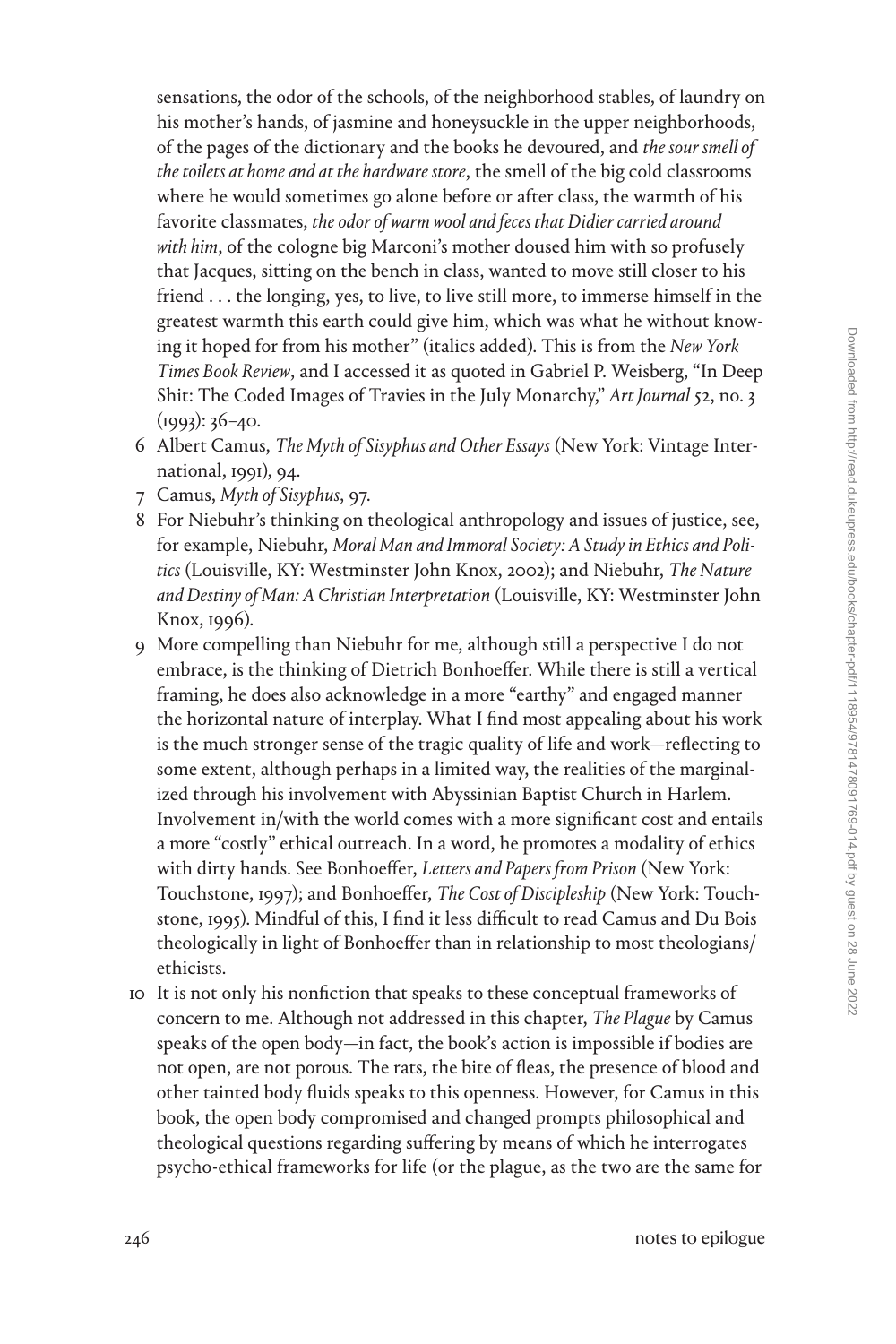his characters). My primary interest here is not the psycho-ethical response to inadequate philosophical-theological claims regarding suffering, but rather the shit of life, literally the shit of life, marking the presence of open bodies. That is to say, I focus on the naming of that initial moment of contact between body-things and thing-things—and body waste, such as shit, as a mark of this openness—an openness that speaks to the nature of the body and the body as device within religion as a technology.

- 11 Albert Camus, *The Rebel: An Essay on Man in Revolt* (New York: Vintage International, 1991), 305.
- 12 Camus, *Rebel*, 8.
- 13 Camus, *Rebel*, 9.
- 14 Camus, *Myth of Sisyphus*, 121.
- 15 Job 1:18–19 (KJV).
- 16 Job 2:5-7 (KJV).
- 17 Camus, *Myth of Sisyphus*, 19.
- 18 Camus, *Myth of Sisyphus*, 54.
- 19 Camus, *Myth of Sisyphus*, 97.
- 20 Camus, *Myth of Sisyphus*, 98.
- 21 W. E. B. Du Bois, *Dusk of Dawn: An Essay toward an Autobiography of a Race Concept* (New York: Harcourt, Brace and Co., 1940), 130–31.
- 22 This is the second story in the collection titled *Eight Men*. The story was first published in 1942 in the journal *Accent*. A longer version was published two years later in *Cross Section: A Collection of New American Writing*, edited by Edwin Seaver (New York: L. B. Fischer, 1944). The version of the story referenced in this lecture is the 1944 version (pages 58–102).
- 23 Richard Wright, "The Man Who Lived Underground," in *Eight Men: Short Stories*, 3rd ed., by Richard Wright (New York: Harper Perennial Modern Classics, 2008), 25.
- 24 W. E. B. Du Bois, "The Souls of White Folk," in *W. E. B. Du Bois: A Reader*, ed. David Levering Lewis (New York: Henry Holt and Co., 1995), 453. Du Bois might be said to turn to the mystical dimensions of capacity—the manner in which the mystical might open the hidden passages marking the subconscious self. This would serve to elevate the "blindness" regarding others noted by William James. See James, "On a Certain Blindness in Human Beings," in *The Heart of William James*, ed. Robert Richardson (Cambridge, MA: Harvard University Press, 2010), 145–63.
- 25 Du Bois, "Souls of White Folk," 454.
- 26 Du Bois, "Souls of White Folk," 456.
- 27 Nella Larsen, *Quicksand*, in Larsen, *Quicksand and Passing* (New Brunswick, NJ: Rutgers University Press, 1986), 82.
- 28 Camus, *Myth of Sisyphus*, 15. Camus, of course, is referring to existentialist Jean-Paul Sartre's novel *Nausea*.
- 29 Larsen, *Quicksand*, 130.
- 30 Larsen, *Quicksand*, 130.